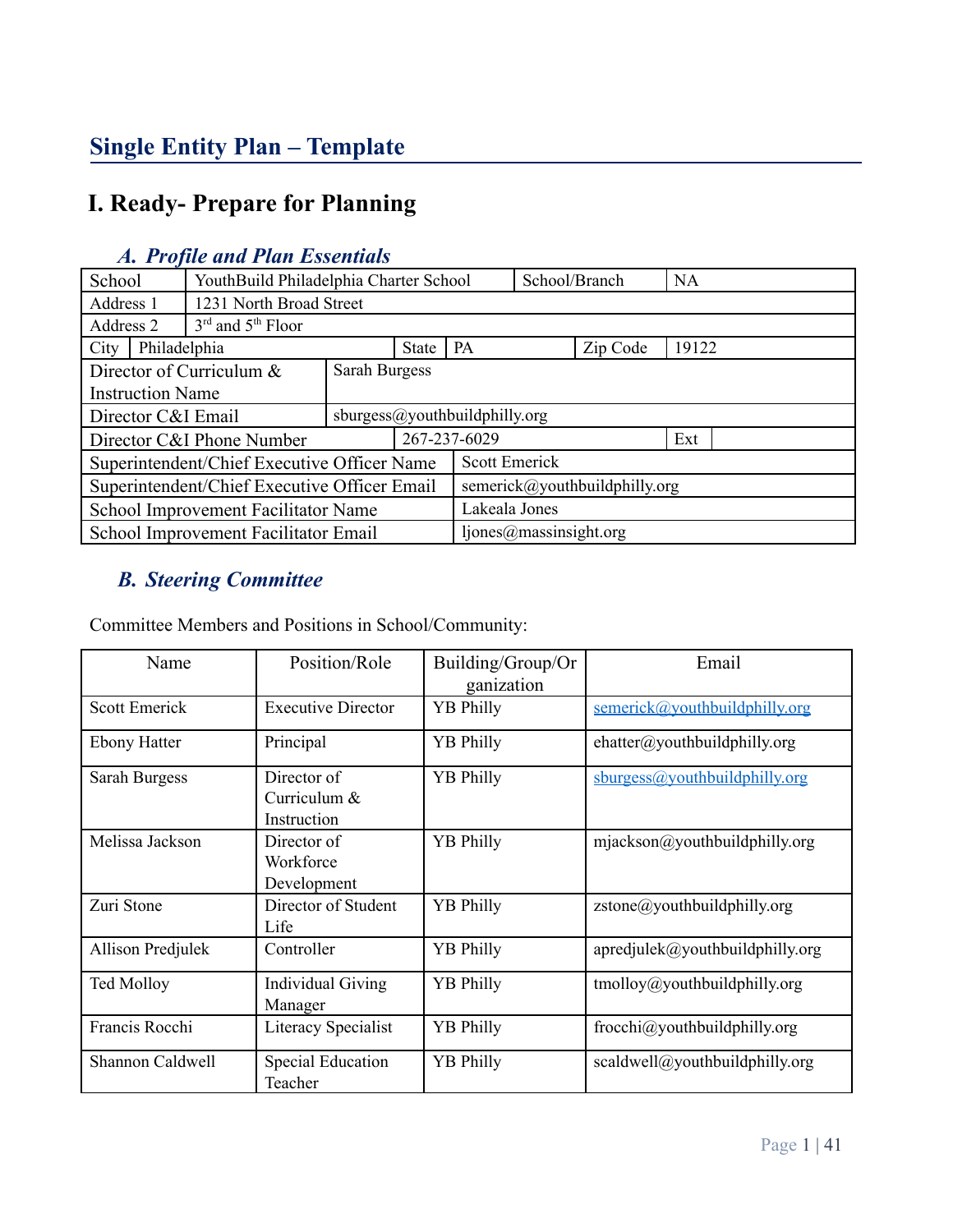| <b>Imeerah Tinsely</b><br>Summer VISTA 1 | Student - Class of<br>2022 - Summer<br>VISTA (student<br>intern who is helping<br>with recruitment for<br>$\%$ 2023)   | <b>YB Philly</b> | imeerahtinsely21@ybphilly.org  |
|------------------------------------------|------------------------------------------------------------------------------------------------------------------------|------------------|--------------------------------|
| Angelica Velez<br>Summer VISTA 2         | Student - Class of<br>$2022 - Summer$<br>VISTA (student<br>intern who is helping<br>with recruitment for<br>$\%$ 2023) | <b>YB Philly</b> | angelicavelez21@ybphilly.org   |
| Shamina Ackridge<br>Summer VISTA 3       | Student - Class of<br>2022 - Summer<br>VISTA (student<br>intern who is helping<br>with recruitment for<br>$\%$ 2023)   | <b>YB Philly</b> | shaminaackridge21@ybphilly.org |

# *C. LEA Profile*

Write a brief description of your LEA profile (e.g., demographics of student and personnel, types of programs and types of communities served.)

YB Philly provides young adults with the opportunity to earn a high school diploma and develop meaningful job skills through an innovative and comprehensive approach to learning. The program blends a rigorous academic curriculum with hands-on, industry-recognized vocational training and preparation through community service. Proactive and comprehensive case management support services and one full year of follow-up transition support ensures that our students and graduates are personally and professionally ready for success.

All students are 17-20 years old when they start YouthBuild. All students are residents of the City of Philadelphia. And all students previously left or were pushed out of high school. Students bring unique talents and challenges into our program. On average (during most program years),  $\sim$ 40% are parents;  $\sim$ 30% are court-involved;  $\sim$ 18% are youth aging out of foster care;  $\sim$ 10% are experiencing housing insecurity; and  $\sim$ 10% have diagnosed learning differences. Most importantly, 100% of the young adults we serve are tremendously talented young people, motivated to change the trajectory of their lives. YB Philly's nurturing family atmosphere, positive climate and supportive staff create a safe space for youth who were not successful in traditional school environments to develop and achieve their potential. Our unique blend of high expectations and high support creates a climate and culture that builds trust and creates an environment where young people feel successful, supported and engaged.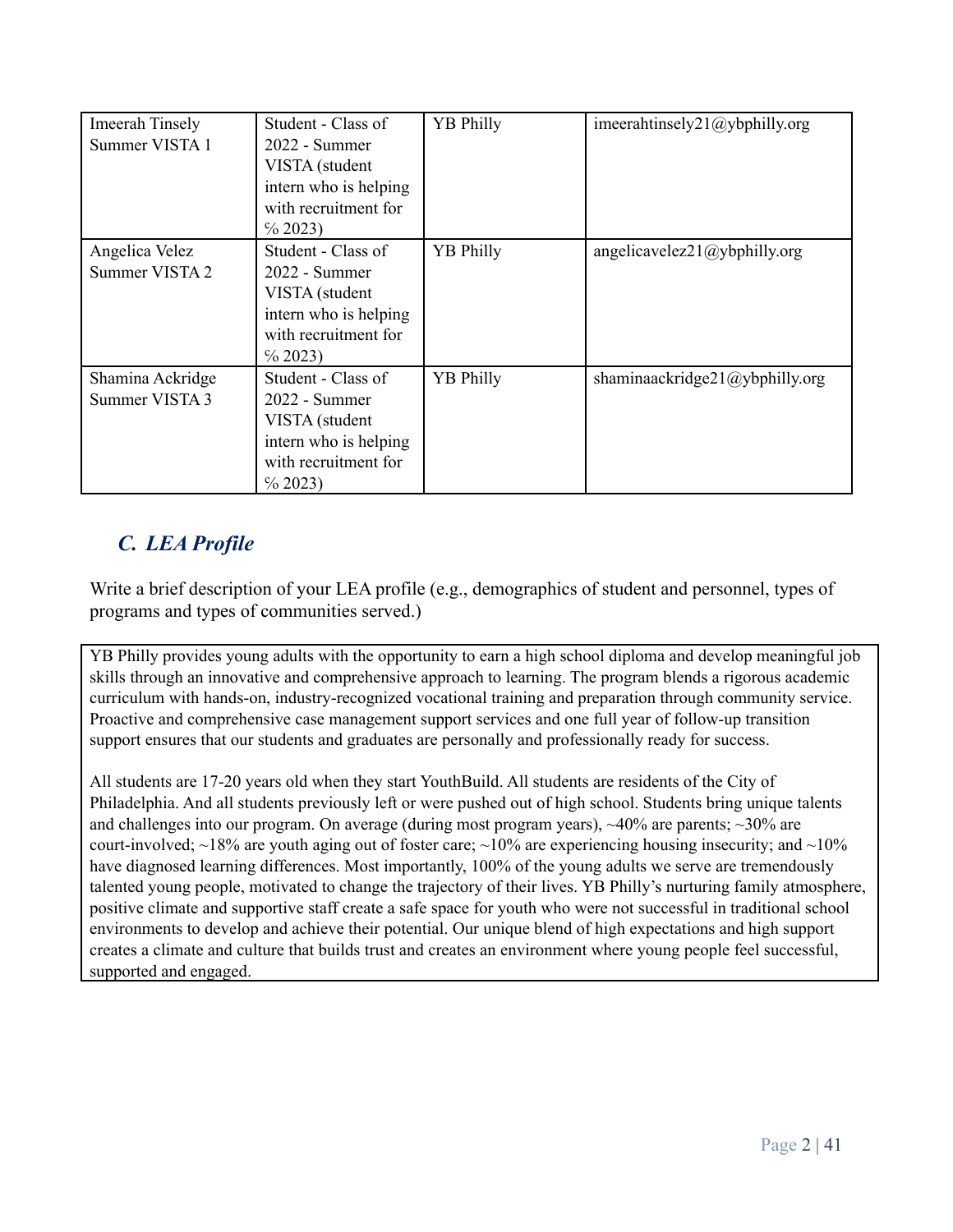# *D. Mission and Vision*

**Mission**- What is your LEA's mission? (i.e., What do you do? For whom? And for what benefit?) YouthBuild Philadelphia Charter School's mission is to empower young adults (17-20 year-olds) to develop skills and connect to opportunities by fostering an environment of love, support, and respect for their whole person. Students graduate high school and successfully transition to college and career as critically conscious leaders, committed to positive change for themselves and their communities.

**Vision**- What is your LEA's vision (i.e., a picture of the "preferred future"; a statement that describes how the future will look if the district fulfills its mission.)

Young people in Philadelphia who were previously disconnected from school and work will build skills and access resources and opportunities to achieve *economic stability* and *personal development*, and become *critically conscious* leaders within their communities.

# *E. Educational Values*

What does your LEA believe is vital to successful attainment of the mission and vision?

| Students and<br>Alumni | Young adults practice resilience, re-engage in and reconnect with their education, and<br>continue developing as leaders. Young people can immediately feel an environment of<br>love and respect as soon as they set foot in our building and/or learn and engage<br>within our community. Students consistently experience and engage with high<br>expectations and high support in ways that prepare them to lead in college, career, and<br>community pathways with critical consciousness in life after YouthBuild.                                                                                                                                                                                                                                                                    |
|------------------------|---------------------------------------------------------------------------------------------------------------------------------------------------------------------------------------------------------------------------------------------------------------------------------------------------------------------------------------------------------------------------------------------------------------------------------------------------------------------------------------------------------------------------------------------------------------------------------------------------------------------------------------------------------------------------------------------------------------------------------------------------------------------------------------------|
| Staff                  | All staff members have the will and skill to support and empower young leaders to<br>learn and lead in meaningful career, college & community leadership pathways. All<br>staff members demonstrate highly competent levels of racial literacy and demonstrate<br>consistent commitment to justice to help students develop critical consciousness.<br>Community agreements, schoolwide responsibilities and school priorities are modeled<br>and experienced by all staff members. All staff members benefit from meaningful<br>relationships with supervisors, staff, students, alumni and partners.                                                                                                                                                                                      |
| Administration         | Senior Leadership Team (SLT) members (3 with pending hire) and all other<br>supervisors (14) consistently lead and model our core values (Respect-Excellence-and<br>Perseverance). The leadership and supervision team models and leads restorative<br>practices and social identities priorities. The leadership and supervision team models<br>a learning culture and proactive data use to improve impact. The leadership and<br>supervision team proactively and consistently connects with learners, staff, and<br>partners to set and maintain direction toward our mission. The leadership and<br>supervision team effectively supervises, supports, and leads staff and students toward<br>the best version of themselves within a clear vision for achieving our school's mission. |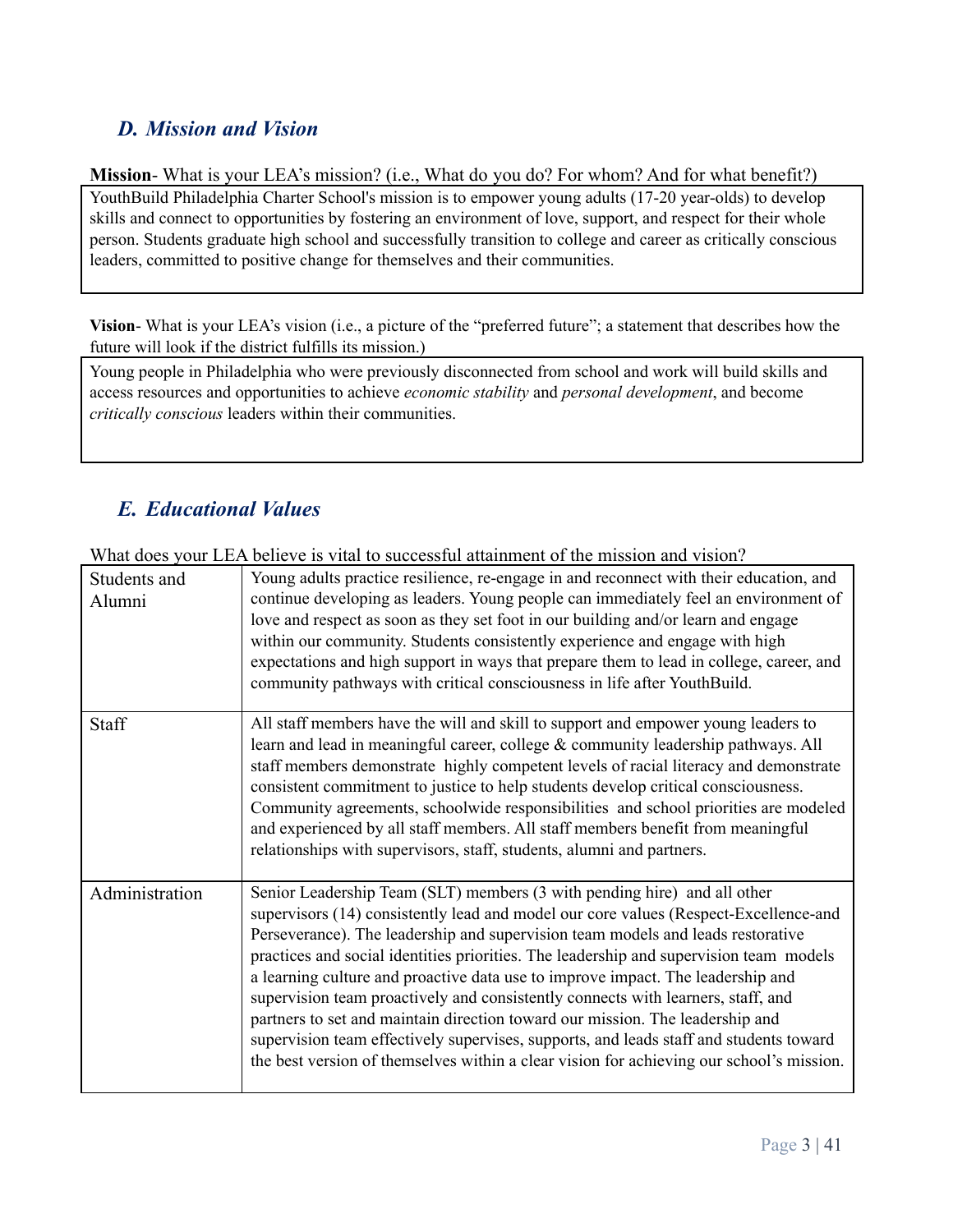| Parents          | Parents, guardians and family members support, advocate for and champion the<br>development of students toward meaningful career and postsecondary pathways.<br>Family members and supporters feel welcome in and engage with our school<br>community in ways that improve climate, culture and outcomes for young people.                     |
|------------------|------------------------------------------------------------------------------------------------------------------------------------------------------------------------------------------------------------------------------------------------------------------------------------------------------------------------------------------------|
| Community        | Community, employer, postsecondary, and service partners understand the ability and<br>make sustained commitments to support the development and success of YouthBuild<br>students and alumni. Partners consistently prioritize efforts in their organizations and<br>spaces to improve their racial literacy and their commitment to justice. |
| Other (optional) | Not applicable                                                                                                                                                                                                                                                                                                                                 |

# **II. Set- Complete a Needs Assessment**

# *A. Future Ready PA Index:*

## **Review of the School Level Performance**

#### **Strengths**

Based on the overall school level performance, which indicator(s) do you consider to be a strength? Please enter one statement on each line.

| Indicator                                                                                                     | <b>Comments/Notable Observations</b>                  |  |
|---------------------------------------------------------------------------------------------------------------|-------------------------------------------------------|--|
| *Note that because of the unique nature of our school model working with Opportunity Youth who previously     |                                                       |  |
| left high school, YouthBuild students do not take PSSA, Keystone, NOCTI or other state assessment tests       |                                                       |  |
| prioritized by Future Ready PA Index. Instead, we co-create our own key indicators with the Charter School    |                                                       |  |
| Office, YouthBuild USA and other partners. These performance measures focus primarily on graduation rates,    |                                                       |  |
| placement rates, and retention of placement - along with attainment of vocational certification and community |                                                       |  |
| service hours.                                                                                                |                                                       |  |
| Postsecondary Transition to Career                                                                            | Over the last two pandemic years, strong connections  |  |
|                                                                                                               | with employment partners have been complicated by     |  |
|                                                                                                               | the challenge of virtual engagement within our school |  |
|                                                                                                               | community and for many of our employer partners.      |  |
|                                                                                                               | We are re-engaging with employers directly            |  |
|                                                                                                               | connected to YB students' vocational training         |  |
| pathways and interests. However, we have started to                                                           |                                                       |  |
|                                                                                                               | re-engage with many existing and new career partners  |  |
|                                                                                                               | in the 2021-2022 school year and plan to expand       |  |
| these partnership efforts back to pre-pandemic levels                                                         |                                                       |  |
|                                                                                                               | and beyond to support the post YB success of our      |  |
|                                                                                                               | graduates.                                            |  |
|                                                                                                               |                                                       |  |
|                                                                                                               | Graduate placement and retention in career pathways   |  |
| represents an ongoing priority for our community and                                                          |                                                       |  |
|                                                                                                               | an area of re-engagement currently (see CTE section   |  |
|                                                                                                               | of plan for placement outcome details).               |  |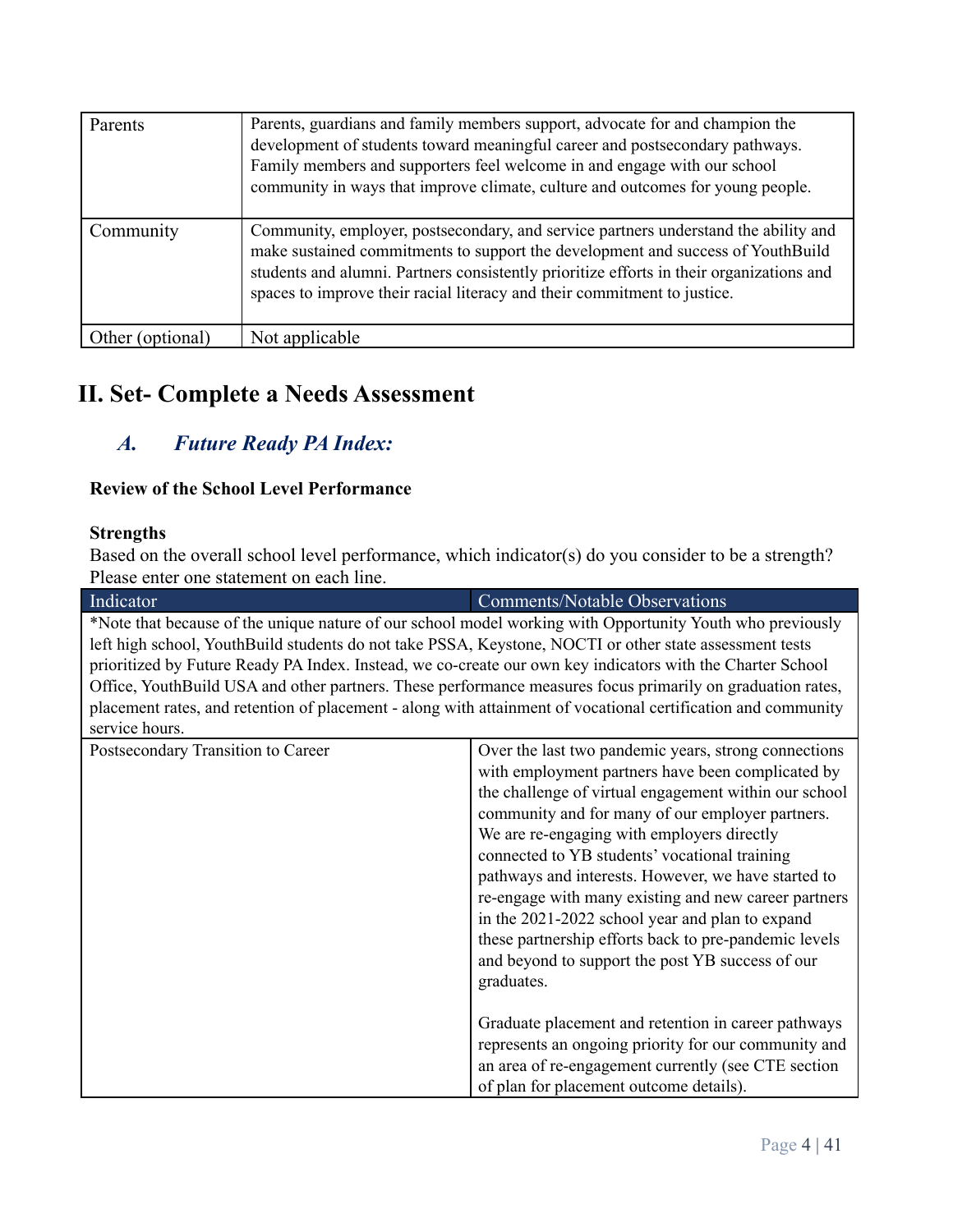| Work-based Learning Experiences | YouthBuild students report participating in strong      |
|---------------------------------|---------------------------------------------------------|
|                                 | work-based learning experiences in the construction     |
|                                 | building trades, business administration, healthcare,   |
|                                 | and childcare. Students report strong experiences       |
|                                 | based on the strength of our instructors, the relevancy |
|                                 | of our career pathways and the considerable time        |
|                                 | (half the program year) spent in these CTE training     |
|                                 | spaces (see CTE section of plan for placement           |
|                                 | outcome details).                                       |

## **Challenges**

Based on the overall school level performance, which indicator(s) do you consider to be a challenge? Please enter one statement on each line.

| s enter one statement on each nne.                                                                        |                                                                                                                                                                                                                                                                                                                                                                                                                                                                                                                                                                                                                                                                                                                                                                                                              |
|-----------------------------------------------------------------------------------------------------------|--------------------------------------------------------------------------------------------------------------------------------------------------------------------------------------------------------------------------------------------------------------------------------------------------------------------------------------------------------------------------------------------------------------------------------------------------------------------------------------------------------------------------------------------------------------------------------------------------------------------------------------------------------------------------------------------------------------------------------------------------------------------------------------------------------------|
| Indicator                                                                                                 | <b>Comments/Notable Observations</b>                                                                                                                                                                                                                                                                                                                                                                                                                                                                                                                                                                                                                                                                                                                                                                         |
| *Note that because of the unique nature of our school model working with Opportunity Youth who previously |                                                                                                                                                                                                                                                                                                                                                                                                                                                                                                                                                                                                                                                                                                                                                                                                              |
| left high school, YouthBuild students do not take PSSA, Keystone, NOCTI or other state assessment tests   |                                                                                                                                                                                                                                                                                                                                                                                                                                                                                                                                                                                                                                                                                                                                                                                                              |
| prioritized by Future Ready PA Index.                                                                     |                                                                                                                                                                                                                                                                                                                                                                                                                                                                                                                                                                                                                                                                                                                                                                                                              |
| Attendance                                                                                                | Attendance continues to be a considerable challenge<br>for our students, many of whom face many personal<br>barriers that make it hard for them to come to school<br>every day. The COVID-19 pandemic accelerated<br>these attendance challenges. We have been working to<br>revise, update and tighten our lateness and attendance<br>policy to normalize expectations more consistently<br>across our programming. We continue working to<br>provide support and resources to reduce obstacles<br>students face to attend school and to incentivize<br>school attendance.                                                                                                                                                                                                                                  |
| <b>Graduation Rate</b>                                                                                    | While our official graduation rate is calculated by<br>PDE in a way that does not reflect our actual numbers<br>(based on 6 year cohorts, while we are only a one<br>year program with students of various ages), we are<br>not satisfied with our graduation rate. In the last two<br>years, we have been developing more intentional<br>strategies to improve students' retention and<br>graduation rates. We are continuing our focus on<br>developing more engaging instruction, improving<br>school connectedness, targeting instructor<br>professional development and expanding the positive<br>impact of our restorative practices. The COVID-19<br>pandemic, virtual learning experiences and health &<br>safety interruptions to learning made retention and<br>graduation rates more challenging. |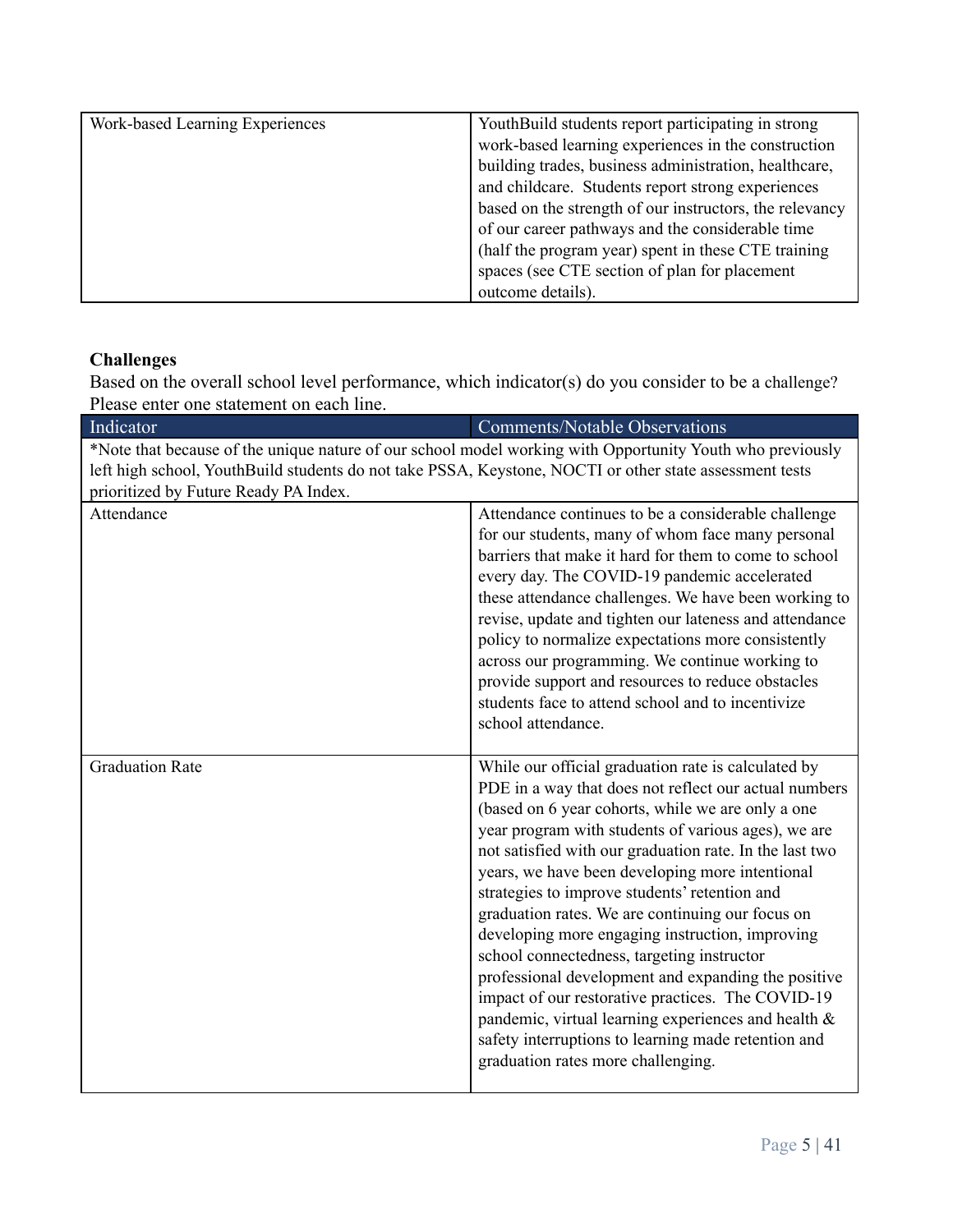## **Review of Grade Level(s) and Individual Student Group(s)**

### **Strengths**

Based on the individual student group's or grade level's performance, which indicator(s) do you consider to be a strength? Please enter one statement on each line.

| Indicator                                                                                                     | Grade level (s) and/or Student                                                                              | Comments/Notable    |  |  |  |
|---------------------------------------------------------------------------------------------------------------|-------------------------------------------------------------------------------------------------------------|---------------------|--|--|--|
|                                                                                                               | Group(s)                                                                                                    | <b>Observations</b> |  |  |  |
|                                                                                                               | YouthBuild Philadelphia is a 12th grade only school for young people who are 17-20 years old (at entry) and |                     |  |  |  |
|                                                                                                               | who previously left high school without a diploma. Students earn a diploma during their year at YouthBuild  |                     |  |  |  |
| (followed by a year of programming as they transition into college and career pathways). Consequently, we do  |                                                                                                             |                     |  |  |  |
| not have multiple grade levels. Approximately 98 percent of our student population identifies as young people |                                                                                                             |                     |  |  |  |
| of color and 94 percent identify as Black. All students experience the strength of our transition to          |                                                                                                             |                     |  |  |  |
|                                                                                                               | college/career programming and work-based learning programming with a consistent and equitable approach.    |                     |  |  |  |

| Postsecondary Transition to Career   NA |      | NA - see above |
|-----------------------------------------|------|----------------|
| Work-based Learning Experiences         | I NA | NA - see above |

## **Challenges**

Based on the individual student group's or grade level's performance, which indicator(s) do you consider to be a challenge? Please enter one statement on each line.

| Indicator                 | Grade level (s) and/or Student                                                                                | Comments/Notable                     |
|---------------------------|---------------------------------------------------------------------------------------------------------------|--------------------------------------|
|                           | Group(s)                                                                                                      | Observations                         |
|                           | YouthBuild Philadelphia is a 12th grade only school for young people who are 17-20 years old (at entry) and   |                                      |
|                           | previously left high school without a diploma. Students earn a diploma during their year at YouthBuild        |                                      |
|                           | (followed by a year of programming as they transition into college and career pathways). Consequently, we do  |                                      |
|                           | not have multiple grade levels. Approximately 98 percent of our student population identifies as young people |                                      |
|                           | of color and 94 percent identify as Black. Students identified for Special Education Services have actually   |                                      |
|                           | performed better on attendance and graduation challenges than the general student population in recent years. |                                      |
|                           |                                                                                                               |                                      |
| Attendance and Graduation | SPED student group: Dr. Bader                                                                                 | Historically, a greater percentage   |
|                           | updating SPED enrollment and                                                                                  | of Special Education students        |
|                           | retention rates relative to the rest                                                                          | graduate, as compared with their     |
|                           | General Education peers. We<br>of YB student population by 5/12.                                              |                                      |
|                           | attribute this to $(1)$ the deep                                                                              |                                      |
|                           | relationships that our Special                                                                                |                                      |
|                           |                                                                                                               | Education staff develop with their   |
|                           |                                                                                                               | students, $(2)$ how we deliver       |
|                           |                                                                                                               | services, by collaborating with the  |
|                           |                                                                                                               | students and giving them the         |
|                           |                                                                                                               | respect they deserve as young        |
|                           |                                                                                                               | adults, and (3) the high caliber and |
|                           |                                                                                                               | professionalism of our Special       |
|                           |                                                                                                               | Education Team                       |
|                           |                                                                                                               |                                      |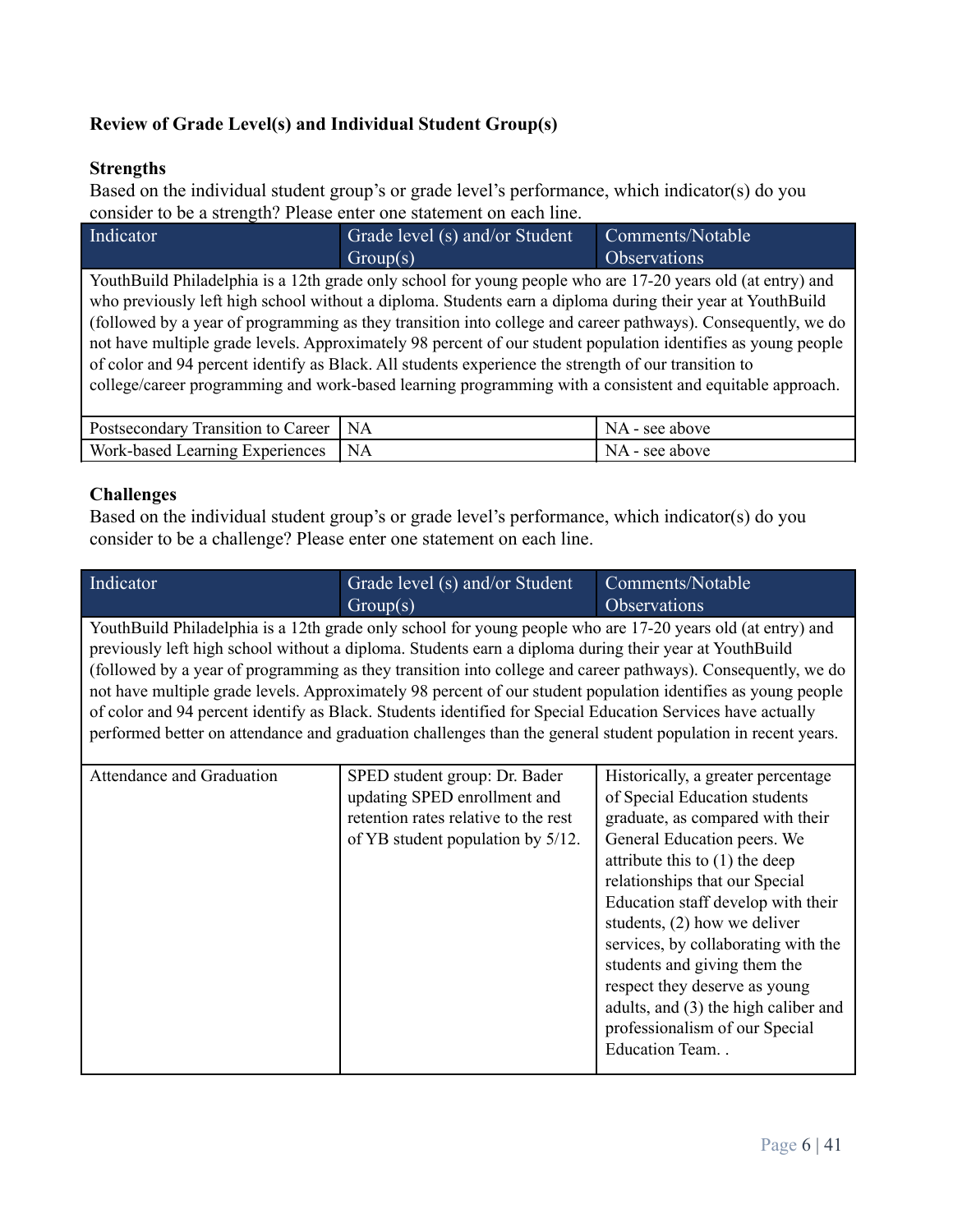#### **Summary**

**Strengths-** Review the strengths listed above and copy and paste 2-5 strengths which have had the most impact in improving your most pressing challenges.

Stepping off the elevator at YBPhilly, everyone should immediately feel the environment of love and respect. Students often talk about the "YouthBuild Way;" a commitment that students and staff respect, support and care for one another. We are continuing to increase our commitment to developing staff members'skills for implementing restorative practices to proactively maintain and improve this strength of our school community in ways that can improve attendance, retention, and graduation rates.

We have put many supports and resources in place to support students. We employ three in-house counselors and an in-house school psychologist to address students' mental health needs and provide multiple sources of intensive support. In addition, we have partnerships with ECP and ELECT to provide personalized support with the ~40% of students who are pregnant or parenting, and with Covenant House for students who are housing insecure  $(-10-20\%)$ . While our students are motivated to re-engage with their education, many continue to face significant life barriers. Because of this reality, we employ six full-time staff who serve as case managers (internally known as Success Coordinators) with students and alumni. We establish partnerships with an explicit plan for supporting youth throughout the school year.

**Challenges -** Review the challenges listed above and copy and paste 2-5 challenges if improved would have the most impact in achieving your Future Ready PA index targets.

The COVID-19 pandemic has created significant challenges for educational institutions and for students and alumni. Philadelphia's community transmission rates, especially in zipcodes where our school enrolls high numbers of students, have been substantial for the bulk of the academic year, forcing YouthBuild to primarily offer virtual instruction. Even in returning to in-person learning for much of the 2021-2022 school year, we experienced multiple interruptions of in-person learning, requiring hybrid learning based on transmission rates in October 2021 and January 2022.

YouthBuild students, who have previously disconnected from traditional learning institutions, have had a hard time adjusting to virtual learning and adapting to the technology that is required to do well. Additionally, the feelings of isolation, loss, grief, anxiety, among others has raised a heightened need for mental health support and crisis management that has continued to be challenging for YouthBuild staff, students, alumni and partners. The trauma of gun violence in our community has also had an intense and lasting impact on our school community.

Over the last several years, the graduation rate for the school district has been increasing. There are additional programs attempting to provide workforce and education programming for Opportunity Youth. And enrollment in school with older students no longer legally required to attend school based on compulsory age statute has been increasingly difficult through the pandemic. Collectively, this has meant that there are fewer applicants seeking programs like ours.

Some students who are enrolling have more complex personal/behavioral/academic challenges. In response to this shift, we have drastically increased our specialized support team (adding a behavioral specialist, two counselors, two special education teachers and a reading specialist) and provided increased professional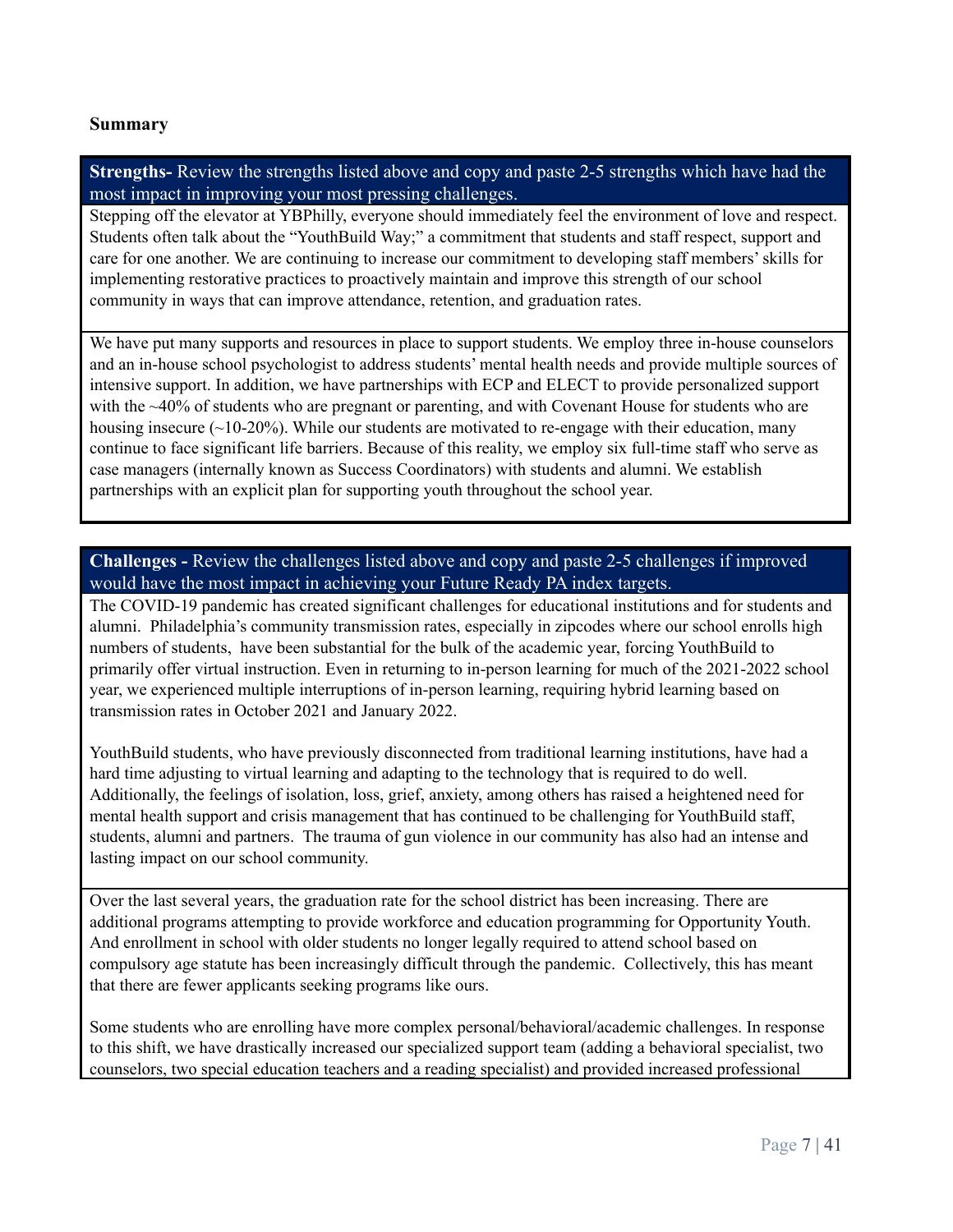development in areas of behavioral health, motivational interviewing, and restorative practices.

In recent years, the economy and the job market has been strong. Many of our students have financial responsibilities and an urgency to work which has an impact on our program retention. In exit surveys, many students list "need to work" as a reason for leaving. Jobs are more accessible, even without a high school diploma, than was the case many years ago. and some students enter our program with motivation and desire to complete the full year, but ultimately need to leave our school for financial reasons. This trend has also made postsecondary education pathways less likely for our students/graduates.

## *B. Future Ready PAAcademics*

#### **English Language Arts (Please enter one Data source per line)**

**Data Comments/Notable Observations** Due to the unique nature of our school model working with Opportunity Youth who previously left/were pushed out of high school, YouthBuild students do not take PSSA, Keystone, NOCTI, or other state assessment tests prioritized by Future Ready PA Index. All students experience the strengths and challenges described herein equally across our program model.

### **Strengths-** Identify the strengths that are most positively contributing to achievement of your vision for learning and Future Ready PA Index interim targets and could be leveraged in your efforts to improve upon your most pressing challenges.

Due to the unique nature of our school model working with Opportunity Youth who previously left high school, YouthBuild students do not take PSSA, Keystone, NOCTI or other state assessment tests prioritized by Future Ready PA Index. All students experience the strengths and challenges described herein equally across our program model.

**Challenges -** Identify which challenges noted in your analysis, if improved, would greatly impact your progress in achieving your vision for learning and Future Ready PA Index interim targets in State Assessment Measures, On-Track Measures, or College and Career Measures.

Due to the unique nature of our school model working with Opportunity Youth who previously left high school, YouthBuild students do not take PSSA, Keystone, NOCTI or other state assessment tests prioritized by Future Ready PA Index. All students experience the strengths and challenges described herein equally across our program model.

## **Mathematics (Please enter one Data source per line)**

## **Data Comments/Notable Observations**

Due to the unique nature of our school model working with Opportunity Youth who previously left high school, YouthBuild students do not take PSSA, Keystone, NOCTI or other state assessment tests prioritized by Future Ready PA Index. All students experience the strengths and challenges described herein equally across our program model.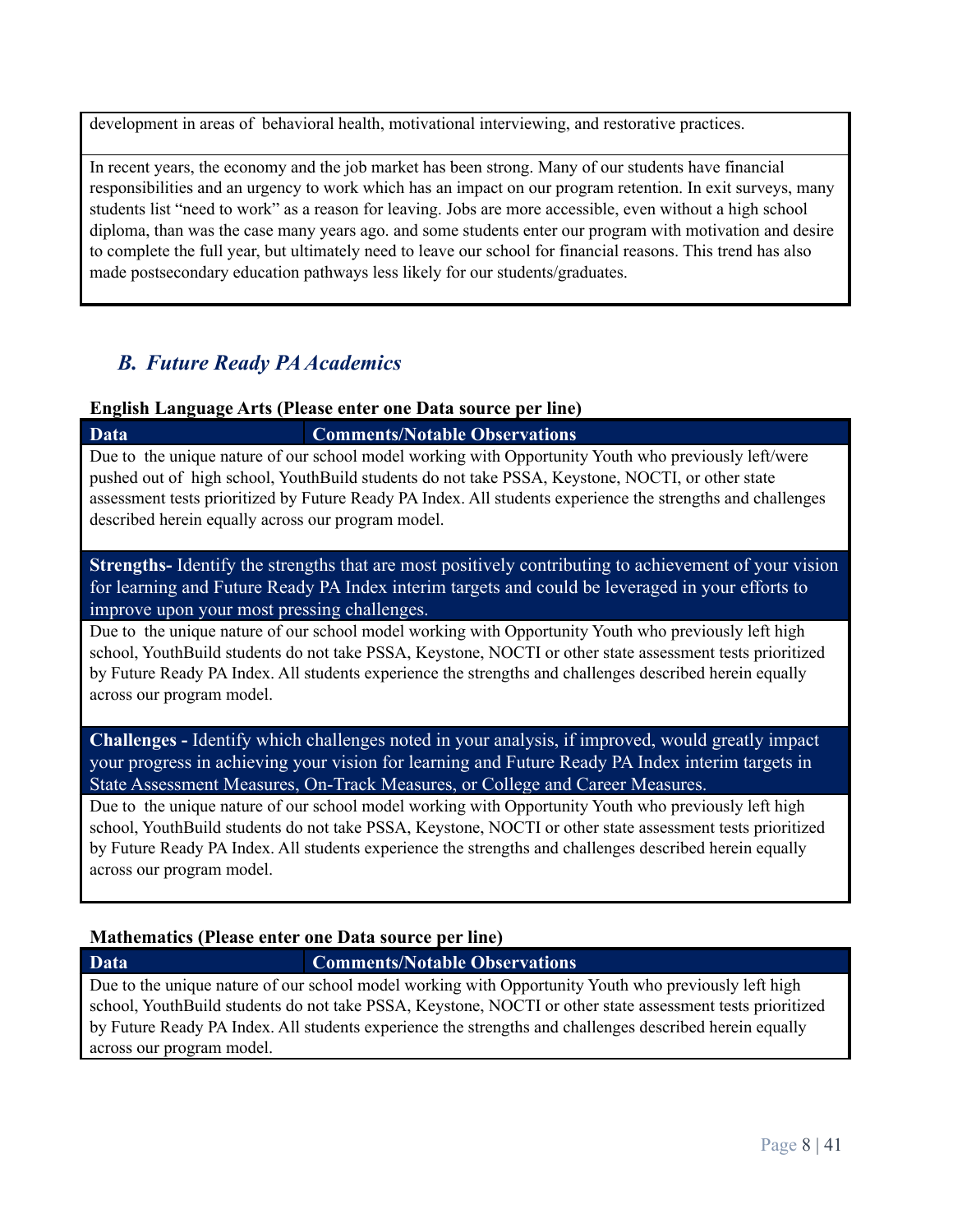**Strengths-** Identify the strengths that are most positively contributing to achievement of your vision for learning and Future Ready PA Index interim targets and could be leveraged in your efforts to improve upon your most pressing challenges.

Due to the unique nature of our school model working with Opportunity Youth who previously left high school, YouthBuild students do not take PSSA, Keystone, NOCTI or other state assessment tests prioritized by Future Ready PA Index.. All students experience the strengths and challenges described herein equally across our program model.

**Challenges-** Identify which challenges noted in your analysis, if improved, would greatly impact your progress in achieving your vision for learning and Future Ready PA Index interim targets in State Assessment Measures, On-Track Measures, or College and Career Measures.

Due to the unique nature of our school model working with Opportunity Youth who previously left high school, YouthBuild students do not take PSSA, Keystone, NOCTI or other state assessment measures prioritized by Future Ready PA Index. All students experience the strengths and challenges described herein equally across our program model.

#### **Science, Technology, and Engineering Education (Please enter one Data source per line)**

**Data Comments/Notable Observations** Due to the unique nature of our school model working with Opportunity Youth who previously left high school, YouthBuild students do not take PSSA, Keystone, NOCTI or other state assessment measures prioritized by Future Ready PA Index. All students experience the strengths and challenges described herein

equally across our program model.

**Strengths-** Identify the strengths that are most positively contributing to achievement of your vision for learning and Future Ready PA Index interim targets and could be leveraged in your efforts to improve upon your most pressing challenges.

Due to the unique nature of our school model working with Opportunity Youth who previously left high school, YouthBuild students do not take PSSA, Keystone, NOCTI or other state assessment measures prioritized by Future Ready PA Index. All students experience the strengths and challenges described herein equally across our program model.

**Challenges**- Identify which challenges noted in your analysis, if improved, would greatly impact your progress in achieving your vision for learning and Future Ready PA Index interim targets in State Assessment Measures, On-Track Measures, or College and Career Measures.

Due to the unique nature of our school model working with Opportunity Youth who previously left high school, YouthBuild students do not take PSSA, Keystone, NOCTI or other state assessment measures prioritized by Future Ready PA Index. All students experience the strengths and challenges described herein equally across our program model.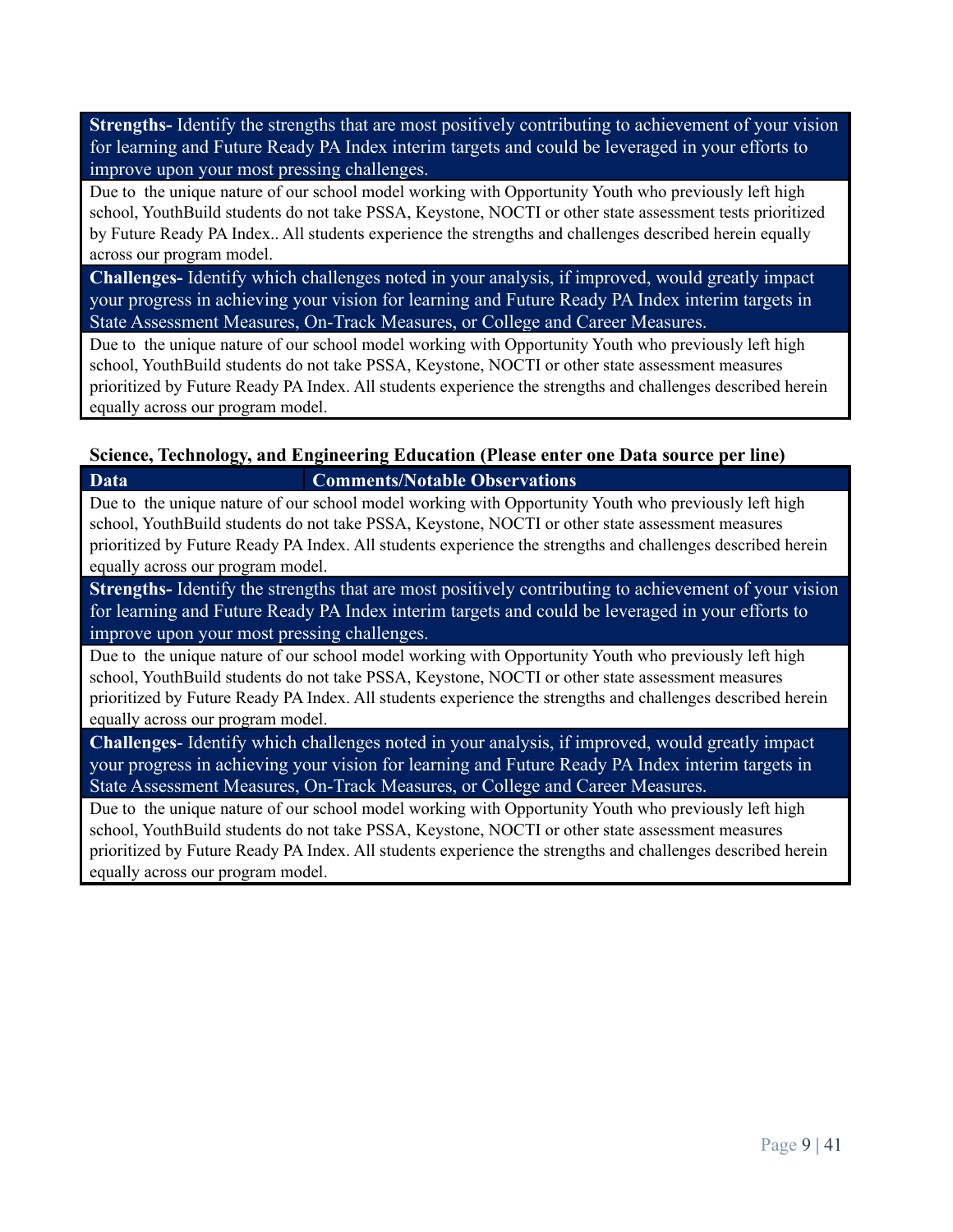# *C. Related Academics*

| <b>Graduation Year</b> | <b>Retention in Placement</b>               |  |
|------------------------|---------------------------------------------|--|
| Class of 2021          | 50% and additional<br>placements in process |  |
| Class of 2020          | 50% (COVID impact)                          |  |
| Class of 2019          | 30% (COVID impact)                          |  |
| Class of 2018          | 70%                                         |  |
| Class of 2017          | 81%                                         |  |
| Class of 2016          | 84%                                         |  |

## **Career Readiness (Please enter one Data source per line)**

## **Career and Technical Education Programs (Required if School offers PDE approved CTE programs)**

|  |  | (Please enter one Data source per line) |  |  |
|--|--|-----------------------------------------|--|--|

| <b>Graduation Year</b> | <b>Placement of Graduates 0-6 months</b>                | <b>Retention in Placement</b>                 |
|------------------------|---------------------------------------------------------|-----------------------------------------------|
| Class of 2021          | not yet fully applicable                                | not yet fully applicable                      |
| Class of 2020          | 51%<br>(pandemic<br>this<br>has<br>made<br>challenging) | 50% (pandemic has made this<br>challenging)   |
| Class of 2019          | (pandemic<br>has made<br>this<br>55.4%<br>challenging)  | 29.7% (pandemic has made<br>this challenging) |
| Class of 2018          | 82%                                                     | 70%                                           |
| Class of 2017          | 90%                                                     | 81%                                           |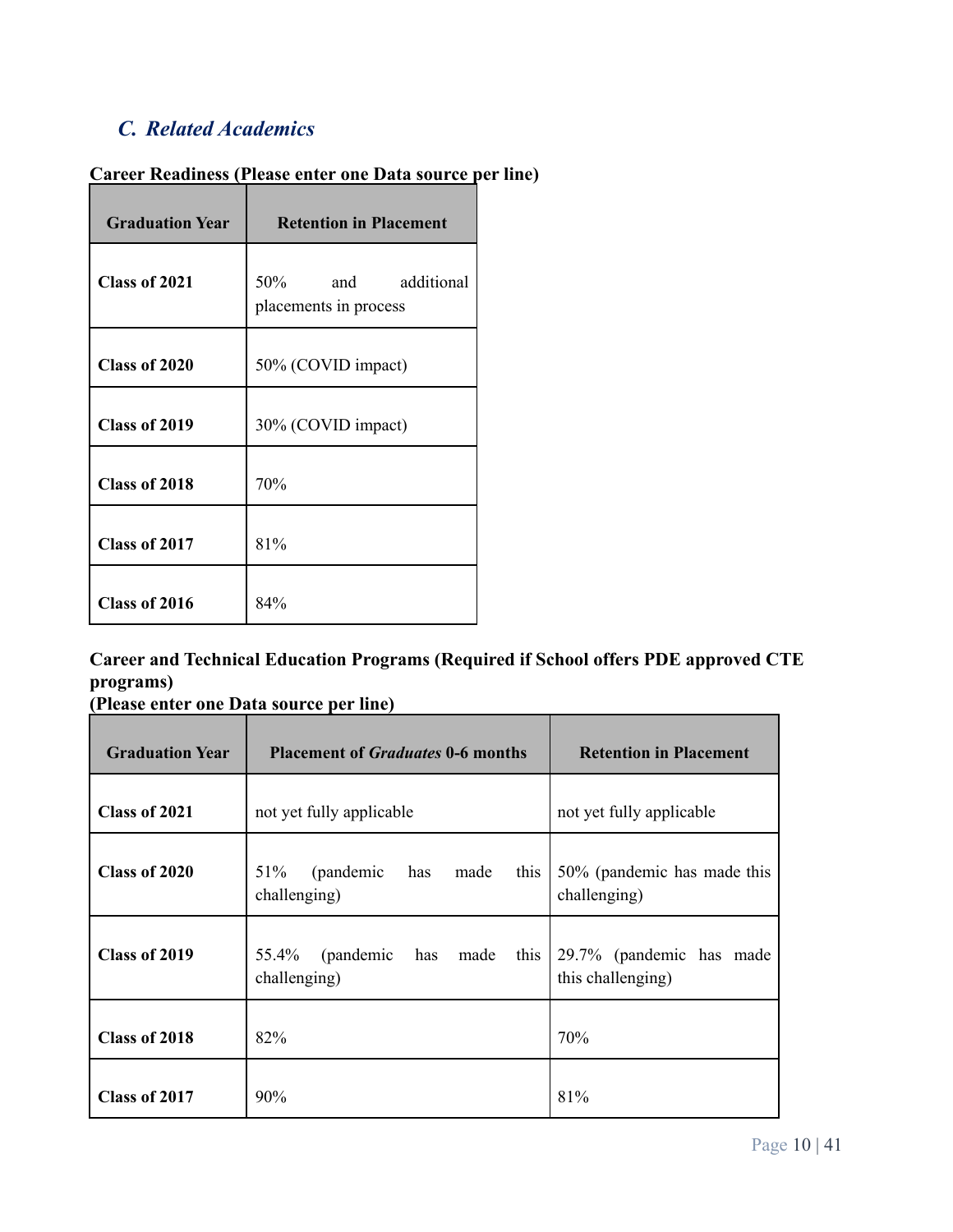| Class of 2016 | 93% | 84% |
|---------------|-----|-----|
|               |     |     |

#### **Arts and Humanities (Optional)**

**(Please enter one Data source per line)**

| Data      | <b>Comments/Notable Observations</b> |
|-----------|--------------------------------------|
| <b>NA</b> |                                      |

#### **Environment and Ecology (Optional)**

**(Please enter one Data source per line)**

| Data | <b>Comments/Notable Observations</b> |
|------|--------------------------------------|
| NA   |                                      |

## **Family and Consumer Sciences (Optional)**

**(Please enter one Data source per line)**

| Data      | <b>Comments/Notable Observations</b> |
|-----------|--------------------------------------|
| <b>NA</b> | <b>NA</b>                            |

#### **Health, Safety and Physical Education (Optional)**

**(Please enter one Data source per line)**

| <b>Data</b> | <b>Comments/Notable Observations</b> |
|-------------|--------------------------------------|
| <b>NA</b>   |                                      |

## **Social Studies (Civics and Government, Economics, Geography, History) - (Optional) (Please enter one Data source per line)**

**Data Comments/Notable Observations** Due to the unique nature of our school model working with Opportunity Youth who previously left high school, YouthBuild students do not take PSSA, Keystone, NOCTI or other state assessment measures prioritized by Future Ready PA Index. All students experience the strengths and challenges described herein equally across our program model.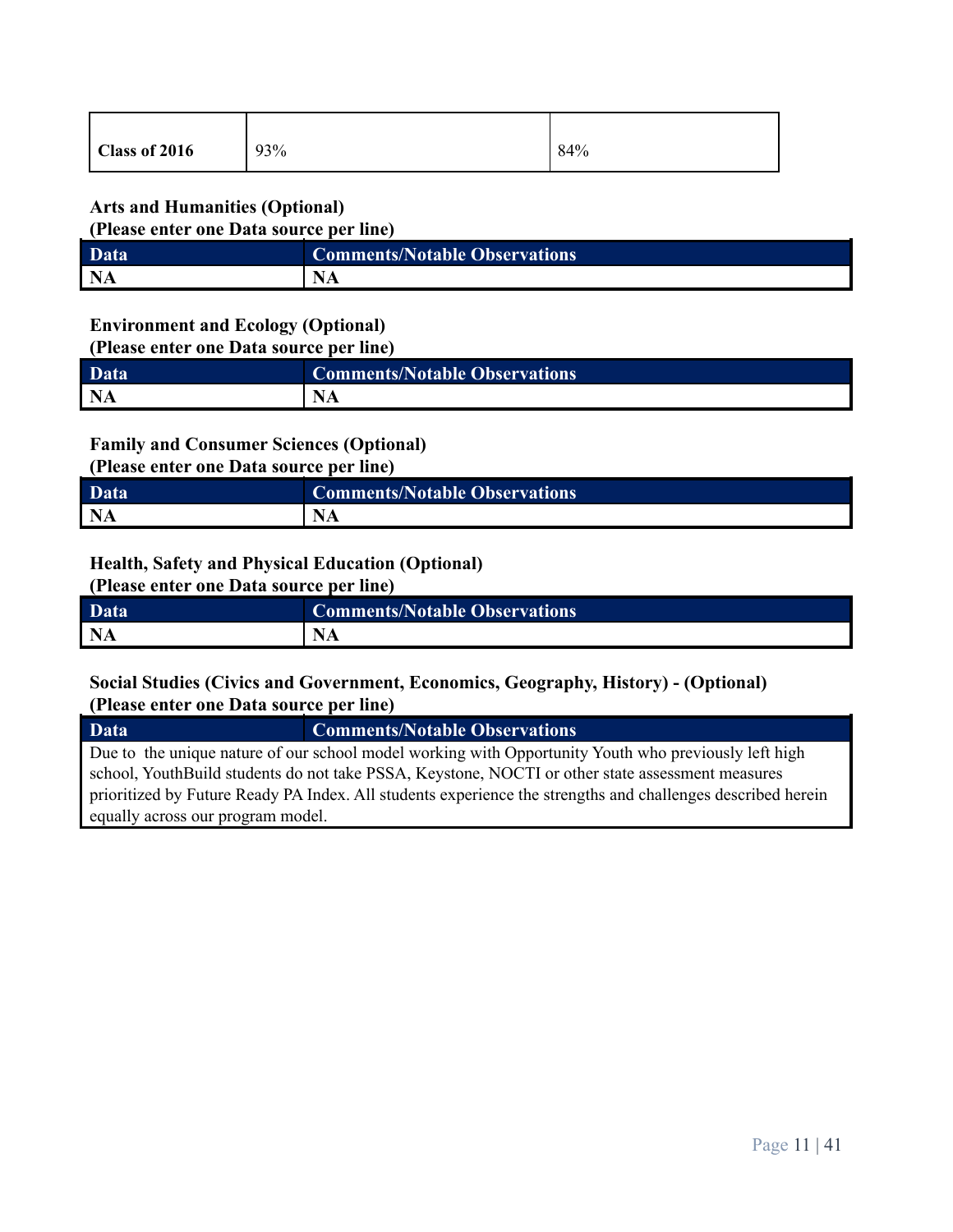#### **Summary**

**Strengths-** Identify the strengths that are most positively contributing to achievement of your vision for learning and Future Ready PA Index interim targets and could be leveraged in your efforts to improve upon your most pressing challenges.

Stepping off the elevator at YBPhilly, everyone should immediately feel the environment of love and respect. Students often talk about the "YouthBuild Way;" a commitment that students and staff respect, support and care for one another. We are continuing to increase our commitment to developing staff members'skills for implementing restorative practices and to proactively maintain and improve this strength of our school community in ways that can improve attendance, retention, and graduation rates.

We have put many supports and resources in place to support students. We employ three in-house counselors and an in-house school psychologist to address students' mental health needs and provide multiple sources of intensive support. In addition, we have partnerships with ECP and ELECT to provide personalized support with the ~40% of students who are pregnant or parenting, and with Covenant House for students who are housing insecure  $(-10-20\%)$ . While our students are motivated to re-engage with their education, many continue to face significant life barriers. Because of this reality, we employ six full-time staff who serve as case managers (internally known as Success Coordinators) with students and alumni. We establish partnerships with an explicit plan for supporting youth throughout the school year.

**Challenges-** Identify which challenges noted in your analysis, if improved, would greatly impact your progress in achieving your vision for learning and Future Ready PA Index interim targets in State Assessment Measures, On-Track Measures, or College and Career Measures.

In the last year, we have been developing more intentional strategies to improve retention and graduation, by focusing on developing more engaging instruction, improving school connectedness, targeting professional development and expanding the positive impact of our restorative practices with all staff across the school. Virtual learning and student engagement has been the focus of much of the professional development over the last year due to challenges from the COVID-19 pandemic.

Over the last several years, the graduation rate for the school district has been increasing. There are additional programs attempting to provide workforce and education programming for Opportunity Youth. And enrollment in school with older students no longer legally required to attend school based on compulsory age statute has been increasingly difficult through the pandemic. Collectively, this has meant that there are fewer applicants seeking programs like ours.

Some students who are enrolling have more complex personal/behavioral/academic challenges. In response to this shift, we have drastically increased our specialized support team (adding a behavioral specialist, two counselors, two special education teachers and a reading specialist) and provided increased professional development in areas of behavioral health, motivational interviewing, and restorative practices. In recent years, the economy and the job market has been strong. Many of our students have financial responsibilities and an urgency to work which has an impact on our program retention. In exit surveys, many students list "need to work" as a reason for leaving. Jobs are more accessible, even without a high school

diploma, than was the case many years ago. and some students enter our program with motivation and desire to complete the full year, but ultimately need to leave our school for financial reasons. This trend has also made postsecondary education pathways less likely for our students/graduates.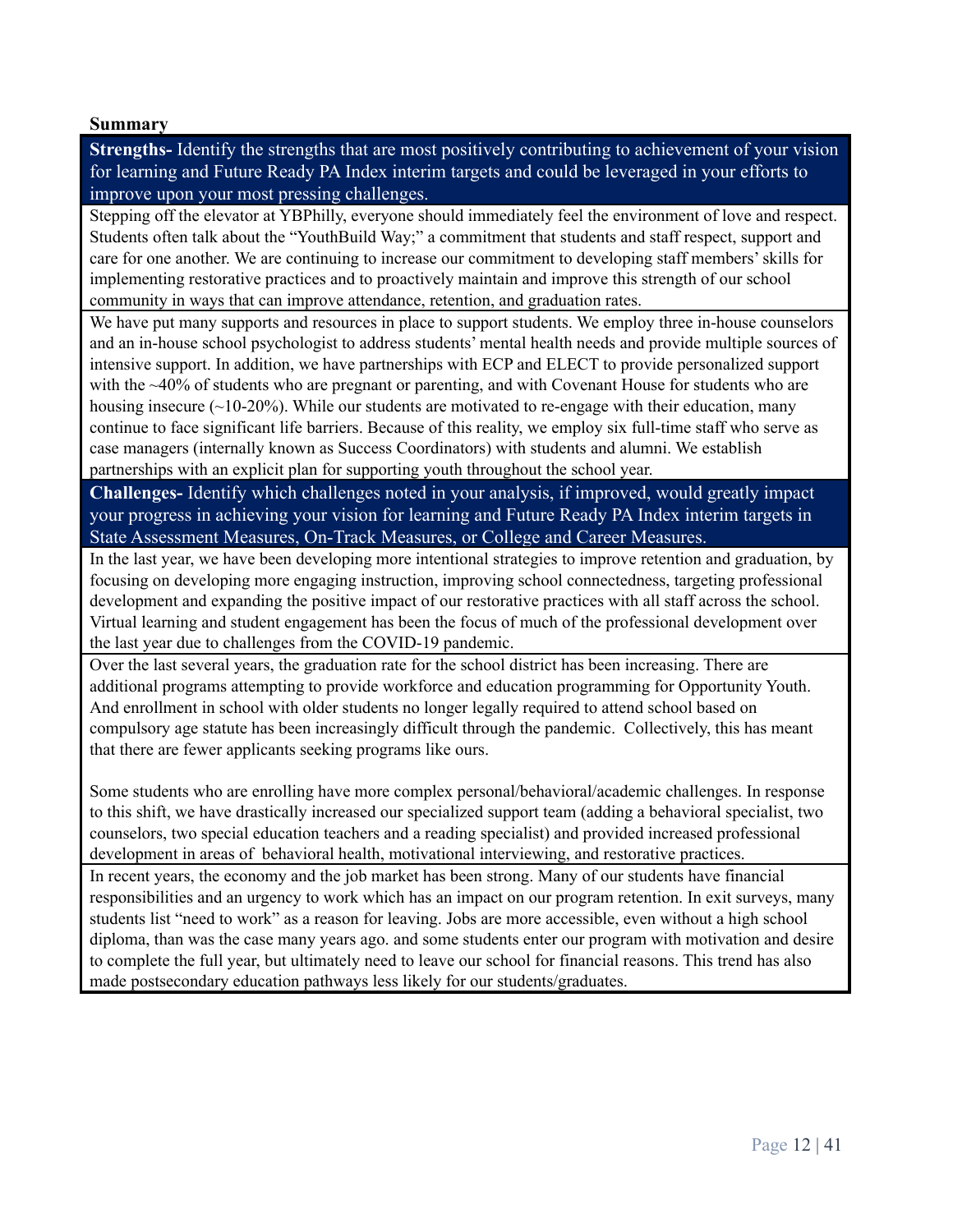# *D. Equity Considerations*

# **English Learners (Please enter one Data source per line)**

| <b>Data</b>                            | <b>Comments/Notable Observations</b>                                           |
|----------------------------------------|--------------------------------------------------------------------------------|
| Over the previous four years,          | Current EL programming is strong but focused on a very small student           |
| we have maintained nearly a            | population of English Learners. Our EL Coordinator has been working            |
| 100% graduation rate for our           | closely with our recruitment staff. We have increased our outreach in          |
| English Learners.                      | multilingual communities through partnerships with community-based             |
|                                        | organizations that serve Latinx and Asian-American communities. We have        |
| This trend is continuing this          | also sought opportunities to build awareness of the opportunities at YBPhilly  |
| year as 89% of English                 | in communities that are less familiar with the school through in-person        |
| Learners $(8 \text{ of } 9)$ have been | events, flyers, and on-site presentations. In addition to building these       |
| retained so far this year.             | partnerships, we have invested more heavily in Spanish-language translation    |
|                                        | of outreach materials, Spanish-language SEPTA ads, and advertisements in a     |
| Our school has a smaller               | local bilingual magazine. We have enlisted the support of multilingual staff   |
| population of English                  | to enhance the engagement of applicants at our information sessions and in     |
| Learners compared with the             | individual meetings. Additionally, we have redirected resources to provide     |
| District average                       | individualized support for prospective students to complete application        |
|                                        | materials, retrieve personal identification documents, and reduce the barriers |
|                                        | of social navigation.                                                          |

## **Students with Disabilities (Please enter one Data source per line)**

| Data                                              | <b>Comments/Notable Observations</b>                                          |
|---------------------------------------------------|-------------------------------------------------------------------------------|
|                                                   | We are proud of our Special Education program. Historically, a greater        |
| SPED student group: As of                         | percentage of Special Education students graduate, as compared with their     |
| December 1, 2021, 25% of                          | General Education peers. Students with IEPs are showing up, retained, and     |
| our total enrollment had an                       | graduating at rates about 10% higher than students without IEPs. We           |
| IEP $(45 \text{ of } 183 \text{ students})$ . Of  | attribute this to (1) the deep relationships that our Special Education staff |
| the 45 students processed                         | develop with their students, (2) how we deliver services, by collaborating    |
| with IEPs in SY 2021-2022,                        | with the students and giving them the respect they deserve as young adults,   |
| most $(53%)$ required some                        | and (3) the high caliber and professionalism of our Special Education Team.   |
| combination of Emotional                          |                                                                               |
| and Behavioral Supports (20)<br>with an emotional |                                                                               |
| disturbance and 4 students                        |                                                                               |
| with ADHD), while the                             |                                                                               |
| others $(47%)$ required                           |                                                                               |
| Learning-Support services                         |                                                                               |
| (21 students were identified                      |                                                                               |
| as learning-disabled).                            |                                                                               |
|                                                   |                                                                               |
| Over the five-month period                        |                                                                               |
| between December 1, 2021                          |                                                                               |
| and May 1, 2022, 82% (37)                         |                                                                               |
| of those 45 Special-Education                     |                                                                               |
| students are still enrolled,                      |                                                                               |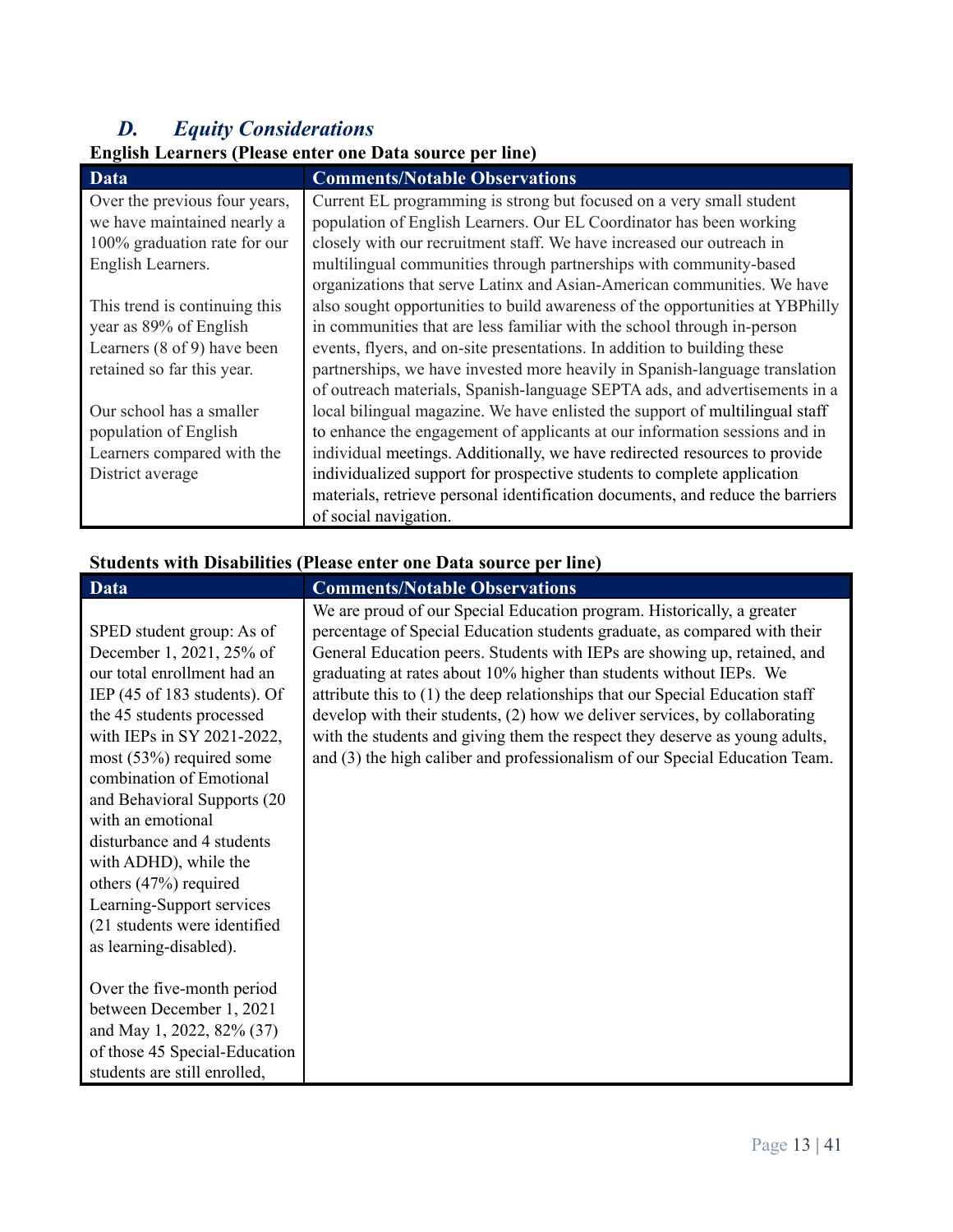| compared with 64% of their<br>General-Education peers. |  |  |
|--------------------------------------------------------|--|--|
|                                                        |  |  |

#### **Students Considered Economically Disadvantaged (Please enter one Data source per line)**

| <b>Data</b>                  | <b>Comments/Notable Observations</b>                                             |
|------------------------------|----------------------------------------------------------------------------------|
| More than 90 percent of our  | <b>100 percent of our students are talented and motivated.</b> 100 percent are   |
| students are considered low  | over-aged and under-credited when they start our school. More than 90            |
| or very low-income. 100      | percent are considered low-income or very low-income. On an average each         |
| percent of our students are  | year, 40% of our students are parents; 48% have been arrested; 26% have          |
| talented and motivated and   | spent time in a juvenile or adult correctional facility; 30% have an             |
| more than capable of leading | incarcerated parent; 18% have been in foster care; 15% are homeless, and         |
| the change our communities   | 40% of our students live in unstable housing. We collect and report these        |
| need to create a more just   | data because funders and government institutions consistently ask us to;         |
| society.                     | however, these data have never been and will never be the right data with        |
|                              | which to consider learners. Private, corporate, federal, state and local funders |
|                              | and institutional partners would do well to prioritize more data                 |
|                              | conversations that recognize young people as assets and as problem solvers       |
|                              | instead of problems to be solved. We are more than happy to discuss this         |
|                              | pressing moral imperative with anyone at PDE at any point.                       |
|                              |                                                                                  |

#### **Student Groups by Race/Ethnicity (Please enter one Data source per line)**

| <b>Student Groups</b>         | <b>Comments/Notable Observations</b>                                       |
|-------------------------------|----------------------------------------------------------------------------|
| 99 percent of students        | Outside of Black students, other racial/ethnic groups do not enroll in our |
| identify as being a person of | school in sufficient numbers for statistically significant outcome data.   |
| color and 83 percent identify |                                                                            |
| as Black people.              |                                                                            |
| Hispanic - $8.37\%$           |                                                                            |
| Mixed Race - $6.17\%$         |                                                                            |
| Asian - $1.32\%$              |                                                                            |
| Caucasian $-0.88\%$           |                                                                            |
|                               |                                                                            |

#### **Summary**

**Strengths-** Identify the strengths that are most positively contributing to achievement of your vision for learning and Future Ready PA Index interim targets and could be leveraged in your efforts to improve upon your most pressing challenges.

Stepping off the elevator at YBPhilly, everyone should immediately feel the environment of love and respect. Students often talk about the "YouthBuild Way;" a commitment that students and staff respect, support and care for one another. We are continuing to increase our commitment to and skills for implementing restorative practices to proactively maintain and improve this strength of our school community in ways that can improve attendance, retention, and graduation rates.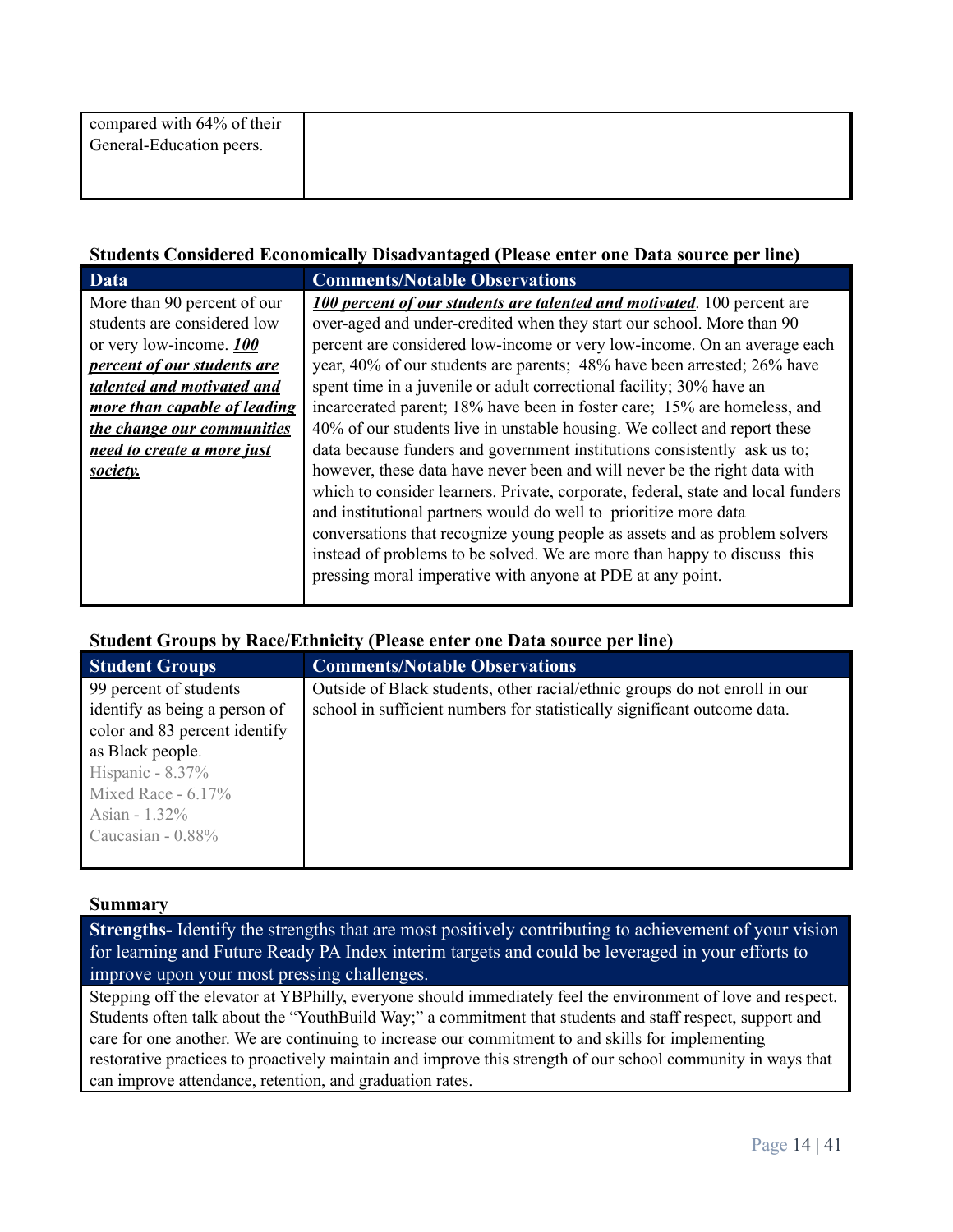We have put many supports and resources in place to support students. We employ three in-house counselors and an in-house school psychologist to address students' mental health needs and provide multiple sources of intensive support. In addition, we have partnerships with ECP and ELECT to provide personalized support to the ~40% of students who are pregnant or parenting, and with Covenant House for students who are or become homeless  $(\sim 10-20\%)$ . While our students are motivated to re-engage with their education, many continue to face significant life barriers. Because of this reality, we employ four full-time staff who serve as case managers (internally known as Success Coordinators) with students. We establish partnerships with an explicit plan for supporting youth throughout the school year.

**Challenges-** Identify which challenges noted in your analysis, if improved, would greatly impact your progress in achieving your vision for learning and Future Ready PA Index interim targets in State Assessment Measures, On-Track Measures, or College and Career Measures.

In the last year, we have been developing more intentional strategies to improve retention and graduation, by focusing on developing more engaging instruction, improving school connectedness, targeting professional development and expanding the positive impact of our restorative practices with all staff across the school. Much of our professional development over the last year has been focused on virtual learning and student engagement due to challenges caused by the COVID-19 Pandemic.

Over the last several years, the graduation rate for the school district has been increasing. There are additional programs attempting to provide workforce and education programming for Opportunity Youth. And enrollment in school with older students no longer legally required to attend school based on compulsory age statute has been increasingly difficult through the pandemic. Collectively, this has meant that there are fewer applicants seeking programs like ours.

Some students who are enrolling have more complex personal/behavioral/academic challenges. In response to this shift, we have drastically increased our specialized support team (adding a behavioral specialist, two counselors, two special education teachers and a reading specialist) and provided increased professional development in areas of behavioral health, motivational interviewing, and restorative practices. In recent years, the economy and the job market has been strong. Many of our students have financial responsibilities and an urgency to work which has an impact on our program retention. In exit surveys, many students list "need to work" as a reason for leaving. Jobs are more accessible, even without a high school diploma, than was the case many years ago. and some students enter our program with motivation and desire to complete the full year, but ultimately need to leave our school for financial reasons. This trend has also made postsecondary education pathways less likely for our students/graduates.

| <b>Programs and Plans</b>           | <b>Comments/Notable Observations</b>                                                                                                                                                                                                          |
|-------------------------------------|-----------------------------------------------------------------------------------------------------------------------------------------------------------------------------------------------------------------------------------------------|
| Special Education Plan              | NA - SPED details are described above in the strengths and challenges<br>sections and there is not a broader LEA SPED initiative relevant to the<br>comprehensive plan beyond what we have described above and herein.                        |
| Title 1 Plan                        | NA                                                                                                                                                                                                                                            |
| <b>Student Services</b>             | NA - Student services details are described above in the strengths and<br>challenges sections and there is not a broader student services initiative<br>relevant to the comprehensive plan beyond what we have described<br>above and herein. |
| K-12 Guidance Plans (339)<br>Plans) | NA.                                                                                                                                                                                                                                           |

# *E. Supplemental LEA Plans*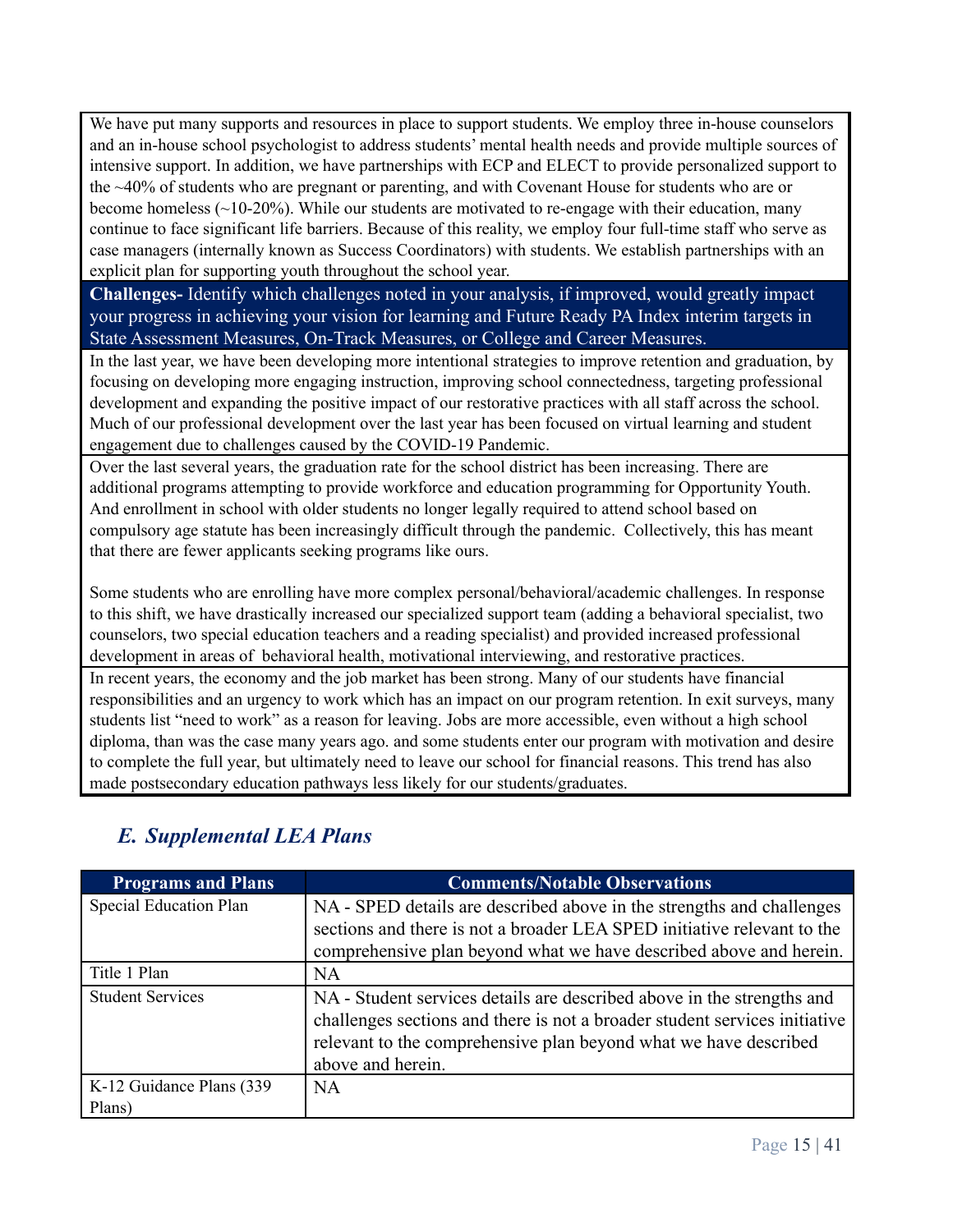| Technology (PATI)   | NA                                                                  |
|---------------------|---------------------------------------------------------------------|
| English Language    | NA - Work with English Learners is described above in the strengths |
| Development Program | and challenges sections and there is not a broader EL services      |
|                     | initiative relevant to the comprehensive plan beyond what we have   |
|                     | described above and herein.                                         |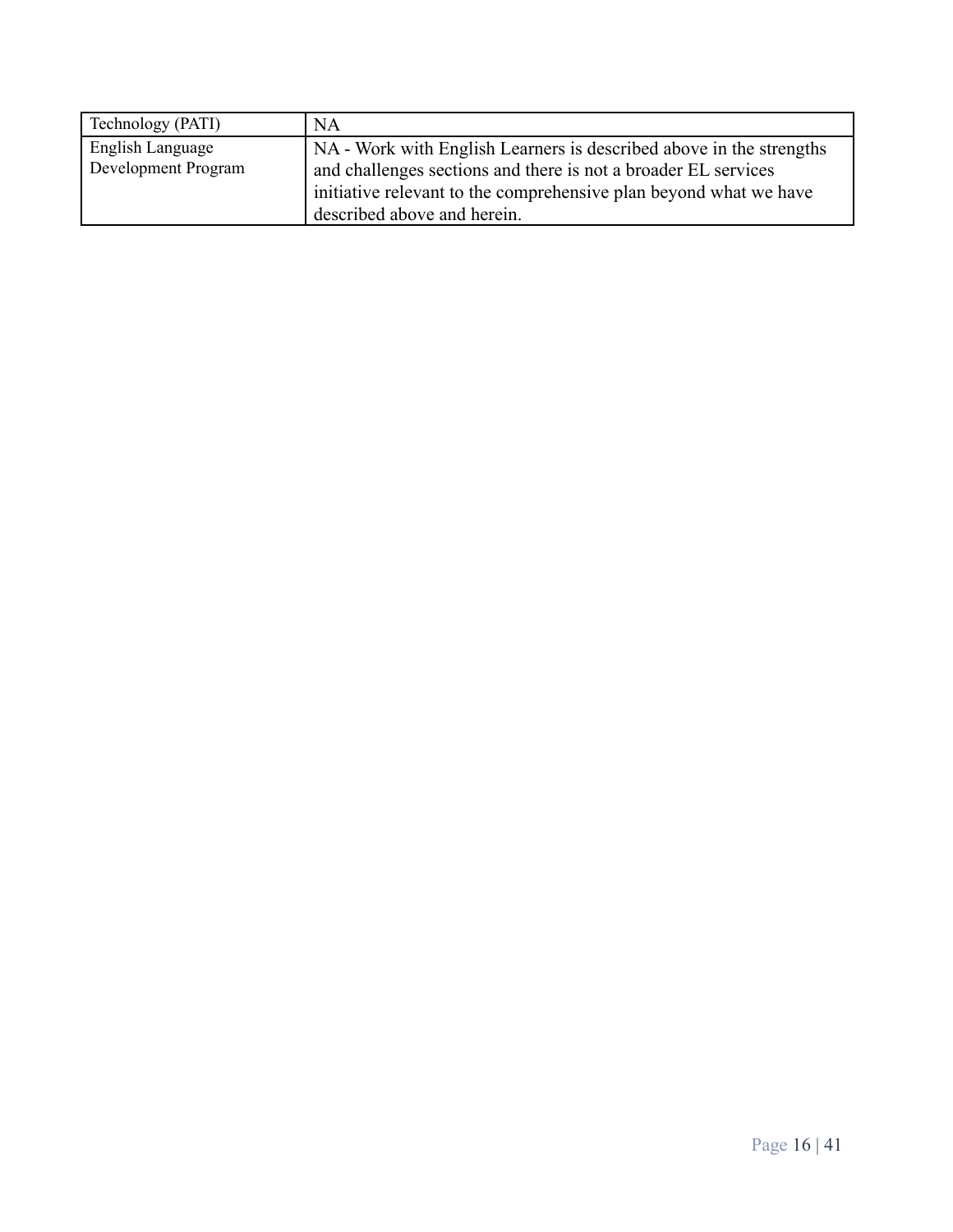# *F. Conditions for Leadership, Teaching and Learning*

| <b>Focus on Continuous Improvement of Instruction</b> |         |             |             |           |
|-------------------------------------------------------|---------|-------------|-------------|-----------|
|                                                       | Not Yet | Emerging    | Operational | Exemplary |
|                                                       | Evident |             |             |           |
| Align curricular materials and lesson plans           |         | X           |             |           |
| to the PA Standards                                   |         |             |             |           |
| Use systematic, collaborative planning                |         |             | X           |           |
| processes to ensure instruction is                    |         |             |             |           |
| coordinated, aligned, and evidence-based              |         |             |             |           |
| Use a variety of assessments (including               |         | X           |             |           |
| diagnostic, formative, and summative) to              |         |             |             |           |
| monitor student learning and adjust                   |         |             |             |           |
| programs and instructional practices                  |         |             |             |           |
| Identify and address individual student               |         |             |             | X         |
| learning needs                                        |         |             |             |           |
| Provide frequent, timely, and systematic              |         | X           |             |           |
| feedback and support on instructional                 |         |             |             |           |
| practices                                             |         |             |             |           |
| <b>Empower Leadership</b>                             |         |             |             |           |
|                                                       | Not Yet | Emerging    | Operational | Exemplary |
|                                                       | Evident |             |             |           |
| Foster a culture of high expectations for             |         | X           |             |           |
| success for all students, educators,                  |         |             |             |           |
| families, and community members                       |         | $\mathbf X$ |             |           |
| Collectively shape the vision for                     |         |             |             |           |
| continuous improvement of teaching and<br>learning    |         |             |             |           |
| Build leadership capacity and empower                 |         | X           |             |           |
| staff in the development and successful               |         |             |             |           |
| implementation of initiatives that better             |         |             |             |           |
| serve students, staff, and the school                 |         |             |             |           |
| Organize programmatic, human, and fiscal              |         |             |             | X         |
| capital resources aligned with the school             |         |             |             |           |
| improvement plan and needs of the school              |         |             |             |           |
| community                                             |         |             |             |           |
| Continuously monitor implementation of                |         |             | X           |           |
| the school improvement plan and adjust as             |         |             |             |           |
| needed                                                |         |             |             |           |
|                                                       |         |             |             |           |
|                                                       |         |             |             |           |
|                                                       |         |             |             |           |
|                                                       |         |             |             |           |

## **PA Essential Practices for Schools**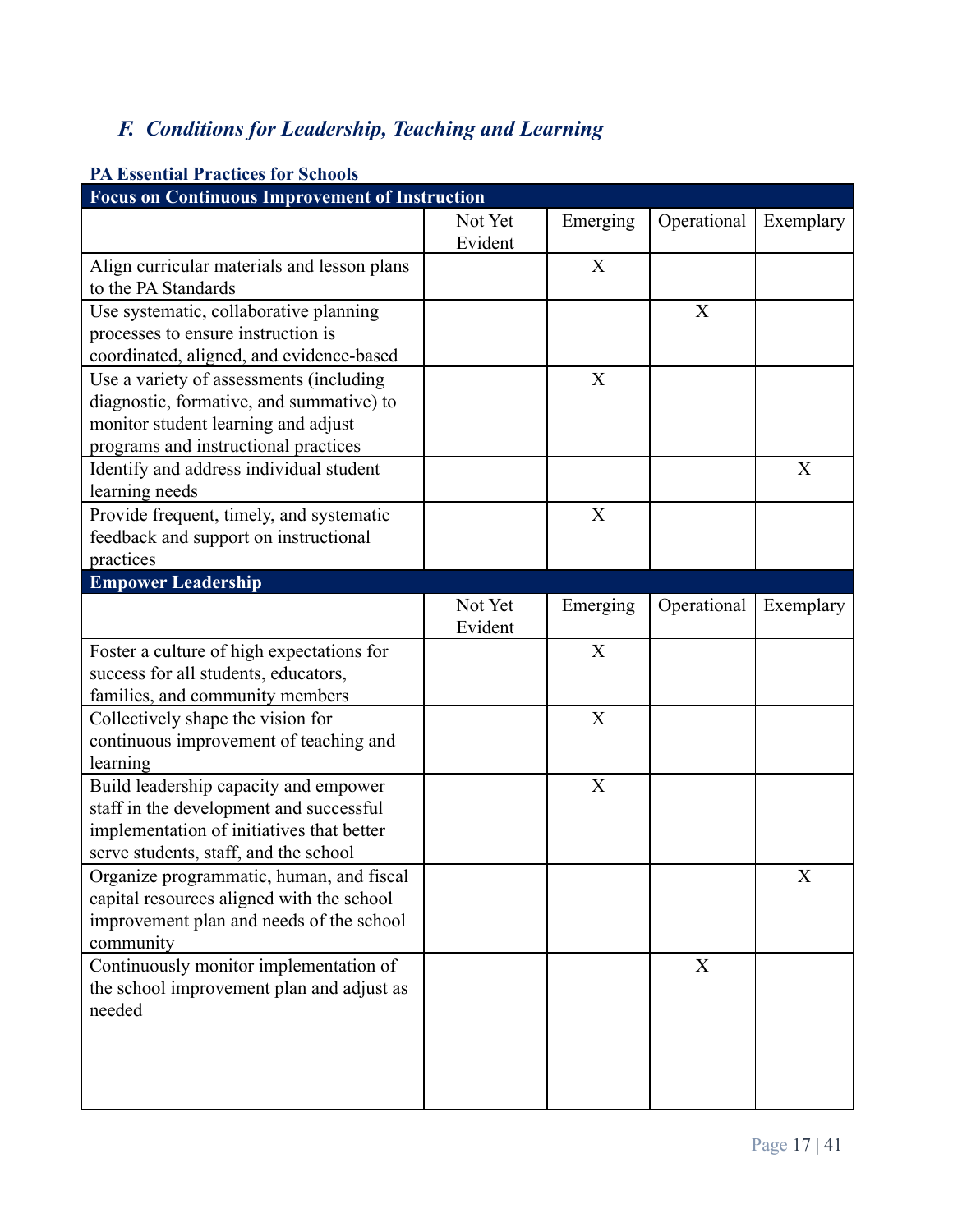| <b>Provide Student-Centered Support Systems</b> |         |          |             |           |  |
|-------------------------------------------------|---------|----------|-------------|-----------|--|
|                                                 | Not Yet | Emerging | Operational | Exemplary |  |
|                                                 | Evident |          |             |           |  |
| Promote and sustain a positive school           |         |          | X           |           |  |
| environment where all members feel              |         |          |             |           |  |
| welcomed, supported, and safe in school:        |         |          |             |           |  |
| socially, emotionally, intellectually, and      |         |          |             |           |  |
| physically                                      |         |          |             |           |  |
| Implement an evidence-based system of           |         |          | X           |           |  |
| schoolwide positive behavior interventions      |         |          |             |           |  |
| and supports                                    |         |          |             |           |  |
| Implement a multi-tiered system of              |         |          | X           |           |  |
| supports for academics and behavior             |         |          |             |           |  |
| Implement evidence-based strategies to          | X       |          |             |           |  |
| engage families to support learning             |         |          |             |           |  |
| Partner with local businesses, community        |         |          | X           |           |  |
| organizations, and other agencies to meet       |         |          |             |           |  |
| the needs of the LEA                            |         |          |             |           |  |
| <b>Foster Quality Professional Learning</b>     |         |          |             |           |  |
|                                                 | Not Yet | Emerging | Operational | Exemplary |  |
|                                                 | Evident |          |             |           |  |
| Identify professional learning needs            |         | X        |             |           |  |
| through analysis of a variety of data           |         |          |             |           |  |
| Use multiple professional learning designs      |         |          | X           |           |  |
| to support the learning needs of staff          |         |          |             |           |  |
| Monitor and evaluate the impact of              |         | X        |             |           |  |
| professional learning on staff practices and    |         |          |             |           |  |
| student learning                                |         |          |             |           |  |

#### **Summary**

**Strengths-** Which Essential Practices are currently Operational or Exemplary and could be leveraged in your efforts to improve upon your most pressing challenges? Please enter one strength statement in each line.

Identify and address individual student learning needs

Organize programmatic, human, and fiscal capital resources aligned with the school improvement plan and needs of the school community

Promote and sustain a positive school environment where all members feel welcomed, supported, and safe in school: socially, emotionally, intellectually, and physically

Partner with local businesses, community organizations, and other agencies to meet the needs of the LEA

**Challenges-** Thinking about all the most pressing challenges identified in the previous sections, which of the Essential Practices that are currently Not Yet Evident or Emerging, if improved, would greatly impact your progress in achieving your vision for learning and Future Ready PA Index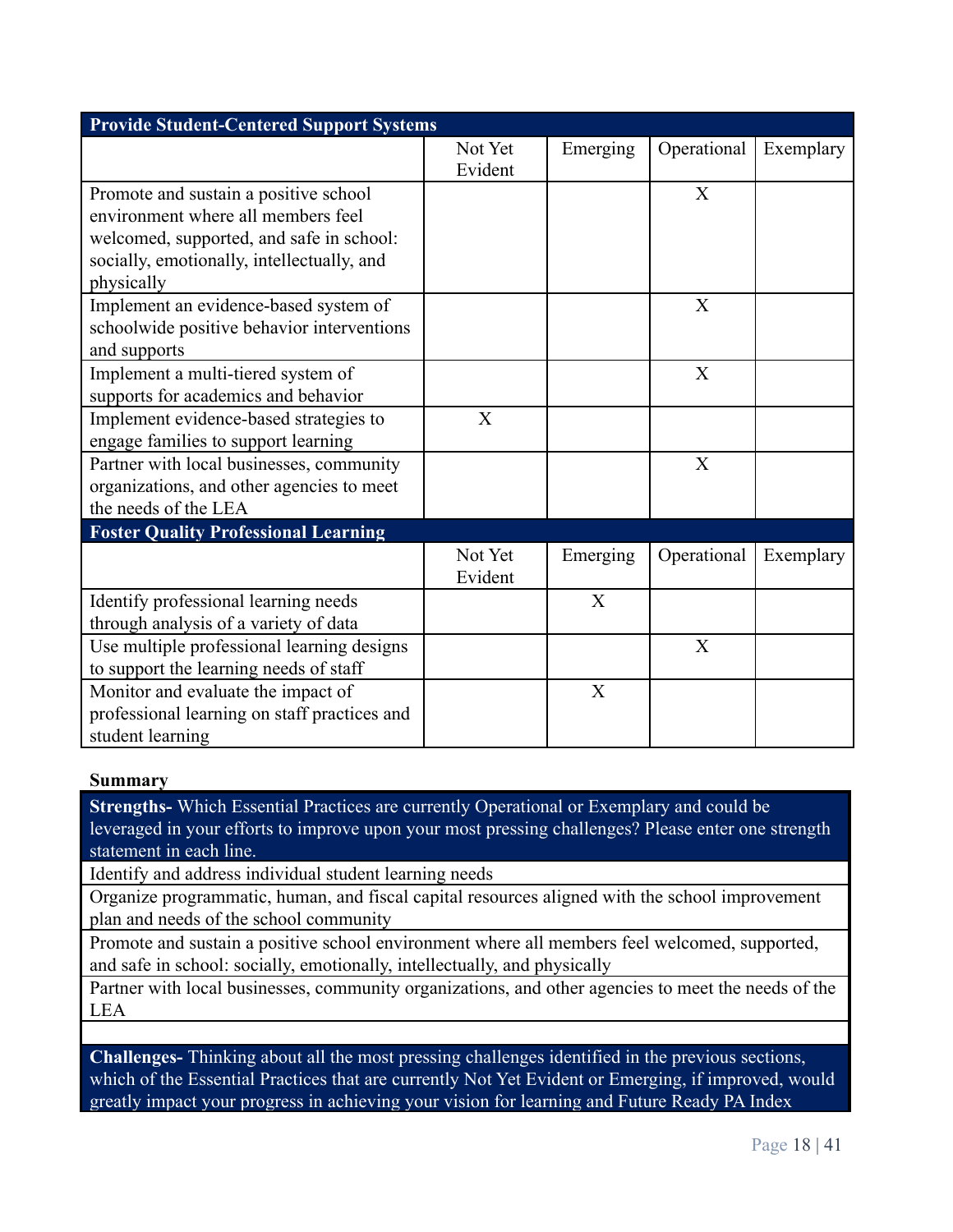interim targets in State Assessment Measures, On-Track Measures, or College and Career Measures? Please enter one challenge per line.

Use systematic, collaborative planning processes to ensure instruction is coordinated, aligned, and evidence-based

Foster a culture of high expectations for success for all students, educators, families, and community members

## *G. Summary of Strengths and Challenges from the Needs Assessments*

**Strengths-** Which of the identified strengths are most positively contributing to achievement of your vision for learning and Future Ready PA Index interim targets and could be leveraged in your efforts to improve upon your most pressing challenges? Please enter one strength statement in each line.

Stepping off the elevator at YBPhilly, everyone should immediately feel the environment of love and respect. Students often talk about the "YouthBuild Way;" a commitment that students and staff respect, support and care for one another. We are continuing to increase our commitment to and skills for implementing restorative practices to proactively maintain and improve this strength of our school community in ways that can improve attendance, retention, and graduation rates.

We have put many supports and resources in place to support students. We employ three in-house counselors and an in-house school psychologist to address students' mental health needs and provide multiple sources of intensive support. In addition, we have partnerships with ECP and ELECT to provide personalized support to the ~40% of students who are pregnant or parenting, and with Covenant House for students who are or become homeless (~10-20%). While our students are motivated to re-engage with their education, many continue to face significant life barriers. Because of this reality, we employ four full-time staff who serve as case managers (internally known as Success Coordinators) with students. We establish partnerships with an explicit plan for supporting youth throughout the school year.

**Challenges-** Thinking about all of the most pressing challenges identified in the previous sections, which of the identified concerns, if improved, would greatly impact your progress in achieving your vision for learning and Future Ready PA Index interim targets in State Assessment Measures, On-Track Measures, or College and Career Measures? Please enter one challenge per line.

In the last year, we have been developing more intentional strategies to improve retention and graduation, by focusing on developing more engaging instruction, improving school connectedness, targeting professional development and expanding the positive impact of our restorative practices with all staff across the school. Over the last several years, the graduation rate for the school district has been increasing. There are additional programs attempting to provide workforce and education programming for Opportunity Youth. And enrollment in school with older students no longer legally required to attend school based on compulsory age statute has been increasingly difficult through the pandemic. Collectively, this has meant that there are fewer applicants seeking programs like ours.

Some students who are enrolling have more complex personal/behavioral/academic challenges. In response to this shift, we have drastically increased our specialized support team (adding a behavioral specialist, two counselors, two special education teachers and a reading specialist) and provided increased professional development in areas of behavioral health, motivational interviewing, and restorative practices. In recent years, the economy and the job market has been strong. Many of our students have financial responsibilities and an urgency to work which has an impact on our program retention. In exit surveys, many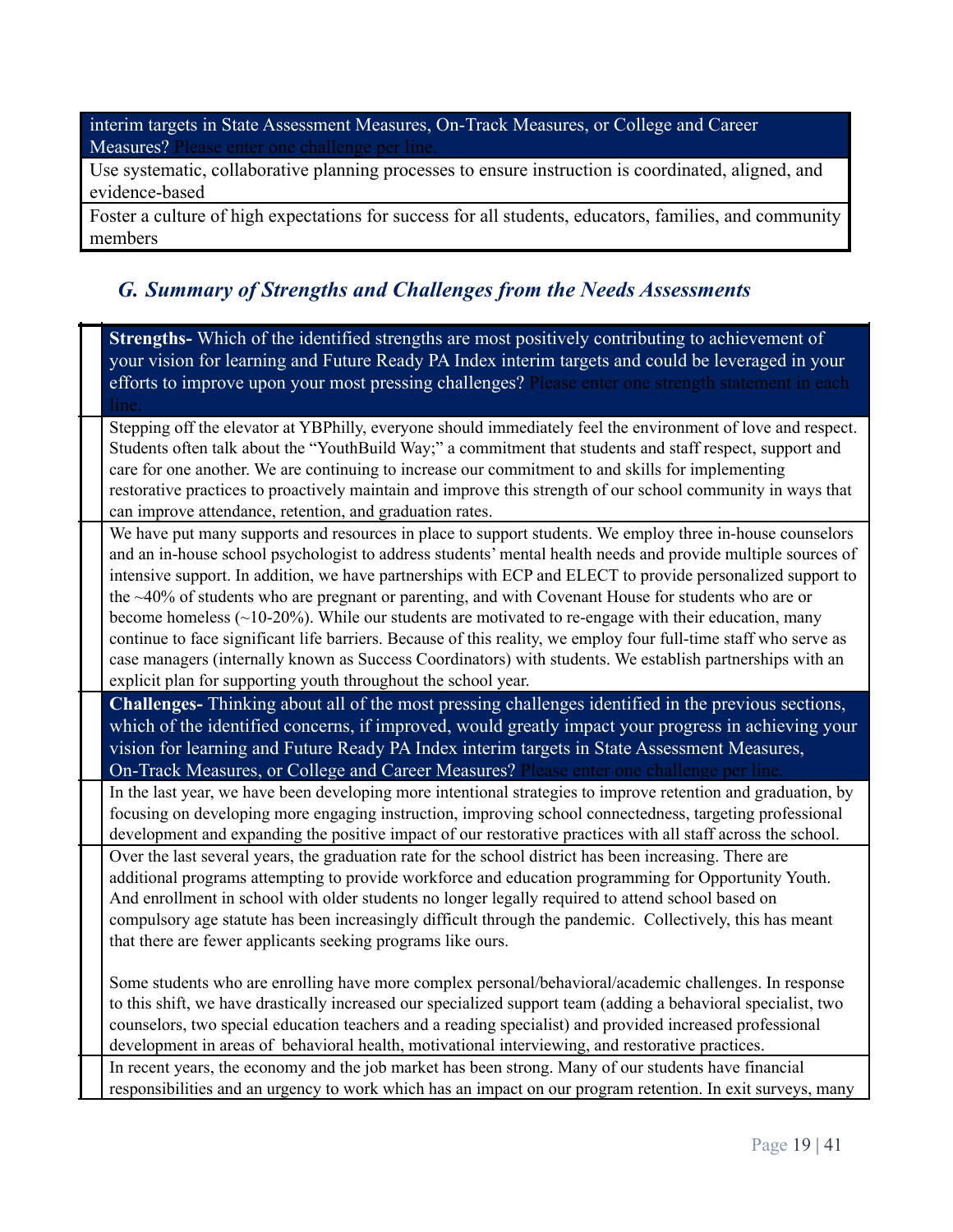students list "need to work" as a reason for leaving. Jobs are more accessible, even without a high school diploma, than was the case many years ago. and some students enter our program with motivation and desire to complete the full year, but ultimately need to leave our school for financial reasons. This trend has also made postsecondary education pathways less likely for our students/graduates.

**Most Notable Observations/Patterns-** In the space provided, record any of the comments and notable observations made as your team worked through the needs assessment that stand out as important to the challenge(s) you checked for consideration in your comprehensive plan.

Given the reality that most of the assessment measures prioritized by the PA Ready Index do not apply to our school model or assessment approach, we believe the findings of the essential practices assessment process prove much more relevant for purposes of establishing the priorities of our comprehensive plan. The findings from our essential practices assessment are fairly consistent with findings from Year 1-3 of comprehensive school improvement efforts at YouthBuild. We also believe there is value in staying the course toward a longer term implementation focus on the priorities we have been working on as a school community, with some improvements around our practices and measures, but consistency in overall content focus of priorities from previous years of CSI implementation.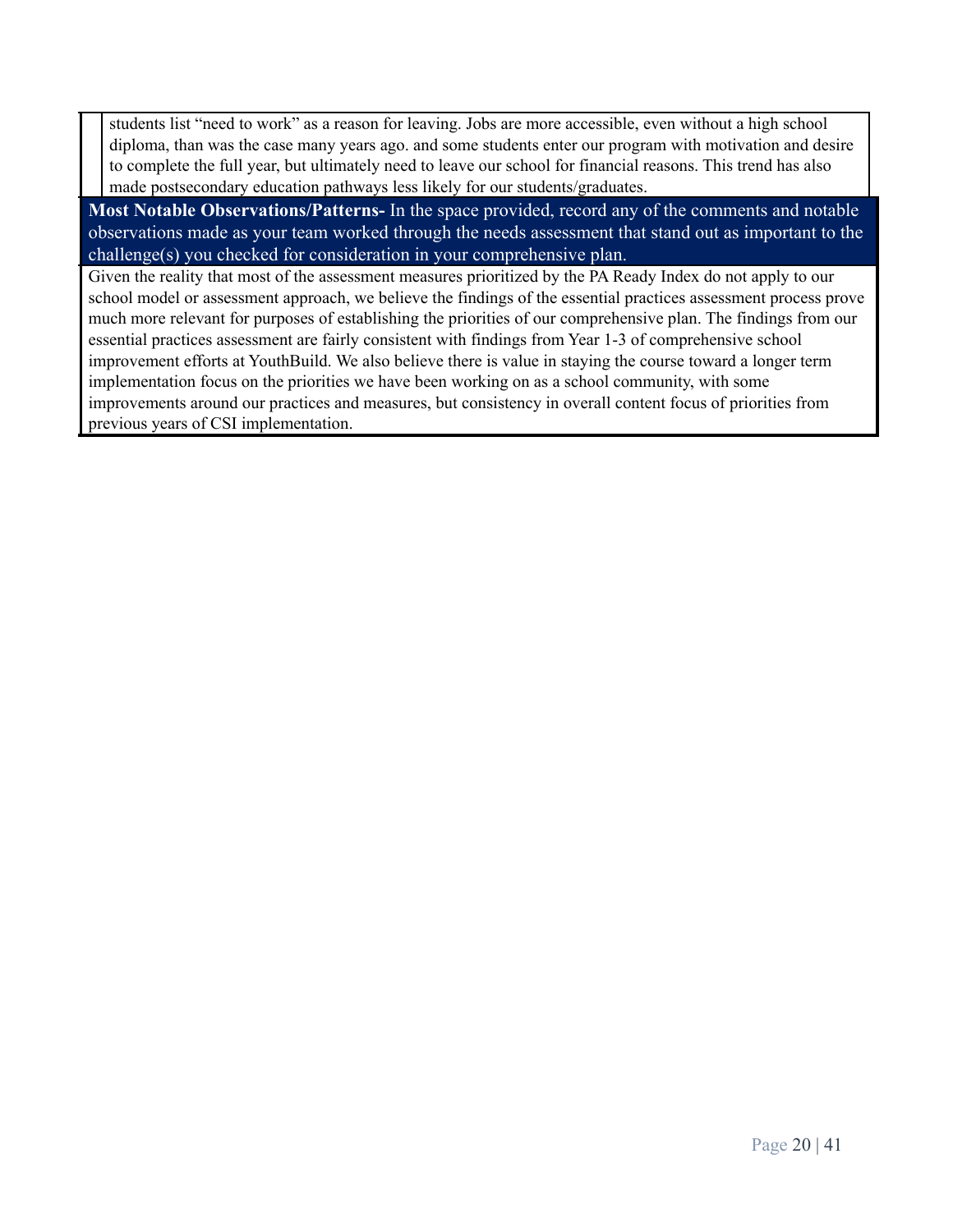# **III. Goals**

# *A. Analyzing (Strengths and Concerns)*

| Challenges (Please enter one challenge per line.) |                                                      |                |  |
|---------------------------------------------------|------------------------------------------------------|----------------|--|
| Challenges                                        | <b>Discussion Points</b>                             | Priority       |  |
|                                                   |                                                      | (Y/N)          |  |
| Implement evidence-based                          | Family engagement is important and something YB can  | N <sub>0</sub> |  |
| strategies to engage                              | improve. However, working with a population of 17-21 |                |  |
| families to support                               | year old students, the vast majority of whom are     |                |  |
| learning                                          | attending school as adults complicates this work     |                |  |
|                                                   | considerably.                                        |                |  |
| Use systematic,                                   | Momentum and progress on this challenge over the     | <b>Yes</b>     |  |
| collaborative planning                            | last year, but opportunity for greater coordination  |                |  |
| processes to ensure                               | and alignment for instruction in classroom, on       |                |  |
| instruction is                                    | worksites and in whole school spaces                 |                |  |
| coordinated, aligned,                             |                                                      |                |  |
| and evidence-based                                |                                                      |                |  |
| Foster a culture of high                          | Momentum and progress on this challenge over the     | Yes            |  |
| expectations for success                          | last year, with greater clarity regarding staff      |                |  |
| for all students,                                 | responsibilities and commitments in whole school     |                |  |
| educators, families, and                          | spaces, but opportunity for more growth and clarity  |                |  |
| community members                                 | across our entire school community                   |                |  |
|                                                   |                                                      |                |  |

| Strengths (Please enter one strength statement in each line.)                                                                                        |                                                                                                                                                                                                                                                                                                                                                                                                                                                                                     |  |  |
|------------------------------------------------------------------------------------------------------------------------------------------------------|-------------------------------------------------------------------------------------------------------------------------------------------------------------------------------------------------------------------------------------------------------------------------------------------------------------------------------------------------------------------------------------------------------------------------------------------------------------------------------------|--|--|
| Strengths                                                                                                                                            | <b>Discussion Points</b>                                                                                                                                                                                                                                                                                                                                                                                                                                                            |  |  |
| Identify and address<br>individual student learning<br>needs                                                                                         | YouthBuild staff members remain student-centered. We have sufficient<br>staffing to identify and respond to most student learning needs.                                                                                                                                                                                                                                                                                                                                            |  |  |
| Organize programmatic,<br>human, and fiscal capital<br>resources aligned with the<br>school improvement plan<br>and needs of the school<br>community | We have improved fiscal and operational systems. We have improved<br>budget planning with department directors. And we are prioritizing HR<br>improvements.                                                                                                                                                                                                                                                                                                                         |  |  |
| Promote and sustain a<br>positive school<br>environment where all<br>members feel welcomed,<br>supported, and safe in<br>school: socially,           | We prioritize school climate and culture with students, with staff, with<br>alumni and with partners. Positive school environment work aligns<br>with our restorative practices priority and with our social identity<br>priority work. In many ways this work represents a strength of YB. In<br>other ways, we always need to monitor, improve and commit to a<br>positive school climate $&$ culture every day. We have both strengths to<br>build from and als room for growth. |  |  |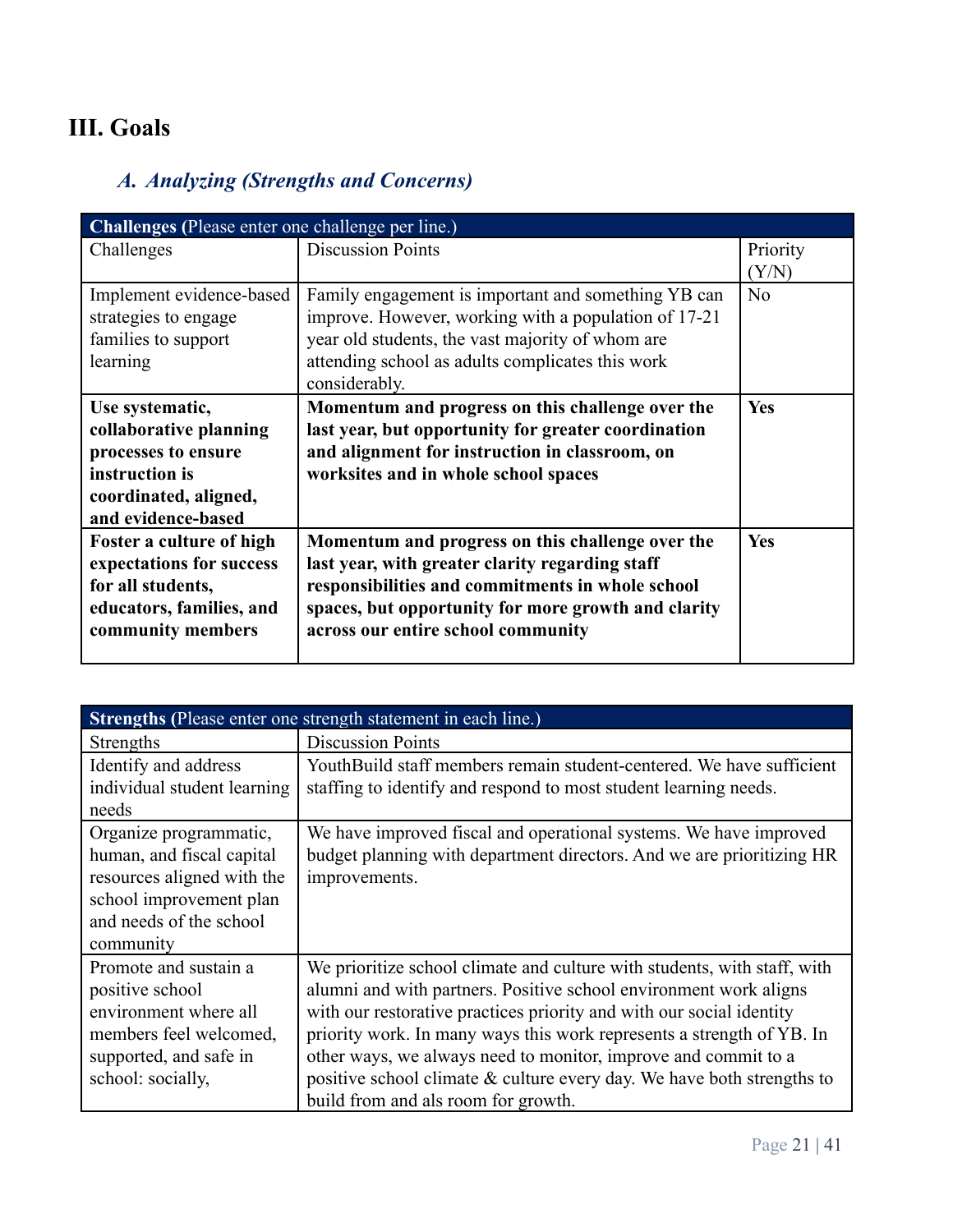| emotionally, intellectually, |                                                                           |
|------------------------------|---------------------------------------------------------------------------|
| and physically               |                                                                           |
| Partner with local           | Compared to most schools, partnerships with partners (employers,          |
| businesses, community        | postsecondary institutions, and social service agencies), is more central |
| organizations, and other     | to the YB program model. Students, staff and alumni spend more time       |
| agencies to meet the needs   | with partners than most other traditional comprehensive HS models.        |
| of the LEA                   | We also have an active partnerships committee helping to document         |
|                              | processes and assessment efforts with external partners. We have also     |
|                              | articulated our social identity goals with our most important partners.   |

| <b>Priority Challenges (Please enter one challenge per line.)</b> |                                                                           |  |  |
|-------------------------------------------------------------------|---------------------------------------------------------------------------|--|--|
| <b>Analyzing Priority</b>                                         | <b>Priority Statements</b>                                                |  |  |
| Challenges                                                        |                                                                           |  |  |
| Use systematic,                                                   | If YouthBuild Philly creates a PLC structure for a non-traditional        |  |  |
| collaborative planning                                            | setting that appropriately engages all types of educators and experience  |  |  |
| processes to ensure                                               | levels, then all staff will be invested and able to improve instructional |  |  |
| instruction is coordinated,                                       | practices, and students will increase learning engagement and skill       |  |  |
| aligned, and                                                      | development.                                                              |  |  |
| evidence-based                                                    |                                                                           |  |  |
| Foster a culture of high                                          | If YouthBuild Philly defines clear outcomes and a shared system for       |  |  |
| expectations for success                                          | monitoring progress toward our goals for restorative practices with all   |  |  |
| for all students, educators,                                      | departments, then all departments and all staff will more effectively     |  |  |
| families, and community                                           | work toward those outcomes and student attendance and retention will      |  |  |
| members                                                           | improve.                                                                  |  |  |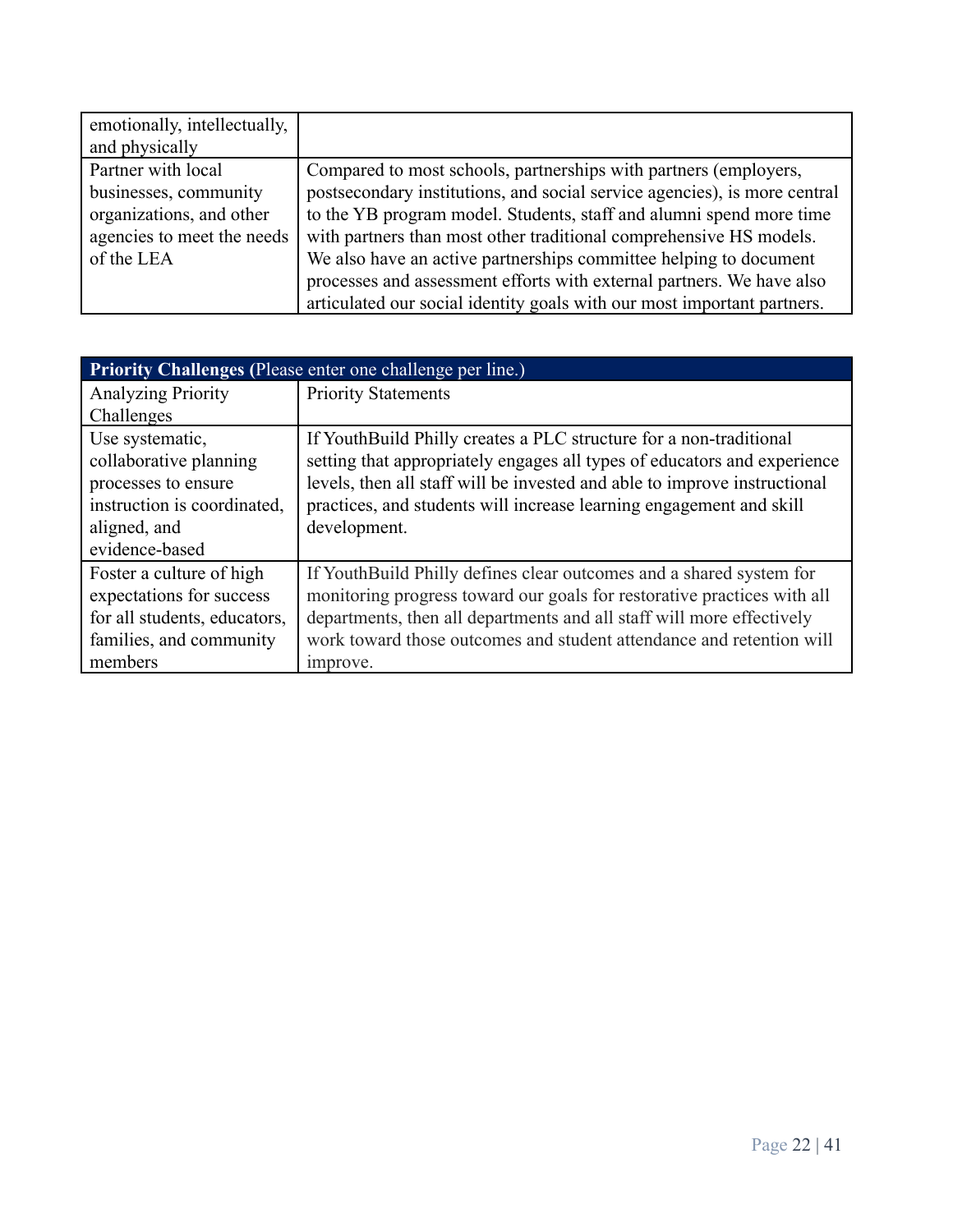# *B. Goal Setting*

**Measurable Goals:** Develop SMART Goals for each established Priority. To maintain focus on priorities, no greater than 2 measurable goals per priority is recommended.

## **Priority 1: Use systematic, collaborative planning processes to ensure instruction is coordinated, aligned, and evidence-based**

#### **Outcome Category**

Choose an item.

#### **Measurable Goal Statement (Smart Goal)**

By the end of 2022-2023, 90% of staff rate every PLC meeting at a 3 or above on a 4 point scale that represents how much the PLC meeting provided concrete action steps instructors could take to improve their practice, as it relates to [expectations for instructors](https://docs.google.com/document/d/1KGfU3jR6SIADmUo_SpZBe4NTE_Mkgj-P07tf7uhHE5Q/edit?ts=606e77ba), or as it relates to the PPR and writing across the curriculum.

### **Measurable Goal Nickname (35 Character Max)**

Meaningful PLCs

| <b>Target Year 1</b>                                                                                                                                 | <b>Target Year 2</b>                                                                                                                                                                                                                                                                                                                                                                   | <b>Target Year 3</b>                                                                                                                                                                                                                                                                                                                                                                   | <b>Target Year 4</b>                                                                                                                                                                                                                                                                                                                                                                    |
|------------------------------------------------------------------------------------------------------------------------------------------------------|----------------------------------------------------------------------------------------------------------------------------------------------------------------------------------------------------------------------------------------------------------------------------------------------------------------------------------------------------------------------------------------|----------------------------------------------------------------------------------------------------------------------------------------------------------------------------------------------------------------------------------------------------------------------------------------------------------------------------------------------------------------------------------------|-----------------------------------------------------------------------------------------------------------------------------------------------------------------------------------------------------------------------------------------------------------------------------------------------------------------------------------------------------------------------------------------|
| Reported and<br>discussed at end of<br>year 1, with significant<br>COVID impact for<br>building closure from<br>March through end of<br>school year. | By the end of 2020-2021,<br>80% of instructional staff<br>rate PLC meetings at a 3<br>or above on a 4 point<br>scale indicating that the<br>PLC time was<br>meaningful and<br>positively impacted their<br>practice both generally,<br>and specifically as it<br>relates to the student<br>outcome of competent<br>written reflection as<br>measured by a common<br>school wide rubric | By the end of<br>2021-2022 80% of<br>staff rate every PLC<br>meeting at a 3 or<br>above on a 4 point<br>scale that represents<br>how much the PLC<br>meeting provided<br>concrete action steps<br>instructors could take<br>to improve their<br>practice, as it relates<br>to expectations for<br>instructors, or as it<br>relates to the PPR and<br>writing across the<br>curriculum. | By the end of<br>2022-2023, 90% of<br>staff rate every PLC<br>meeting at a 3 or<br>above on a 4 point<br>scale that represents<br>how much the PLC<br>meeting provided<br>concrete action steps<br>instructors could take<br>to improve their<br>practice, as it relates<br>to expectations for<br>instructors, or as it<br>relates to the PPR and<br>writing across the<br>curriculum. |

\*Target for year 4 should be your measurable goal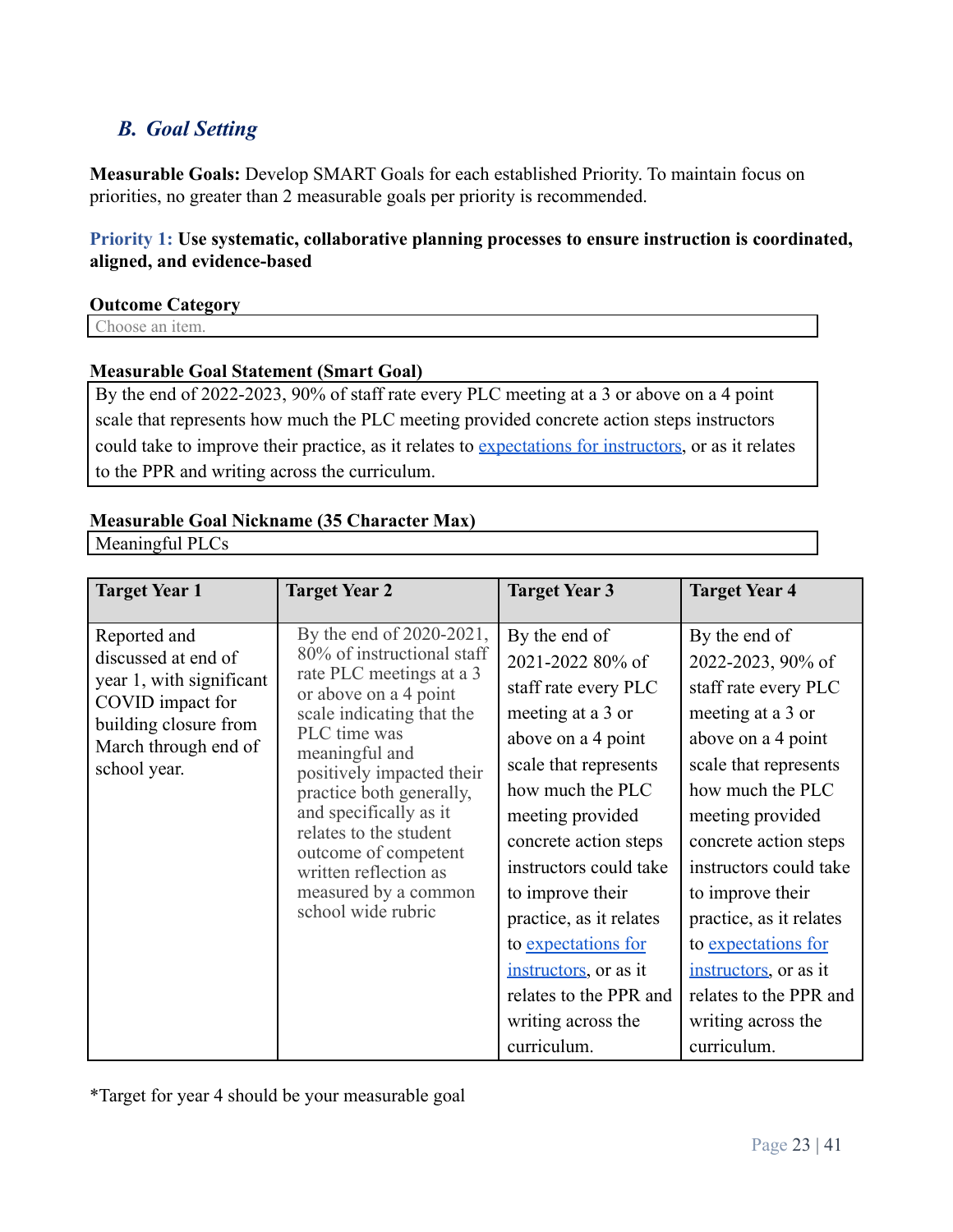Schools categorized as CSI, A-TSI or Title I Schoolwide Program for the upcoming school year should develop quarterly targets that are back mapped from the respective target year.

| Target 1 <sup>st</sup> Quarter                                                            | Target 2 <sup>nd</sup> Quarter                                                               | Target 3 <sup>rd</sup> Quarter                                                               | Target 4 <sup>th</sup> Quarter                                                               |
|-------------------------------------------------------------------------------------------|----------------------------------------------------------------------------------------------|----------------------------------------------------------------------------------------------|----------------------------------------------------------------------------------------------|
| 70% of instructional<br>staff rate PLC meetings<br>at a 3 or above on a 4<br>point scale. | 75% of instructional<br>staff rate PLC<br>meetings at a 3 or<br>above on a 4 point<br>scale. | 85% of instructional<br>staff rate PLC<br>meetings at a 3 or<br>above on a 4 point<br>scale. | 90% of instructional<br>staff rate PLC<br>meetings at a 3 or<br>above on a 4 point<br>scale. |

#### **Outcome Category**

Choose an item.

#### **Measurable Goal Statement (Smart Goal)**

a) By the end of Session 4, the number of students who score competent or above on their PPR submissions has risen by 25% since Session 2.

## **Measurable Goal Nickname (35 Character Max)**

Strong Engagement and Skill Development

| <b>Target Year 1</b>                                                                                                                                                | <b>Target Year 2</b>                                                                                                                                                                                                                                                                | <b>Target Year 3</b>                                                                                                                                                                          | <b>Target Year 4</b>                                                                                                                            |
|---------------------------------------------------------------------------------------------------------------------------------------------------------------------|-------------------------------------------------------------------------------------------------------------------------------------------------------------------------------------------------------------------------------------------------------------------------------------|-----------------------------------------------------------------------------------------------------------------------------------------------------------------------------------------------|-------------------------------------------------------------------------------------------------------------------------------------------------|
| Reported and<br>a)<br>discussed at<br>end of year 1,<br>with significant<br>COVID impact<br>for building<br>closure from<br>March through<br>end of school<br>year. | By the end of Session 4<br>(March, 2021), 100%<br>active students will have<br>submitted at least 6 out of<br>8 end-of-session<br>reflections, with at least<br>one on academics and<br>workforce respectively<br>rated competent as<br>measured by a common<br>school wide rubric. | a) By the end of<br>Session 4, the number<br>of students who score<br>competent or above<br>on their PPR<br>submissions has risen<br>by $20\%$ .<br>b) "On time"<br>academic and<br>workforce | a) By the end of<br>Session 4, the number<br>of students who score<br>competent or above<br>on their PPR<br>submissions has risen<br>by $25%$ . |
| b) $70\%$ of<br>students are on                                                                                                                                     |                                                                                                                                                                                                                                                                                     | requirement<br>completion increases                                                                                                                                                           |                                                                                                                                                 |
| time                                                                                                                                                                |                                                                                                                                                                                                                                                                                     | by 10% for each GPS                                                                                                                                                                           |                                                                                                                                                 |
| completers                                                                                                                                                          |                                                                                                                                                                                                                                                                                     | for Sessions 1 - 4.                                                                                                                                                                           |                                                                                                                                                 |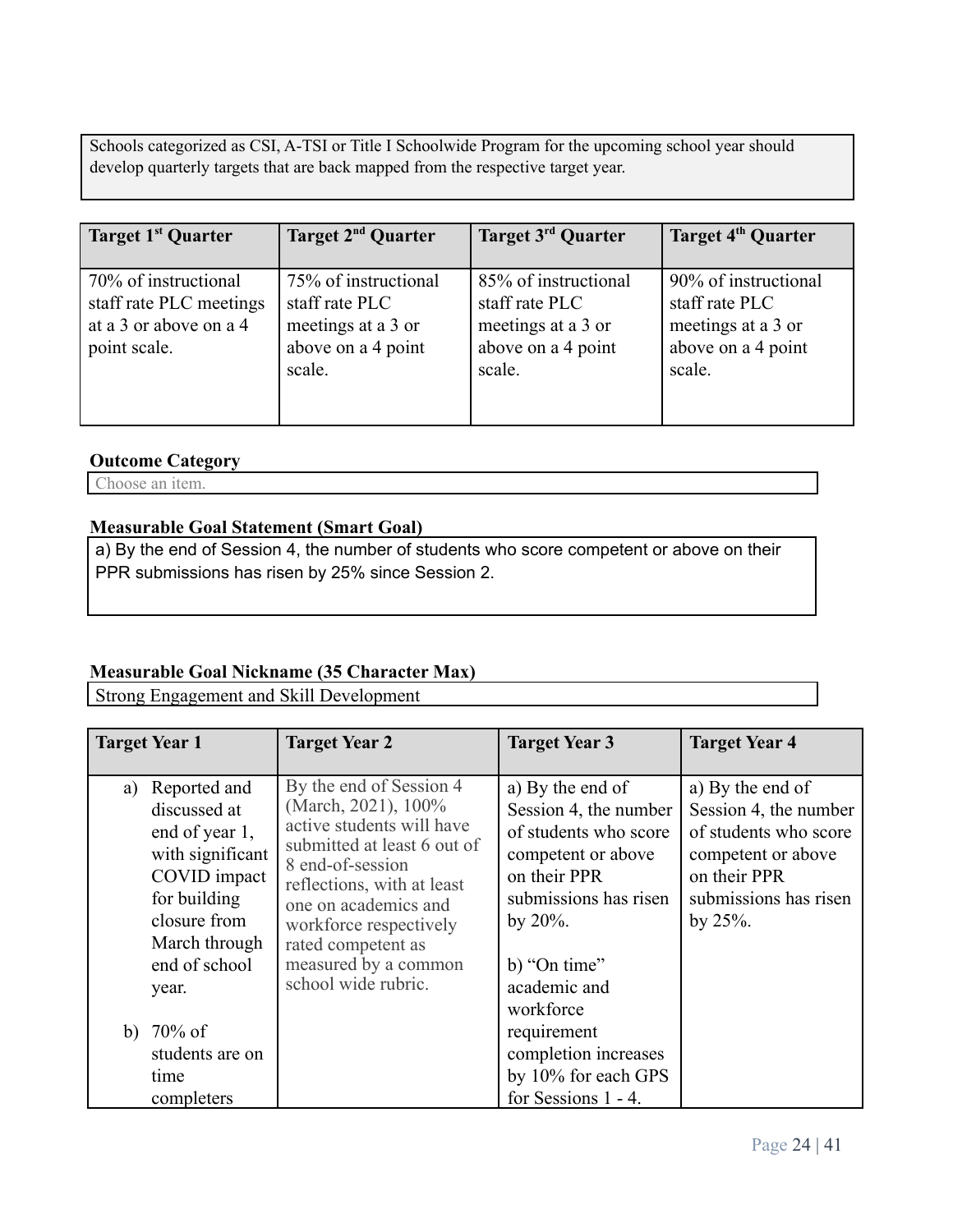| $-1$<br>alle'<br>,,,, |  |  |
|-----------------------|--|--|
| $\overline{a}$ .      |  |  |

\*Target for year 4 should be your measurable goal

Schools categorized as CSI, A-TSI or Title I Schoolwide Program for the upcoming school year should develop quarterly targets that are back mapped from the respective target year.

| Target 1 <sup>st</sup> Quarter                                                            | Target 2 <sup>nd</sup> Quarter                                | Target 3rd Quarter                                            | Target 4 <sup>th</sup> Quarter                             |
|-------------------------------------------------------------------------------------------|---------------------------------------------------------------|---------------------------------------------------------------|------------------------------------------------------------|
| 100% of Instructional<br>staff receive training on<br>effective<br>implementation of PPR. | <b>Competent PPR</b><br>submissions have risen<br>by $10\%$ . | <b>Competent PPR</b><br>submissions have risen<br>by $20\%$ . | <b>Competent PPR</b><br>submissions have risen<br>by $25%$ |
| 100% of staff<br>implement the PPR and<br>we establish a baseline<br>of PPR quality.      |                                                               |                                                               |                                                            |

\* Copy and paste the Target Year goal for the upcoming school year into the space for Target 4<sup>th</sup> Quarter

## **Priority 2: Foster a culture of high expectations for success for all students, educators, families, and community members**

#### **Outcome Category**

Choose an item.

#### **Measurable Goal Statement (Smart Goal)**

95% of veteran staff will be at least Competent in the school wide responsibilities at both formal evaluation periods (Mid-Year and Year-End). 85% of new\* staff will show growth in the school wide responsibilities between the formal evaluation periods (Mid-Year and Year-End).

*\*New staff defined as someone who has worked at YouthBuild for less than 24 months.*

#### **Measurable Goal Nickname (35 Character Max)**

**Priority 2A- Schoolwide Responsibilities**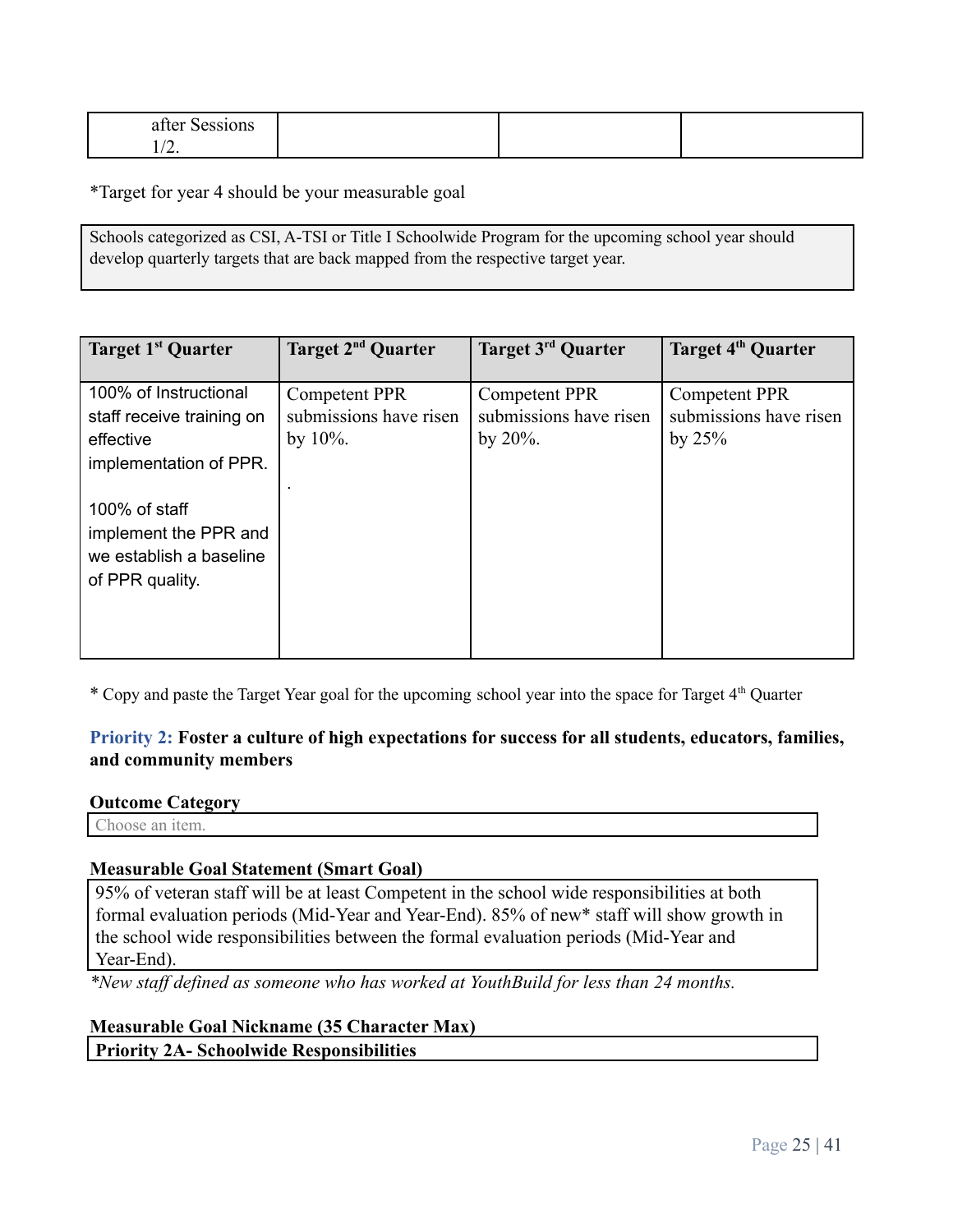| <b>Target Year 1</b>     | <b>Target Year 2</b>      | <b>Target Year 3</b>  | <b>Target Year 4</b>  |
|--------------------------|---------------------------|-----------------------|-----------------------|
|                          |                           |                       |                       |
| Reported and             | 90% of veteran staff will | 90% of veteran staff  | 95% of veteran staff  |
| discussed at end of      | be at least Competent in  | will be at least      | will be at least      |
| year 1, with significant | the school wide           | Competent in the      | Competent in the      |
| COVID impact for         | responsibilities at both  | school wide           | school wide           |
| building closure from    | formal evaluation periods | responsibilities at   | responsibilities at   |
| March through end of     | (Mid-Year and Year-End).  | both formal           | both formal           |
| school year.             | 80% of new staff will     | evaluation periods    | evaluation periods    |
|                          | show growth in the school | (Mid-Year and         | (Mid-Year and         |
|                          | wide responsibilities     | Year-End). 80% of     | Year-End). 85% of     |
|                          | between the formal        | new staff will show   | new staff will show   |
|                          | evaluation periods        | growth in the school  | growth in the school  |
|                          | (Mid-Year and Year-End).  | wide responsibilities | wide responsibilities |
|                          |                           | between the formal    | between the formal    |
|                          |                           | evaluation periods    | evaluation periods    |
|                          |                           | (Mid-Year and         | (Mid-Year and         |
|                          |                           | Year-End).            | Year-End).            |

\*Target for year 4 should be your measurable goal

Schools categorized as CSI, A-TSI or Title I Schoolwide Program for the upcoming school year should develop quarterly targets that are back mapped from the respective target year.

| Target 1 <sup>st</sup> Quarter                                                                                                                                                                                                                   | Target 2 <sup>nd</sup> Quarter                                                                                                                                                                                                              | Target 3 <sup>rd</sup> Quarter | Target 4 <sup>th</sup> Quarter                                                                                                                                                                                                                   |
|--------------------------------------------------------------------------------------------------------------------------------------------------------------------------------------------------------------------------------------------------|---------------------------------------------------------------------------------------------------------------------------------------------------------------------------------------------------------------------------------------------|--------------------------------|--------------------------------------------------------------------------------------------------------------------------------------------------------------------------------------------------------------------------------------------------|
| By the end of<br>September, 90% of<br>veteran staff and<br>$80\%$ of new* staff<br>will report that they<br>have a clear<br>understanding of<br>what it means to be<br>competent & highly<br>competent in the<br>schoolwide<br>responsibilities. | By the end of<br>December, 100% of<br>Supervisors and 90%<br>of staff will be trained<br>on giving and<br>receiving feedback.<br>Measured by:<br>attendance at internal<br>trainings and results of<br>Q3 Mid Year<br>evaluations and staff | N/A                            | 95% of veteran staff<br>will be at least<br>Competent in the<br>school wide<br>responsibilities at<br>both formal<br>evaluation periods.<br>85% of new staff<br>will show growth in<br>the school wide<br>responsibilities<br>between the formal |
| Measured by: self<br>assessment in late<br>September                                                                                                                                                                                             | survey                                                                                                                                                                                                                                      |                                | evaluation periods.<br>Measured by: HR $&$<br><b>SWL</b> reviewing<br>eval forms<br>submitted                                                                                                                                                    |

*\*New staff defined as someone who has worked at YouthBuild for less than 24 months.*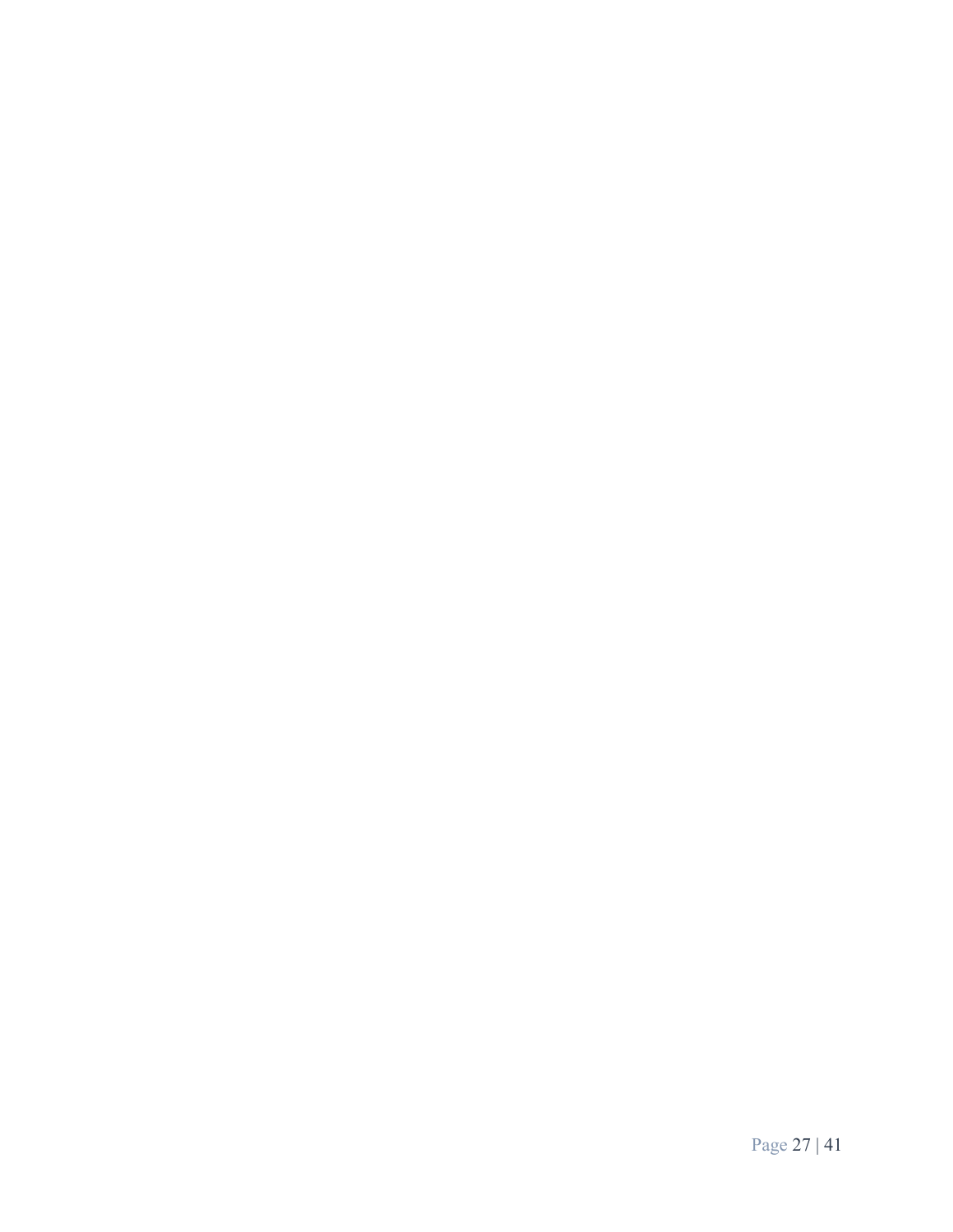# *C. Action Plan*

For each measurable goal, identify an evidence-based strategy that has a high likelihood of success in your school. The same Evidence-based strategy may be used for more than one goal. (Add more rows if needed)

| <b>Evidence-Based Strategy</b>                 | <b>Measurable Goals</b>                  |
|------------------------------------------------|------------------------------------------|
| Professional Learning Communities              | By the end of 2022-2023, 90% of          |
| (Priority 1 - Coherent Instruction)            | staff rate every PLC meeting at a 3 or   |
|                                                | above on a 4 point scale that            |
|                                                | represents how much the PLC              |
|                                                | meeting provided concrete action         |
|                                                | steps instructors could take to          |
|                                                | improve their practice, as it relates to |
|                                                | expectations for instructors, or as it   |
|                                                | relates to the PPR and writing across    |
|                                                | the curriculum.                          |
| Professional Learning Communities              | a) By the end of Session 4, the          |
| Writing as key indicator for improved literacy | number of students who score             |
| (Priority 1 - Coherent Instruction)            | competent or above on their PPR          |
|                                                | submissions has risen by 25%.            |
|                                                | b) "On time" academic and workforce      |
|                                                | requirement completion reaches 65%       |
|                                                | by end of Session 4.                     |
| <b>Restorative Practices</b>                   | 95% of veteran staff will be at least    |
| (Priority 2A- Schoolwide Responsibilities)     | Competent in the school wide             |
|                                                | responsibilities at both formal          |
|                                                | evaluation periods (Mid-Year and         |
|                                                | Year-End). 85% of new staff will         |
|                                                | show growth in the school wide           |
|                                                | responsibilities between the formal      |
|                                                | evaluation periods (Mid-Year and         |
|                                                | Year-End).                               |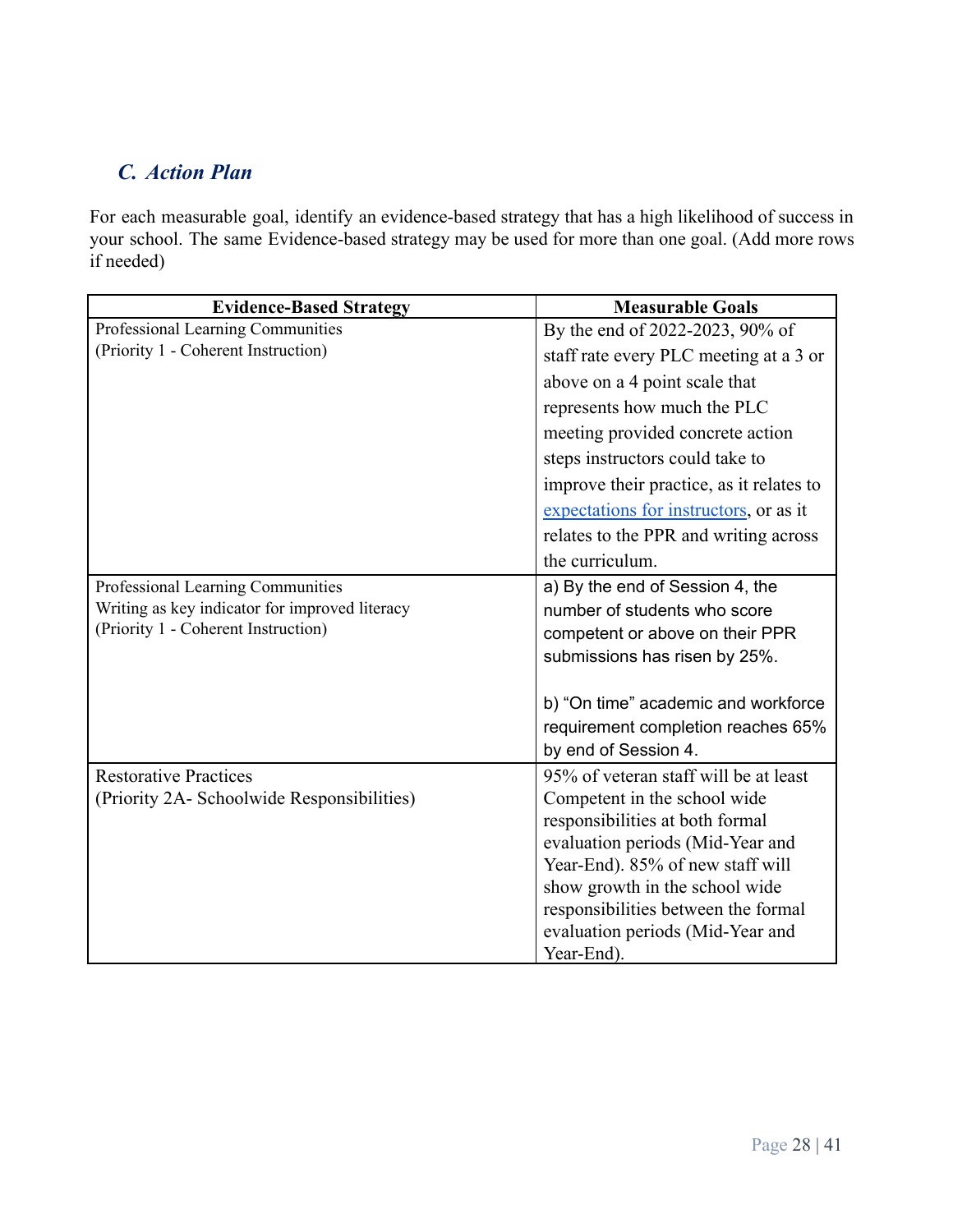# *D. Action Plan*

## **Create an Action Plan for each Evidenced-based Strategy**

(If you need more than the number of tables provided please copy and paste more into the document)

*Evidence-based Action Steps:* Describe the evidence-based action steps to be taken to achieve this goal.

| <b>Evidence-based Strategy Name</b> | <b>Measurable Goals</b>                               |
|-------------------------------------|-------------------------------------------------------|
| Professional Learning Communities   | By the end of 2022-2023, 90% of staff rate every      |
| (Priority 1 - Coherent Instruction) | PLC meeting at a 3 or above on a 4 point scale        |
|                                     | that represents how much the PLC meeting              |
|                                     | provided concrete action steps instructors could      |
|                                     | take to improve their practice, as it relates to      |
|                                     | expectations for instructors, or as it relates to the |
|                                     | PPR and writing across the curriculum.                |

| <b>Action Step</b>                                                                                                                                                                                                                         | <b>Anticipated Start</b>                                                                                                                                                    | Completion<br>Date |
|--------------------------------------------------------------------------------------------------------------------------------------------------------------------------------------------------------------------------------------------|-----------------------------------------------------------------------------------------------------------------------------------------------------------------------------|--------------------|
| Design scope and sequence for the PLC meetings that will<br>occur across the year. Design should consider: staff needs<br>and engagement, alignment to written reflection outcome for<br>students, relevance given the timing in the year. | 5/24/22                                                                                                                                                                     | 8/9/22             |
| <b>Lead Person/Position</b>                                                                                                                                                                                                                | <b>Material/Resources/Supports Needed</b>                                                                                                                                   |                    |
| Director of Curriculum and Instruction, Sarah Burgess                                                                                                                                                                                      | PLC Leadership Team weekly collaboration                                                                                                                                    |                    |
| <b>Prof Development Step</b> Choose an item.                                                                                                                                                                                               | Models of PLCs from other schools<br>Background research about effective PLCs<br>Consultation from professionals with PLC<br>expertise<br>Feedback from instructional staff |                    |

| <b>Action Step</b>                                                                                                                                                                                                                                                                                                                                          | <b>Anticipated Start</b>                                           | Completion<br>Date |
|-------------------------------------------------------------------------------------------------------------------------------------------------------------------------------------------------------------------------------------------------------------------------------------------------------------------------------------------------------------|--------------------------------------------------------------------|--------------------|
| Implement 4 PLCs in Sessions 1 and 2 that lead staff through a<br>process of setting goals, collaborating to identify and<br>implement strategies, reflecting, and analyzing student work<br>related to teaching writing skills. Regularly ask for and<br>analyze staff feedback. Provide support and make adjustments<br>to ensure we're meeting the goal. | 9/22/22                                                            | 11/10/22           |
| <b>Lead Person/Position</b>                                                                                                                                                                                                                                                                                                                                 | <b>Material/Resources/Supports Needed</b>                          |                    |
| PLC Leadership Team                                                                                                                                                                                                                                                                                                                                         | PLC leadership team collaboration<br>Feedback from PLC consultants |                    |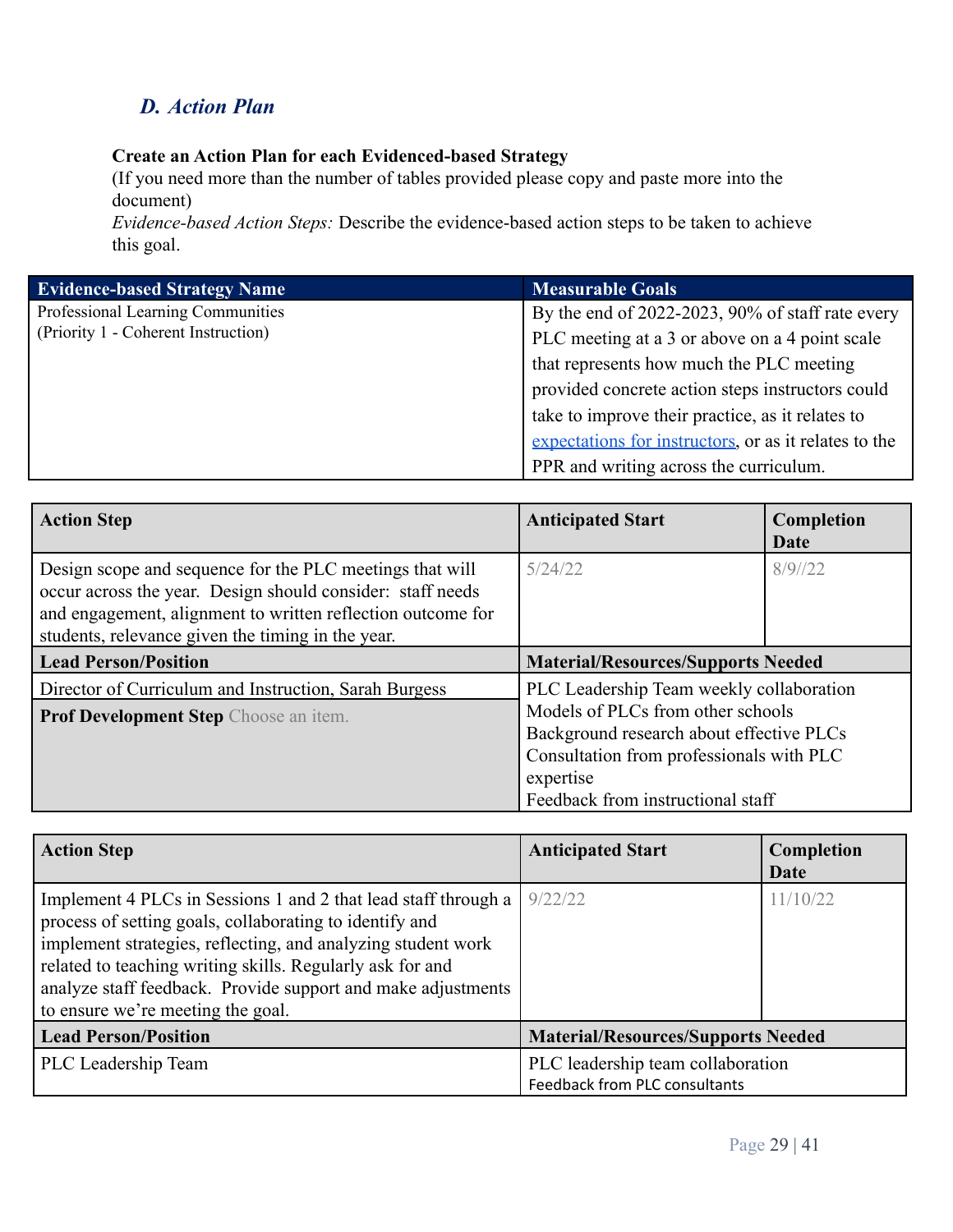| <b>Prof Development Step</b> Choose an item. | Best practices in writing instruction across all content |
|----------------------------------------------|----------------------------------------------------------|
|                                              | areas                                                    |
|                                              | Data tracking and analysis system and practice           |
|                                              | Providing resources and supports to individual PLCs      |
|                                              | to ensure high quality implementation across groups      |
|                                              |                                                          |

| <b>Action Step</b>                                                                                                           | <b>Anticipated Start</b>                              | <b>Completion Date</b> |
|------------------------------------------------------------------------------------------------------------------------------|-------------------------------------------------------|------------------------|
| Provide PLC groups with updated templates for a) continuing<br>writing skill work from Sessions 1 and 2 or b) choosing their | 12/8/22                                               | 2/23/23                |
| own focus of inquiry for Sessions 3 and 4. Implement 5                                                                       |                                                       |                        |
| PLCs for these two sessions in which staff groups have more                                                                  |                                                       |                        |
| choice in direction but are guided by a standardized process                                                                 |                                                       |                        |
| of inquiry, action and reflection.                                                                                           |                                                       |                        |
| <b>Lead Person/Position</b>                                                                                                  | <b>Material/Resources/Supports Needed</b>             |                        |
| PLC Leadership Team                                                                                                          | Further training and consultation on effective        |                        |
| <b>Prof Development Step</b> Choose an item.                                                                                 | PLC needs                                             |                        |
|                                                                                                                              | Information from PLC group reflections, staff surveys |                        |
|                                                                                                                              | and focus groups                                      |                        |

| <b>Action Step</b>                                           | <b>Anticipated Start</b>                        | <b>Completion Date</b> |
|--------------------------------------------------------------|-------------------------------------------------|------------------------|
| Implement reflective and future focused planning PLCs in     | 3/23/23                                         | 5/25/23                |
| Sessions 5 and 6 that guide PLC groups towards making        |                                                 |                        |
| goals for next year based on learnings from the past year.   |                                                 |                        |
| Implement 5 PLCs for these two sessions that encourage staff |                                                 |                        |
| feedback and initiative towards direction for the next year. |                                                 |                        |
| <b>Lead Person/Position</b>                                  | <b>Material/Resources/Supports Needed</b>       |                        |
| PLC Leadership Team                                          | Effective collaborative goal setting techniques |                        |
|                                                              |                                                 |                        |

| <b>Action Step</b>                                                                                                                      | <b>Anticipated Start</b>                                                                                                                 | <b>Completion Date</b> |
|-----------------------------------------------------------------------------------------------------------------------------------------|------------------------------------------------------------------------------------------------------------------------------------------|------------------------|
| Reflect on, evaluate and refine PLC model for following year.<br>Consider staff feedback and data related to CSI goals $# 1$ and<br>#2. | 6/4/2022                                                                                                                                 | 8/15/2022              |
| <b>Lead Person/Position</b>                                                                                                             | <b>Material/Resources/Supports Needed</b>                                                                                                |                        |
| PLC Leadership Team                                                                                                                     | Further training and consultation on effective<br>PLC needs<br>Information from PLC group reflections, staff surveys<br>and focus groups |                        |

| <b>Anticipated Output</b>                                                | <b>Monitoring/Evaluation</b>      |
|--------------------------------------------------------------------------|-----------------------------------|
| 100% of PLC groups document through agenda notes their effective use     | Through weekly meetings, the PLC  |
| of the guided process to implement writing instruction in Sessions 1 and | leadership team reviews data from |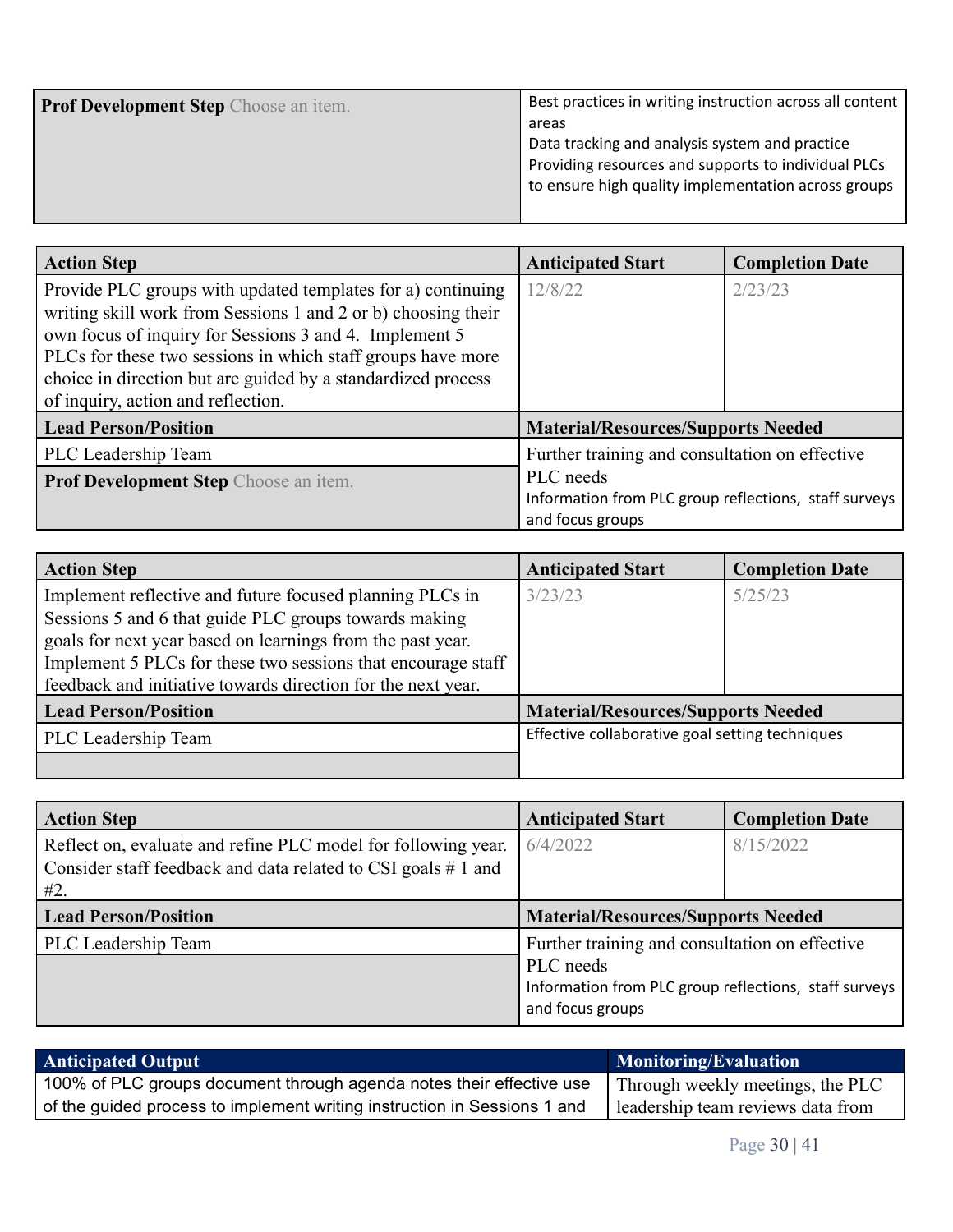| 2 and an inquiry of their choice (or extension of writing instruction) in | PLC groups and feedback from staff   |
|---------------------------------------------------------------------------|--------------------------------------|
| Sessions 3 and 4. In Sessions 5 and 6, 100% of PLC groups submit an       | related to PLC experience. The       |
| action plan for 2022-2023 that demonstrates alignment and coherence of    | leadership team provides feedback to |
| instruction and is reviewed by the PLC leadership team.                   | groups and designs revisions to the  |
|                                                                           | process based on feedback.           |
|                                                                           |                                      |

| <b>Evidence-based Strategy Name</b>            | <b>Measurable Goals</b>                            |
|------------------------------------------------|----------------------------------------------------|
| Professional Learning Communities              | $\alpha$ a) By the end of Session 4, the number of |
| Writing as key indicator for improved literacy | students who score competent or above on           |
|                                                | their PPR submissions has risen by 25% since       |
|                                                | Session 2.                                         |
|                                                |                                                    |

| <b>Action Step</b>                                                                                | <b>Anticipated Start</b>                                                                                                                                                                                                 | Completion<br>Date |
|---------------------------------------------------------------------------------------------------|--------------------------------------------------------------------------------------------------------------------------------------------------------------------------------------------------------------------------|--------------------|
| Refine school wide written reflection assignment and common<br>school wide rubric for evaluation. | 5/1/2022                                                                                                                                                                                                                 | 8/9/2022           |
| <b>Lead Person/Position</b>                                                                       | <b>Material/Resources/Supports Needed</b>                                                                                                                                                                                |                    |
| Literacy Specialist - Frandis Rocchi                                                              | Collaboration and Feedback from<br>$\bullet$                                                                                                                                                                             |                    |
| <b>Prof Development Step</b> Choose an item.                                                      | numerous stakeholders across the school -<br>administration, teachers, student culture,<br>and Year 2 Staff<br>Models of portfolio reflection assignments<br>that would dovetail with our current<br>instructional model |                    |

| <b>Action Step</b>                                                                                                                                   | <b>Anticipated Start</b>                                                                                                                                                                                      | Completion<br>Date |
|------------------------------------------------------------------------------------------------------------------------------------------------------|---------------------------------------------------------------------------------------------------------------------------------------------------------------------------------------------------------------|--------------------|
| Provide professional development to all instructional staff<br>focus on writing instruction across content areas                                     | 8/25/22                                                                                                                                                                                                       | 8/25/22            |
| <b>Lead Person/Position</b>                                                                                                                          | <b>Material/Resources/Supports Needed</b>                                                                                                                                                                     |                    |
| Literacy Specialist - Frandis Rocchi + Language Arts Team<br>(Jody Cohen and 2nd ELA instructor TBD)<br><b>Prof Development Step Choose an item.</b> | Best practices in writing instruction<br>across content areas<br>• Clear expectations from LA team about<br>writing skills focus<br>• Resources for staff to reference (cheat<br>sheets, anchor charts, etc.) |                    |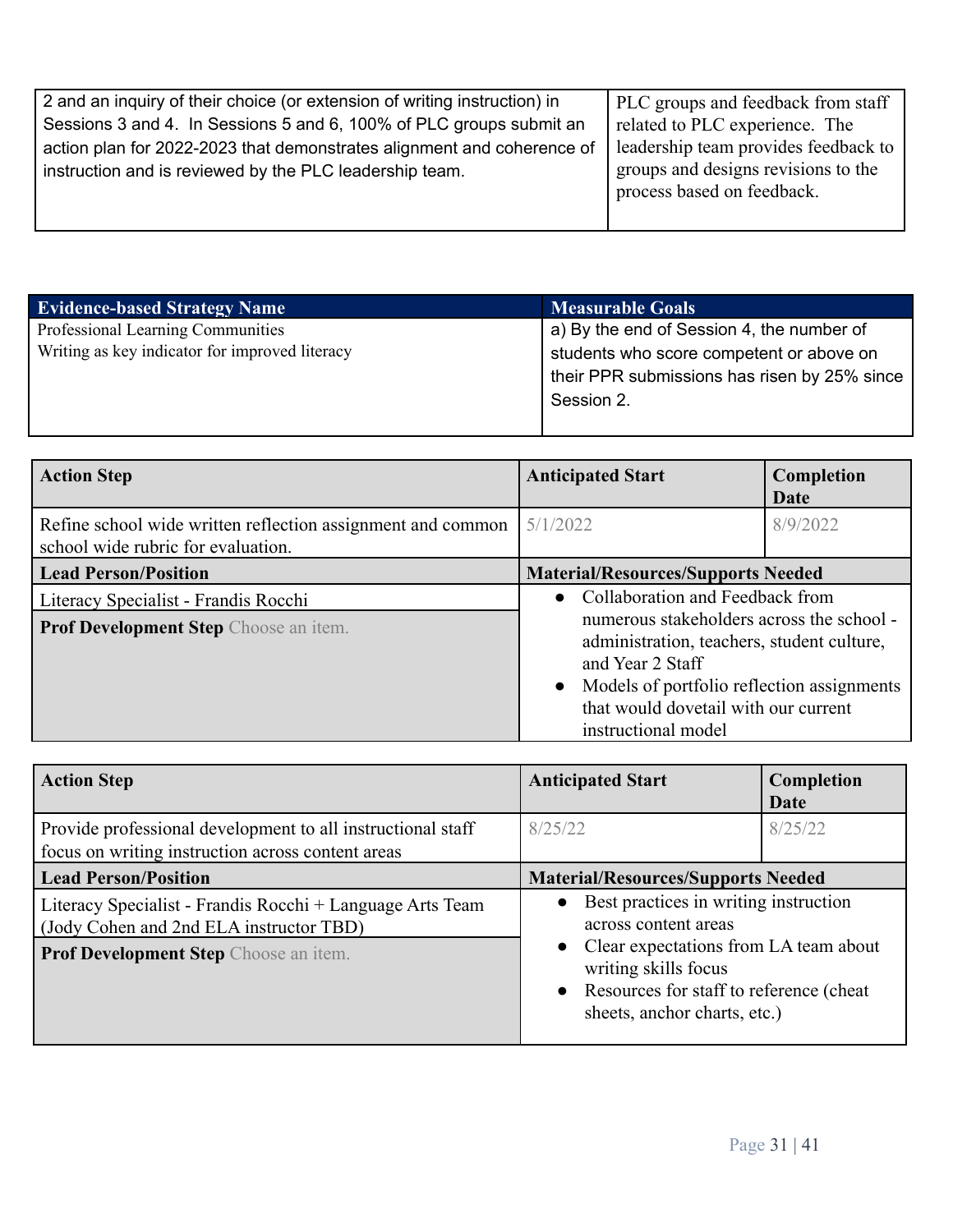| <b>Action Step</b>                                                                                       | <b>Anticipated Start</b>                                                                                                                                                                                                                                                                                  | Completion<br>Date |
|----------------------------------------------------------------------------------------------------------|-----------------------------------------------------------------------------------------------------------------------------------------------------------------------------------------------------------------------------------------------------------------------------------------------------------|--------------------|
| Implement 4 PLCs that focus on writing skills, instructional<br>strategies and analysis of student work. | 9/22/22                                                                                                                                                                                                                                                                                                   | 11/10/22           |
| <b>Lead Person/Position</b>                                                                              | <b>Material/Resources/Supports Needed</b>                                                                                                                                                                                                                                                                 |                    |
| Literacy Specialist - Frandis Rocchi<br>Prof Development Step Choose an item.                            | Templates/process designed by PLC<br>leadership team for PLC space<br>• Menu of instructional strategies tied to<br>building writing skills<br>• Plan for peer observations/sharing of<br>examples from student work<br>Looking At Student Work Protocol and<br>staff who have been trained to facilitate |                    |

| <b>Action Step</b>                                                                                                                                                                              | <b>Anticipated Start</b>                                                                                                                                                                                                                                                                         | Completion<br><b>Date</b>                                           |
|-------------------------------------------------------------------------------------------------------------------------------------------------------------------------------------------------|--------------------------------------------------------------------------------------------------------------------------------------------------------------------------------------------------------------------------------------------------------------------------------------------------|---------------------------------------------------------------------|
| Implement the school wide written reflection assignment,<br>using the common rubric and looking at student work<br>protocols to evaluate student performance and make<br>instructional choices. | $8/13/2022$ .                                                                                                                                                                                                                                                                                    | 3/10/2023                                                           |
| <b>Lead Person/Position</b>                                                                                                                                                                     | <b>Material/Resources/Supports Needed</b>                                                                                                                                                                                                                                                        |                                                                     |
| Literacy Specialist - Frandis Rocchi<br>Prof Development Step Choose an item.                                                                                                                   | Streamlining administration and staff<br>$\bullet$<br>support through dedicated PLC time<br>before the first session.<br>Collaborative grading and LASW<br>protocol for each round of reflections for<br>the purposes of:<br>Looking for trends<br>$\circ$<br>the next session<br>best practices | Making plans for improvement in<br>Spotlighting teacher and student |

| <b>Action Step</b>                                                                                                                                                                                                         | <b>Anticipated Start</b>                  | <b>Completion Date</b>                    |
|----------------------------------------------------------------------------------------------------------------------------------------------------------------------------------------------------------------------------|-------------------------------------------|-------------------------------------------|
| Reflection on the logistical and educational experience of the<br>school-wide reflection for the purposes of refining the process<br>and making it more reliable and useful as a measure of<br>student skill and learning. | 4/09/2022                                 | 8/10/2022                                 |
| <b>Lead Person/Position</b>                                                                                                                                                                                                | <b>Material/Resources/Supports Needed</b> |                                           |
| Literacy Specialist - Francis Rocchi                                                                                                                                                                                       | Dedicated PLC time to:<br>$\bullet$       |                                           |
| <b>Prof Development Step</b> Choose an item.                                                                                                                                                                               |                                           | $\circ$ Reflect on the written reflection |
|                                                                                                                                                                                                                            |                                           | work, analyze overall data in             |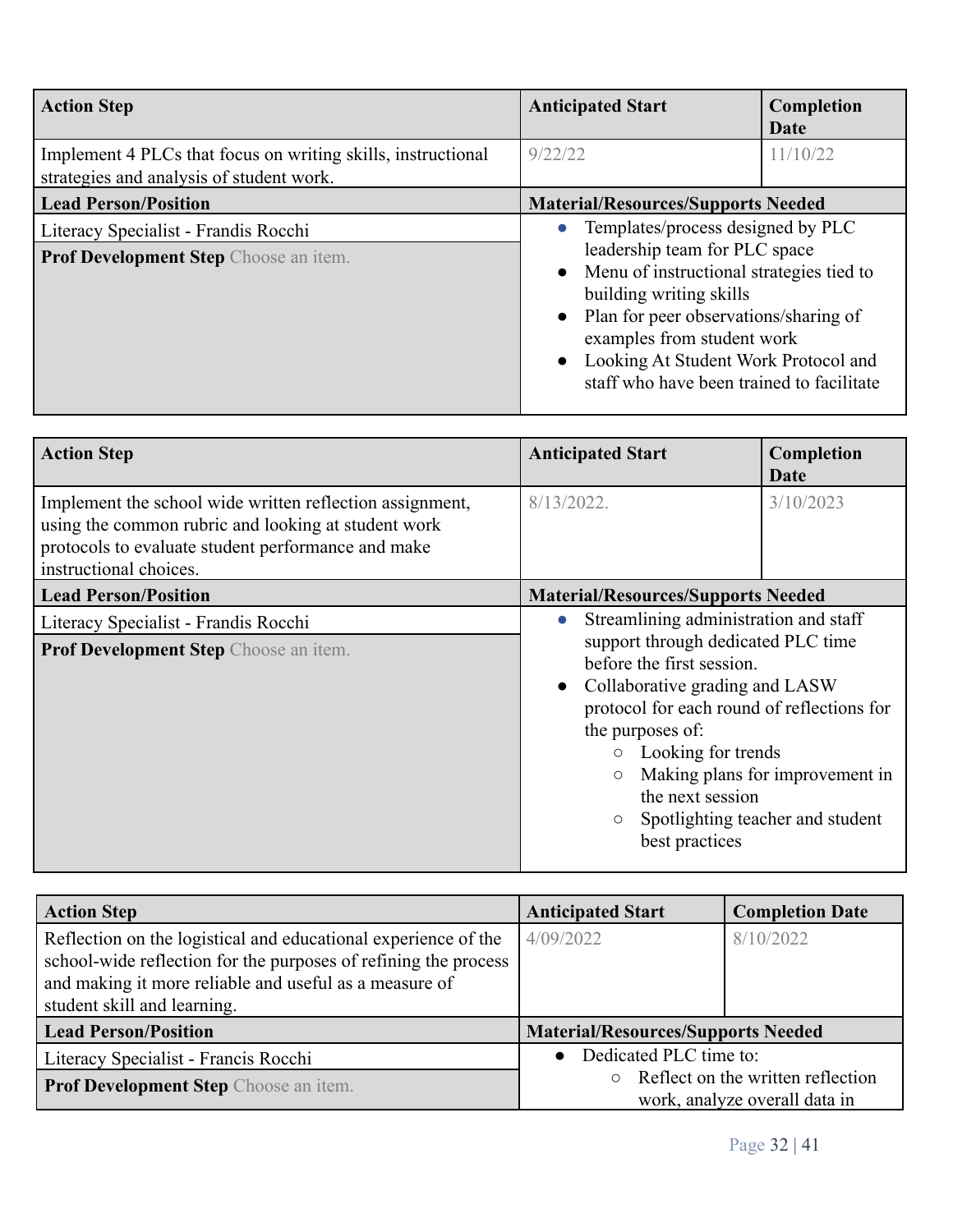|  | comparison to the goals that were<br>set, and propose revisions for<br>greater effectiveness next year.<br>• Staff Surveys throughout the testing<br>process.<br>New model roll out prior to Staff Mental<br>Toughness for the 2022-2023 school<br>year. |
|--|----------------------------------------------------------------------------------------------------------------------------------------------------------------------------------------------------------------------------------------------------------|
|--|----------------------------------------------------------------------------------------------------------------------------------------------------------------------------------------------------------------------------------------------------------|

| <b>Anticipated Output</b>                                                   | <b>Monitoring/Evaluation</b>                                      |
|-----------------------------------------------------------------------------|-------------------------------------------------------------------|
| 100% of Instructional staff receive training on effective implementation of | Feedback from Staff Mental                                        |
| PPR and on effective writing instruction across content areas.              | Toughness professional development<br>around writing instruction. |
| 100% of staff implement the PPR and we establish a baseline of PPR          |                                                                   |
| quality.                                                                    | Monitoring of PPR submissions by                                  |
|                                                                             | teacher.                                                          |

| <b>Evidence-based Strategy Name</b> | Measurable Goals                                                     |
|-------------------------------------|----------------------------------------------------------------------|
| <b>Restorative Practices</b>        | 95% of veteran staff will be at least Competent in the school wide   |
| (Priority 2A-Schoolwide)            | responsibilities at both formal evaluation periods (Mid-Year and     |
| Responsibilities)                   | Year-End). 85% of new staff will show growth in the school wide      |
|                                     | responsibilities between the formal evaluation periods (Mid-Year and |
|                                     | Year-End).                                                           |

| <b>Action Step-Target 1st Quarter</b>                                                                                                                                                                                                                                                                                                                                                                        | <b>Anticipated Start</b>                                                | <b>Completion Date</b> |
|--------------------------------------------------------------------------------------------------------------------------------------------------------------------------------------------------------------------------------------------------------------------------------------------------------------------------------------------------------------------------------------------------------------|-------------------------------------------------------------------------|------------------------|
| During Staff Mental Toughness,<br>• CSI subcommittee $&HR$ will ground this work in<br>our Community Agreements of Grow & Learn and<br>Accountability.<br>staff will review the schoolwide responsibilities<br>$\bullet$<br><u>rubric</u> to make expectations clear and identify what<br>implementation will look like.<br>The plan for how we are collecting 360 feedback<br>$\bullet$<br>will be reviewed | Prep over the summer,<br>Staff MTT starts in<br>August 2022             | October 2022           |
| In department meetings held in mid-late September, staff<br>will review the rubric checklist and complete a brief<br>self-assessment.<br>In October, supervisors will review self-assessments with<br>staff during regular check-ins.                                                                                                                                                                        |                                                                         |                        |
| <b>Lead Person/Position</b>                                                                                                                                                                                                                                                                                                                                                                                  | <b>Material/Resources/Supports Needed</b>                               |                        |
| CSI 2A Subcommittee, HR, & Directors who lead each of<br>the areas included in the schoolwide responsibilities                                                                                                                                                                                                                                                                                               | School Wide Expectations Rubric- need to create<br>simplified checklist |                        |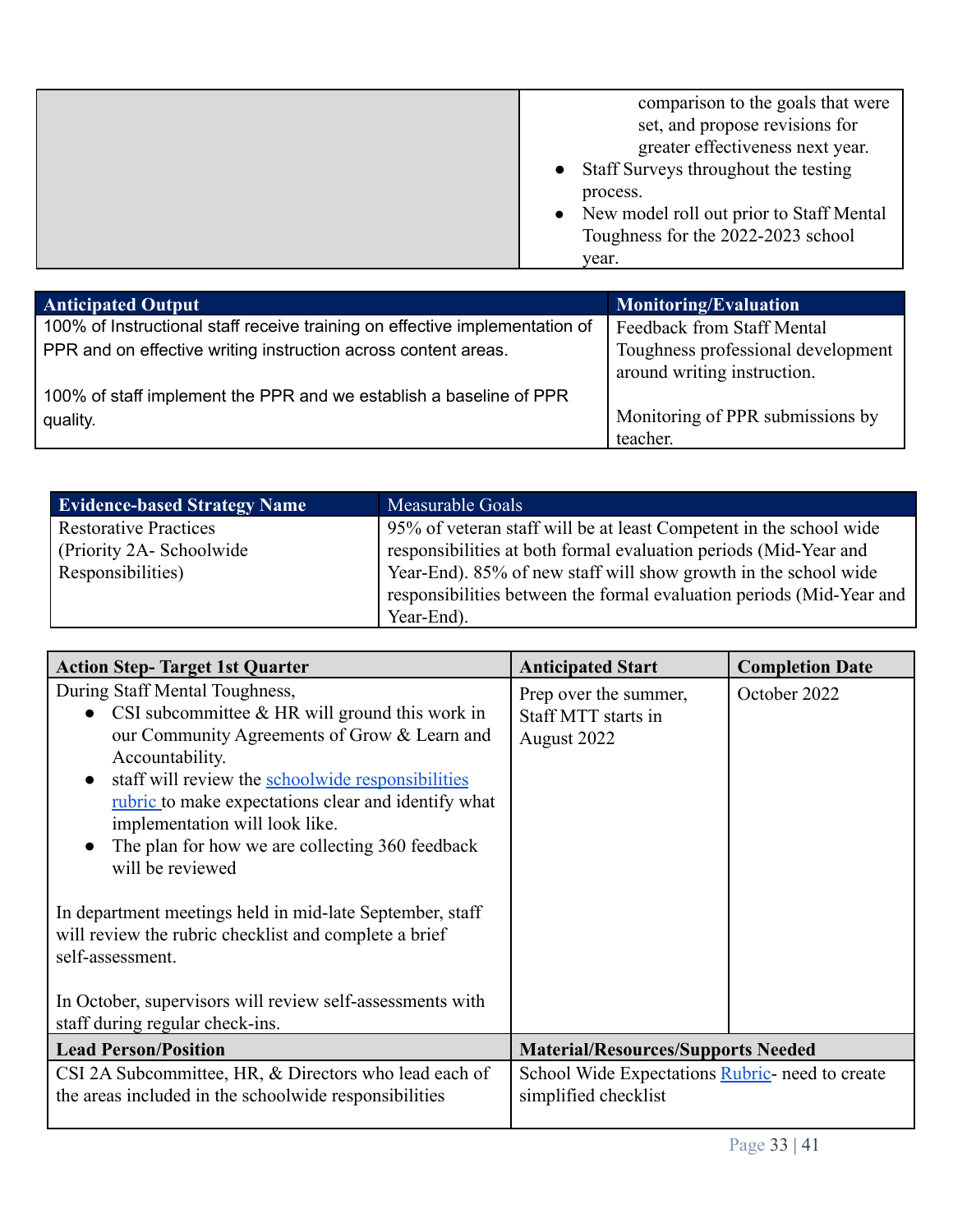| GPS & Mentoring-Ana<br>Climate & Culture- Zuri | <b>Staff MTT</b> presentations |
|------------------------------------------------|--------------------------------|
| Data & Admin-Allison                           | Plan for 360 feedback          |
|                                                | Self Assessment                |
| <b>Prof Development Step</b> Choose an item.   |                                |

| <b>Action Step-Target 3rd Quarter</b>                                                                                    | <b>Anticipated Start</b> | <b>Completion Date</b> |
|--------------------------------------------------------------------------------------------------------------------------|--------------------------|------------------------|
| Ongoing feedback loops- leaders & supervisors are<br>consistently modeling how to give and receive feedback              | September 2022           | March 31, 2023         |
|                                                                                                                          |                          |                        |
| In mid-late January, all staff give feedback about their<br>supervisors, colleagues in their department, and colleagues  |                          |                        |
| in their GPS.                                                                                                            |                          |                        |
| As part of the Mid-Year Performance Evaluation process,                                                                  |                          |                        |
| all staff complete a self assessment on the schoolwide<br>responsibilities using the checklist (simplified version of    |                          |                        |
| the rubric).                                                                                                             |                          |                        |
| During Mid-Year conversations, supervisors share peer                                                                    |                          |                        |
| feedback with staff.                                                                                                     |                          |                        |
| After the Mid Year Evaluation Period (late Feb), 80% of                                                                  |                          |                        |
| staff will report that they have received helpful feedback<br>about their performance in the schoolwide responsibilities |                          |                        |
| from their supervisor $&$ from their peers.                                                                              |                          |                        |
| At the March Schoolwide Leadership (SWL) meeting, staff                                                                  |                          |                        |
| survey results are discussed and response/s planned<br>(include context data of how schoolwide responsibilities          |                          |                        |
| were assessed on Mid Year forms).                                                                                        |                          |                        |
| In late March-early April, supervisors follow up with their                                                              |                          |                        |
| team (individually & collectively) about how things are<br>going.                                                        |                          |                        |
|                                                                                                                          |                          |                        |
|                                                                                                                          |                          |                        |
|                                                                                                                          |                          |                        |
|                                                                                                                          |                          |                        |
|                                                                                                                          |                          |                        |
|                                                                                                                          |                          |                        |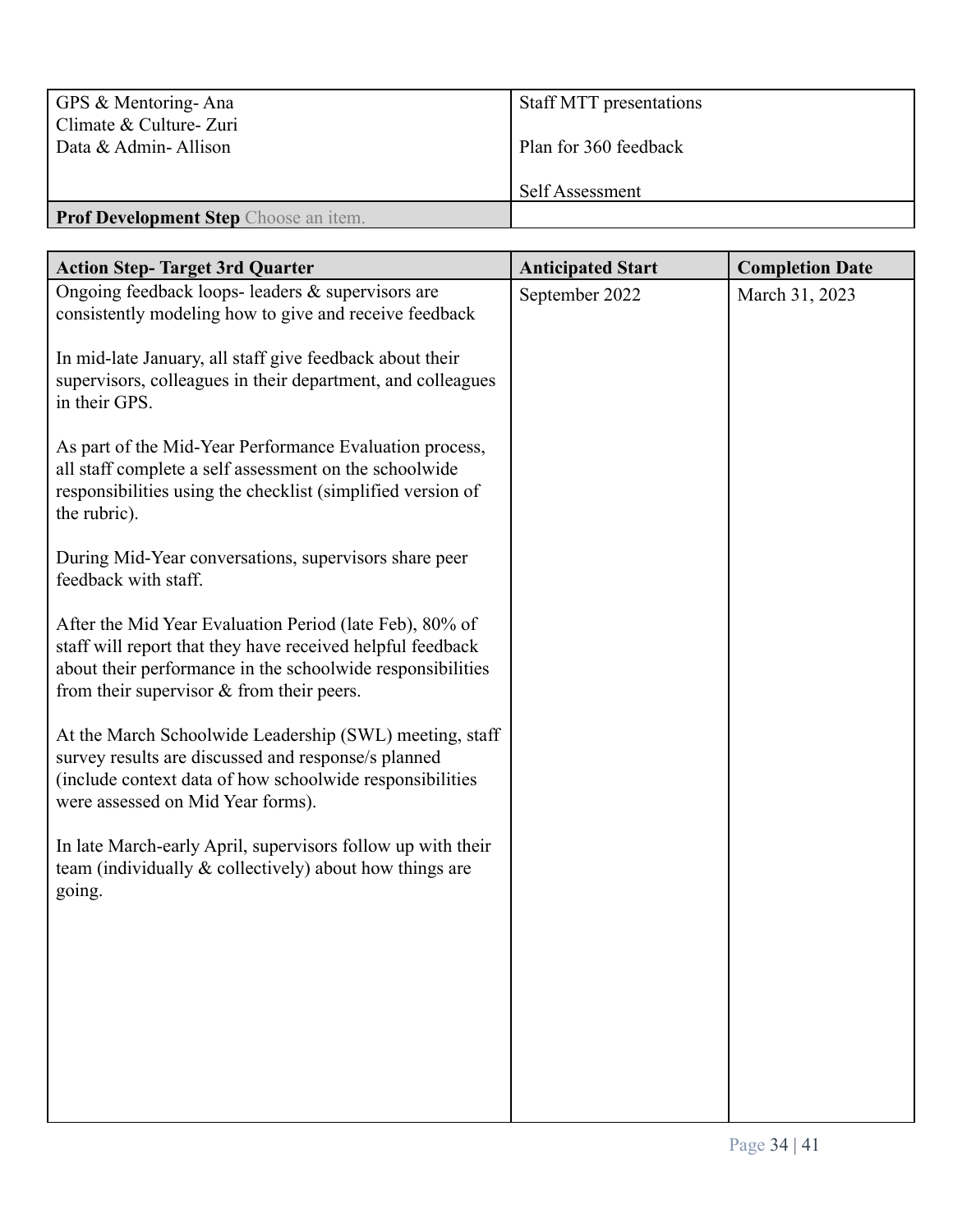| <b>Lead Person/Position</b>           | <b>Material/Resources/Supports Needed</b>                                                       |
|---------------------------------------|-------------------------------------------------------------------------------------------------|
| CSI 2A subcommittee, HR, Supervisors  | Staff meeting time or PLC time to complete                                                      |
|                                       | feedback forms/answer questions                                                                 |
|                                       | Way to track 360 feedback (in order to understand<br>who is/isn't giving or receiving feedback) |
|                                       | School Wide Expectations Rubric (separate<br>self-assessment or just use the rubric/checklist?) |
|                                       | Survey- part of longer staff engagement survey or<br>separate questions?                        |
|                                       | Time at March SWL meeting                                                                       |
| Prof Development Step Choose an item. |                                                                                                 |

| <b>Anticipated Output</b>                                 | <b>Monitoring/Evaluation</b>                          |
|-----------------------------------------------------------|-------------------------------------------------------|
| All staff give $\&$ receive peer to peer feedback.        | Ongoing feedback loops- leaders $&$ supervisors are   |
|                                                           | consistently modeling how to give and receive         |
| Supervisors have more objective information to share      | feedback                                              |
| in formal performance evaluations.                        |                                                       |
|                                                           | In mid-late May, all staff give feedback about their  |
| Staff self assessments $\&$ supervisor assessments in the | supervisors, colleagues in their department, and      |
| schoolwide responsibilities are aligned 80% of the        | colleagues in their GPS.                              |
| time.                                                     |                                                       |
|                                                           | As part of the Year-End Performance Evaluation        |
| 80% of staff report that the formal performance           | process, all staff complete a self assessment on the  |
| evaluation process was beneficial in their growth $\&$    | schoolwide responsibilities using the checklist.      |
| development.                                              |                                                       |
|                                                           | During Year End conversations, supervisors share peer |
| 90% of veteran staff will be at least Competent in the    | feedback with staff.                                  |
| school wide responsibilities at both formal evaluation    |                                                       |
| periods (Mid-Year and Year-End). 80% of new staff         | At the School-wide Leadership (SWL) meeting, tally of |
| will show growth in the school wide responsibilities      | how staff assessed themselves $\&$ how supervisors    |
| between the formal evaluation periods (Mid-Year and       | assessed staff are discussed.                         |
| Year-End).                                                |                                                       |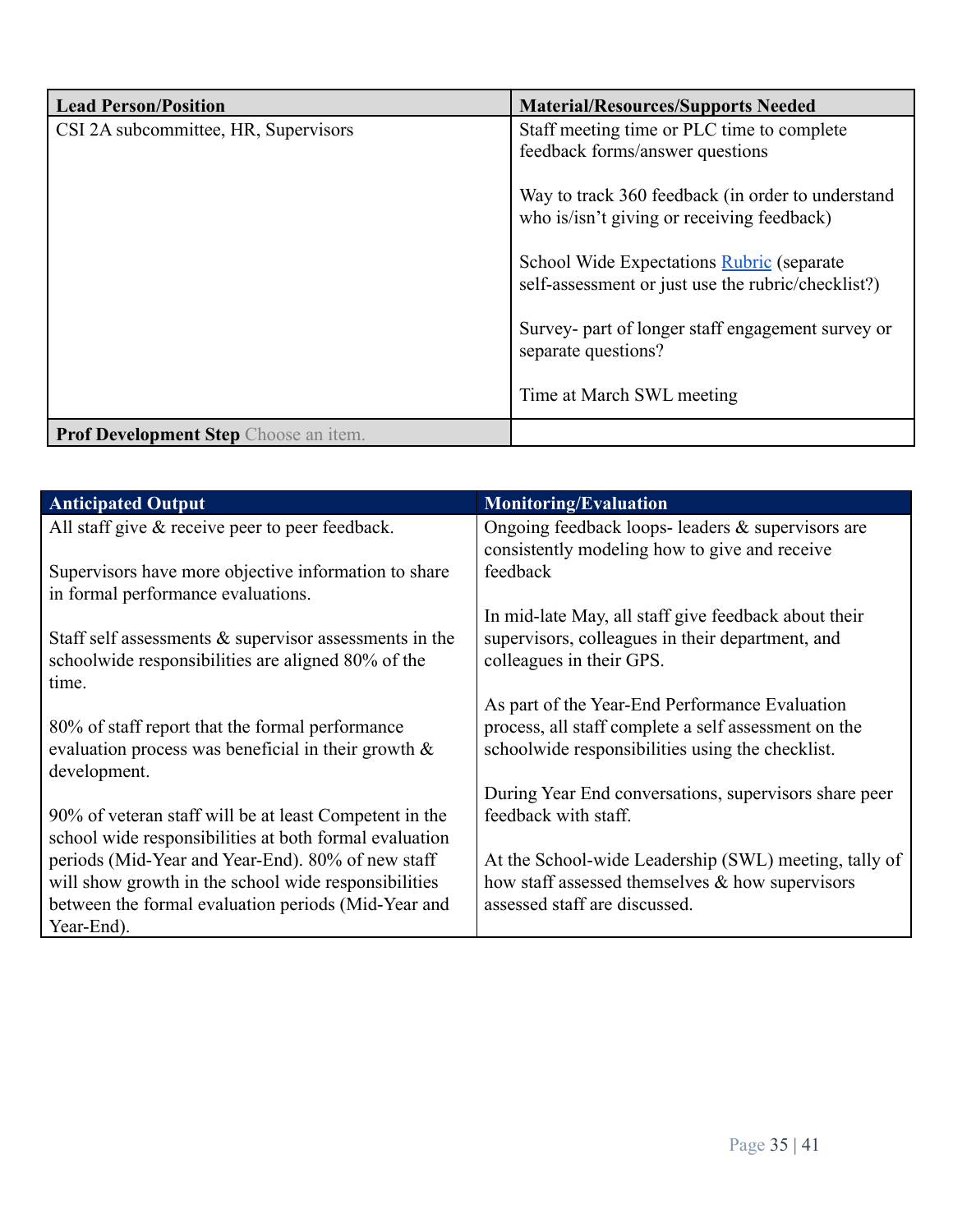## *E. Professional Development Steps*

**(If you need more than the number of tables provided please copy and paste more into the document)**

**Priority 1: Use systematic, collaborative planning processes to ensure instruction is coordinated, aligned, and evidence-based**

| Professional Development Activity Name: Online Engagement Strategies |                                                                            |                             |  |
|----------------------------------------------------------------------|----------------------------------------------------------------------------|-----------------------------|--|
|                                                                      | Identify high qualityPD providers: consider Kagan, Mockingbird, Quantum    |                             |  |
| <b>Action Step</b>                                                   | Learning                                                                   |                             |  |
|                                                                      |                                                                            |                             |  |
| Audience                                                             | <b>Instructional Staff</b>                                                 |                             |  |
|                                                                      | How to develop a culture of engagement in an online space; use of digital  |                             |  |
| Topics to be Included                                                | tools to increase engagement; connection of engagement to student learning |                             |  |
|                                                                      | Instructional practices in online environments                             |                             |  |
| Evidence of Learning                                                 |                                                                            |                             |  |
| Material/Resources/Supports Needed                                   | External providers                                                         |                             |  |
|                                                                      | PLC Leadership Team                                                        |                             |  |
| Lead Person/Position                                                 |                                                                            |                             |  |
|                                                                      | <b>Start:</b> 8/10/22                                                      | <b>Completion:</b> 11/30/22 |  |
| <b>Anticipated Timeline</b>                                          |                                                                            |                             |  |

## **Learning Format (If you need additional Learning Format tables for this Professional Development Activity please copy and paste more into the document)**

| <b>Types of Activities</b>                     |                                    |                 | Frequency |  |
|------------------------------------------------|------------------------------------|-----------------|-----------|--|
| Danielson Framework Component Met in this Plan |                                    | Choose an item. |           |  |
|                                                | *Not required for Charter Schools* | Choose an item. |           |  |
|                                                |                                    |                 |           |  |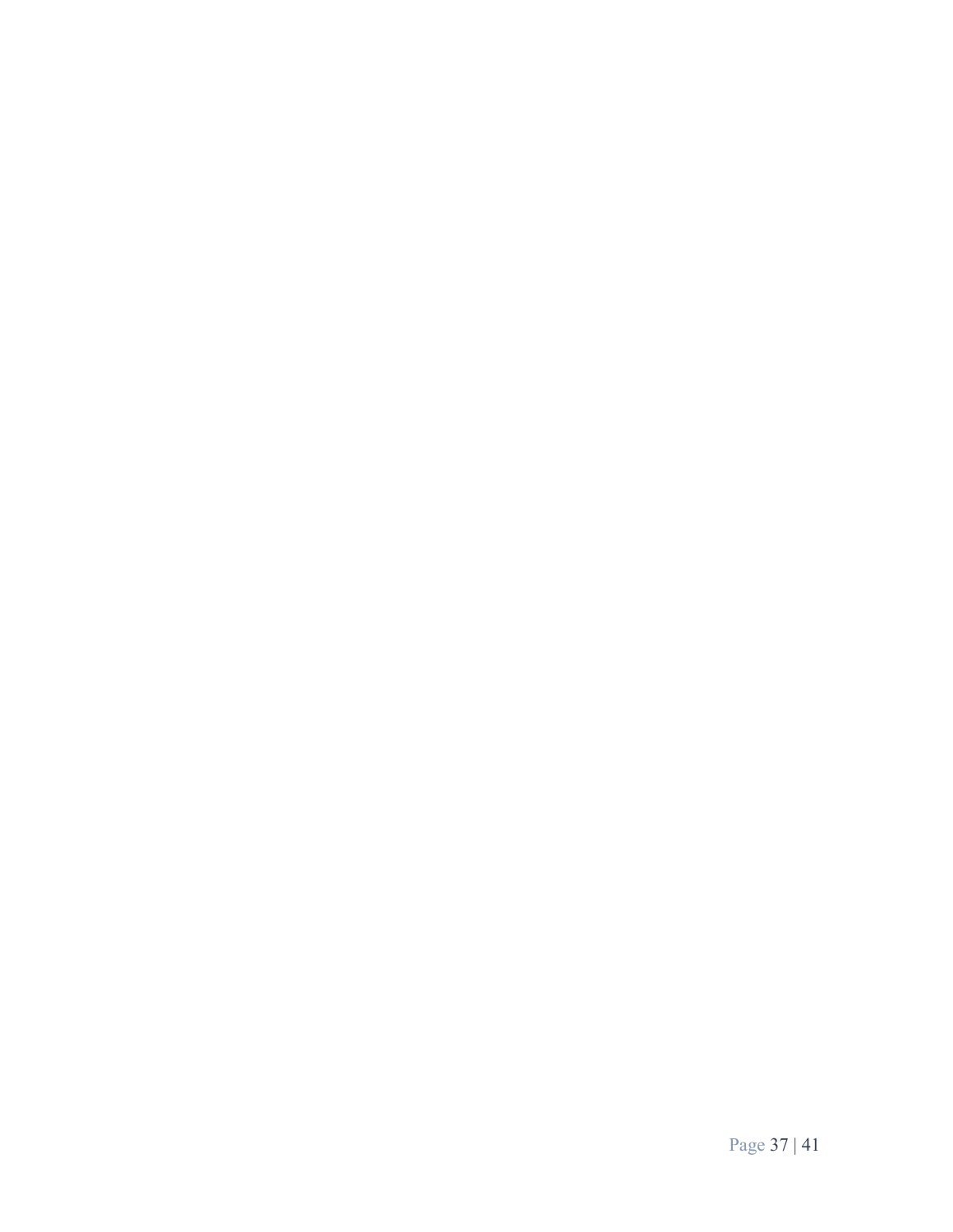## **F.** *Communications*

The success of a plan is how you communicate it to your staff, community, parents, and students. Develop steps to communicate components of your plan to your various levels of stakeholders. **(If you need more than the number of tables provided please copy and paste more into the document)**

|                           | Communication (If you have additional types of Communication please copy and paste additional |  |
|---------------------------|-----------------------------------------------------------------------------------------------|--|
| tables into the document) |                                                                                               |  |

|                             | <b>Communication Activity Name: Staff Mental Toughness Orientation Introduction</b>                                                                                                                                                                                                                                                                                                                                                                                                  |                              |
|-----------------------------|--------------------------------------------------------------------------------------------------------------------------------------------------------------------------------------------------------------------------------------------------------------------------------------------------------------------------------------------------------------------------------------------------------------------------------------------------------------------------------------|------------------------------|
|                             | Create all staff buy in around the value of our CSI goals by incorporating<br>them into and naming them as our organizational goals. Share CSI goals<br>(explain that the process has allowed us to come up with priorities that we<br>have are fully behind as a school). Share how we are going to measure our<br>impact. Use double teaching by explicitly naming and modeling the<br>approaches we are prioritizing in our approach to sharing the information<br>with students. |                              |
| <b>Action Step</b>          |                                                                                                                                                                                                                                                                                                                                                                                                                                                                                      |                              |
| Audience                    | All Staff                                                                                                                                                                                                                                                                                                                                                                                                                                                                            |                              |
| Topics to be Included       | Priorities, goals, measurement plans, approach and our "why" for these<br>commitments                                                                                                                                                                                                                                                                                                                                                                                                |                              |
| Lead Person/Position        | Leadership for PLC - Schoolwide - Restorative Practices                                                                                                                                                                                                                                                                                                                                                                                                                              |                              |
| <b>Anticipated Timeline</b> | Start: Last Week of August 2022.                                                                                                                                                                                                                                                                                                                                                                                                                                                     | Completio<br>$n$ :<br>August |
| Type of Communication       | Presentation, Materials, & Small Group Engagement                                                                                                                                                                                                                                                                                                                                                                                                                                    | Frequency                    |

| <b>Communication Activity Name: Student Instruction / Community Spaces and Double Teaching</b> |                                                                                                                                                                                                                                                                                                                                                 |                            |  |
|------------------------------------------------------------------------------------------------|-------------------------------------------------------------------------------------------------------------------------------------------------------------------------------------------------------------------------------------------------------------------------------------------------------------------------------------------------|----------------------------|--|
| <b>Action Step</b>                                                                             | Introduce and familiarize students to the instructional practices and restorative practices that<br>will drive learning and program culture/relationships throughout the program year. Use<br>double teaching by explicitly naming and modeling the approaches we are prioritizing in our<br>approach to sharing the information with students. |                            |  |
| Audience                                                                                       | Staff and Student Class of 2023                                                                                                                                                                                                                                                                                                                 |                            |  |
| Topics to be Included                                                                          | Create clarity with students regarding restorative practices and behavior/overall<br>expectations for our YB community. Create understanding around instructional<br>practices and priorities they will experience as learners across our program.                                                                                              |                            |  |
| Lead Person/Position                                                                           | Instructional Staff and PLC Leads; Restorative Practices Priority Team Members and Student<br>Life                                                                                                                                                                                                                                              |                            |  |
| <b>Anticipated Timeline</b>                                                                    | <b>Start:</b> September 2022                                                                                                                                                                                                                                                                                                                    | <b>Completion:</b> Ongoing |  |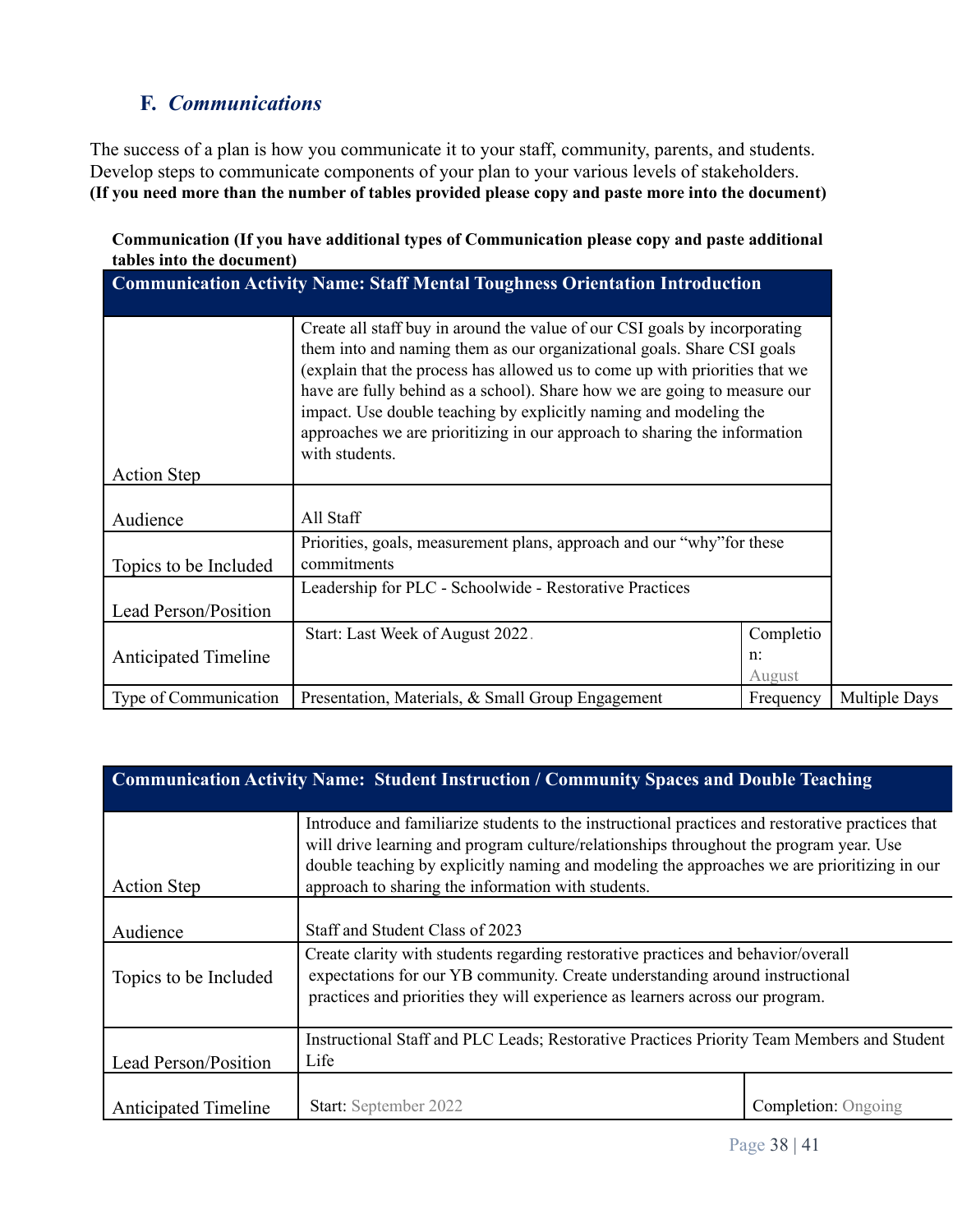| Type of       | Large Group and Small Group Engagement | Frequency: Regular |
|---------------|----------------------------------------|--------------------|
| Communication |                                        |                    |

|                             | <b>Communication Activity Name: Board Meetings and Conversation to Focus on CSI Priorities/Progress</b> |                            |
|-----------------------------|---------------------------------------------------------------------------------------------------------|----------------------------|
|                             | Share plan priorities with Board members and partners                                                   |                            |
| <b>Action Step</b>          |                                                                                                         |                            |
|                             |                                                                                                         |                            |
| Audience                    | Board of Trustees, with focus on program committee                                                      |                            |
|                             | Basic overview and updates regarding our priorities, goals, measurement plans, approach and             |                            |
| Topics to be Included       | our "why" for these commitments                                                                         |                            |
|                             | <b>Scott Emerick</b>                                                                                    |                            |
| Lead Person/Position        |                                                                                                         |                            |
|                             | <b>Start:</b> August 2022 and October 2022 Board Meetings                                               | <b>Completion:</b> Ongoing |
| <b>Anticipated Timeline</b> |                                                                                                         |                            |
| Type of                     | Presentation and Handout                                                                                | Quarterly                  |
| Communication               |                                                                                                         |                            |

| <b>Communication Activity Name: Regular Data Reports on CSI Progress</b> |                                                                                       |                      |
|--------------------------------------------------------------------------|---------------------------------------------------------------------------------------|----------------------|
|                                                                          |                                                                                       |                      |
|                                                                          | Share data progress on CSI priorities during staff meetings, weekly staff newsletters |                      |
| <b>Action Step</b>                                                       | and regular data reports with supervisors                                             |                      |
|                                                                          | All staff members                                                                     |                      |
| Audience                                                                 |                                                                                       |                      |
|                                                                          | Measurable progress against proposed outcomes                                         |                      |
| Topics to be Included                                                    |                                                                                       |                      |
|                                                                          | PLC - Schoolwide Responsibilities - and Restorative Practices Leaders                 |                      |
| Lead Person/Position                                                     |                                                                                       |                      |
|                                                                          | <b>Start: Starting Quarter Two</b>                                                    | Completion: Starting |
| <b>Anticipated Timeline</b>                                              |                                                                                       | Quarter Two          |
| Type of                                                                  | Written in newsletter, presentation in meetings                                       | At least quarterly   |
| Communication                                                            |                                                                                       |                      |